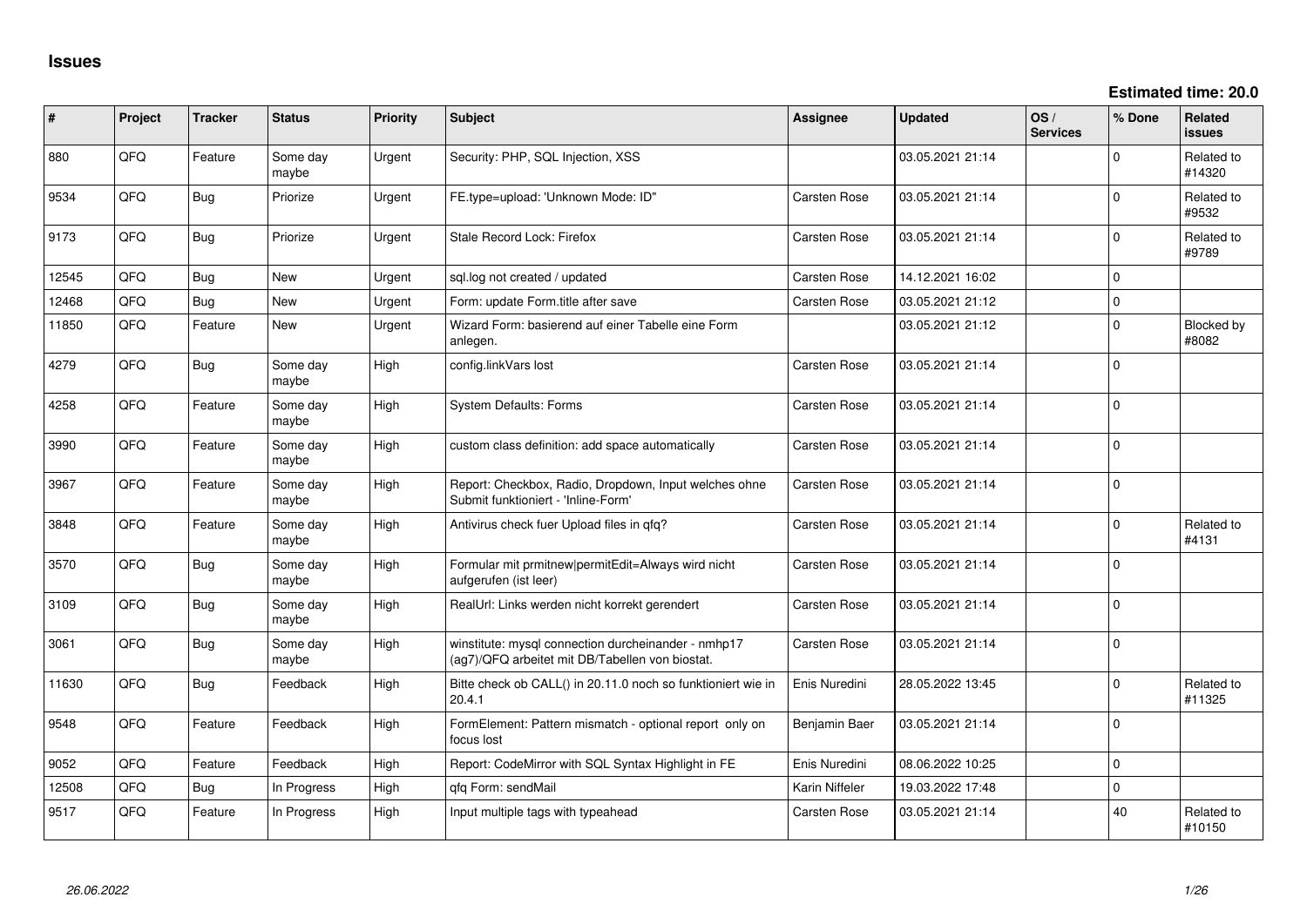| $\vert$ # | Project | <b>Tracker</b> | <b>Status</b> | <b>Priority</b> | Subject                                                                                                                               | <b>Assignee</b>     | <b>Updated</b>   | OS/<br><b>Services</b> | % Done      | Related<br><b>issues</b>                                               |
|-----------|---------|----------------|---------------|-----------------|---------------------------------------------------------------------------------------------------------------------------------------|---------------------|------------------|------------------------|-------------|------------------------------------------------------------------------|
| 9789      | QFQ     | Bug            | In Progress   | High            | Record Lock: release to early on 'leave page'                                                                                         | <b>Carsten Rose</b> | 10.01.2022 09:25 |                        | 100         | Related to<br>#10081,<br>Related to<br>#9173,<br>Related to<br>#8702   |
| 12463     | QFQ     | Bug            | ToDo          | High            | QFQ Function: 'function' and 'sql' on same level - output of<br>sql is shown two times.                                               | <b>Carsten Rose</b> | 15.12.2021 16:31 |                        | $\mathbf 0$ |                                                                        |
| 12395     | QFQ     | Bug            | ToDo          | High            | QFQ Function: Result two times shown                                                                                                  | <b>Carsten Rose</b> | 18.02.2022 08:59 |                        | $\mathbf 0$ |                                                                        |
| 7602      | QFQ     | Feature        | ToDo          | High            | Multi Select: with checkboxes                                                                                                         | Benjamin Baer       | 22.03.2022 09:07 |                        | $\mathbf 0$ |                                                                        |
| 9121      | QFQ     | <b>Bug</b>     | Priorize      | High            | sip links have r and __dbIndexData set                                                                                                | Carsten Rose        | 12.06.2021 10:41 |                        | $\mathbf 0$ |                                                                        |
| 8204      | QFQ     | Feature        | Priorize      | High            | Position 'required mark'                                                                                                              | <b>Carsten Rose</b> | 16.06.2021 13:44 |                        | $\mathbf 0$ |                                                                        |
| 8082      | QFQ     | Feature        | Priorize      | High            | Contact form without saving record                                                                                                    | <b>Carsten Rose</b> | 07.12.2021 15:20 |                        | $\mathbf 0$ | Related to<br>#8587,<br><b>Blocks</b><br>#11850                        |
| 6116      | QFQ     | Bug            | Priorize      | High            | value of checkbox not saved                                                                                                           | Carsten Rose        | 07.12.2021 17:19 |                        | $\mathbf 0$ |                                                                        |
| 14187     | QFQ     | Feature        | New           | High            | qfq.log: show current URL                                                                                                             | <b>Carsten Rose</b> | 28.05.2022 11:02 |                        | $\mathbf 0$ | Related to<br>#13933,<br>Related to<br>#12532,<br>Related to<br>#11893 |
| 13757     | QFQ     | Feature        | <b>New</b>    | High            | QR / Bar-Code Plugin                                                                                                                  | Enis Nuredini       | 19.03.2022 17:43 |                        | $\mathbf 0$ |                                                                        |
| 13716     | QFQ     | Bug            | New           | High            | Firefox ask to store username/password                                                                                                | Enis Nuredini       | 30.05.2022 09:31 |                        | $\mathbf 0$ | Related to<br>#13827                                                   |
| 12974     | QFQ     | <b>Bug</b>     | <b>New</b>    | High            | Sanitize Queries in Action-Elements                                                                                                   | <b>Carsten Rose</b> | 07.12.2021 17:19 |                        | $\mathbf 0$ |                                                                        |
| 12702     | QFQ     | <b>Bug</b>     | New           | High            | templateGroup: broken in multiDb Setup                                                                                                | <b>Carsten Rose</b> | 14.12.2021 16:02 |                        | $\mathbf 0$ |                                                                        |
| 12670     | QFQ     | Bug            | New           | High            | Dropdown-Menu classes können nicht mehr angegeben<br>werden                                                                           | <b>Carsten Rose</b> | 07.12.2021 17:19 |                        | $\mathbf 0$ |                                                                        |
| 12544     | QFQ     | Feature        | New           | High            | a) ' AS _link' new also as ' AS _format', b) sortierung via<br>'display: none;', c) '_format' benoeitgt nicht zwingend<br>u/U/p/m/z/d | Carsten Rose        | 14.12.2021 16:03 |                        | $\mathbf 0$ |                                                                        |
| 12532     | QFQ     | Feature        | New           | High            | SIP-Parameter bei Seitenaufruf in Browser-Console<br>anzeigen                                                                         | <b>Carsten Rose</b> | 07.12.2021 17:19 |                        | $\pmb{0}$   | Related to<br>#11893,<br>Related to<br>#14187                          |
| 12513     | QFQ     | Bug            | New           | High            | Implement server side check of maxlength                                                                                              | Carsten Rose        | 07.12.2021 17:19 |                        | $\mathbf 0$ |                                                                        |
| 12186     | QFQ     | Feature        | New           | High            | TinyMCE Config für Objekte                                                                                                            | Carsten Rose        | 07.12.2021 17:19 |                        | $\mathbf 0$ | <b>Blocks</b><br>#12632                                                |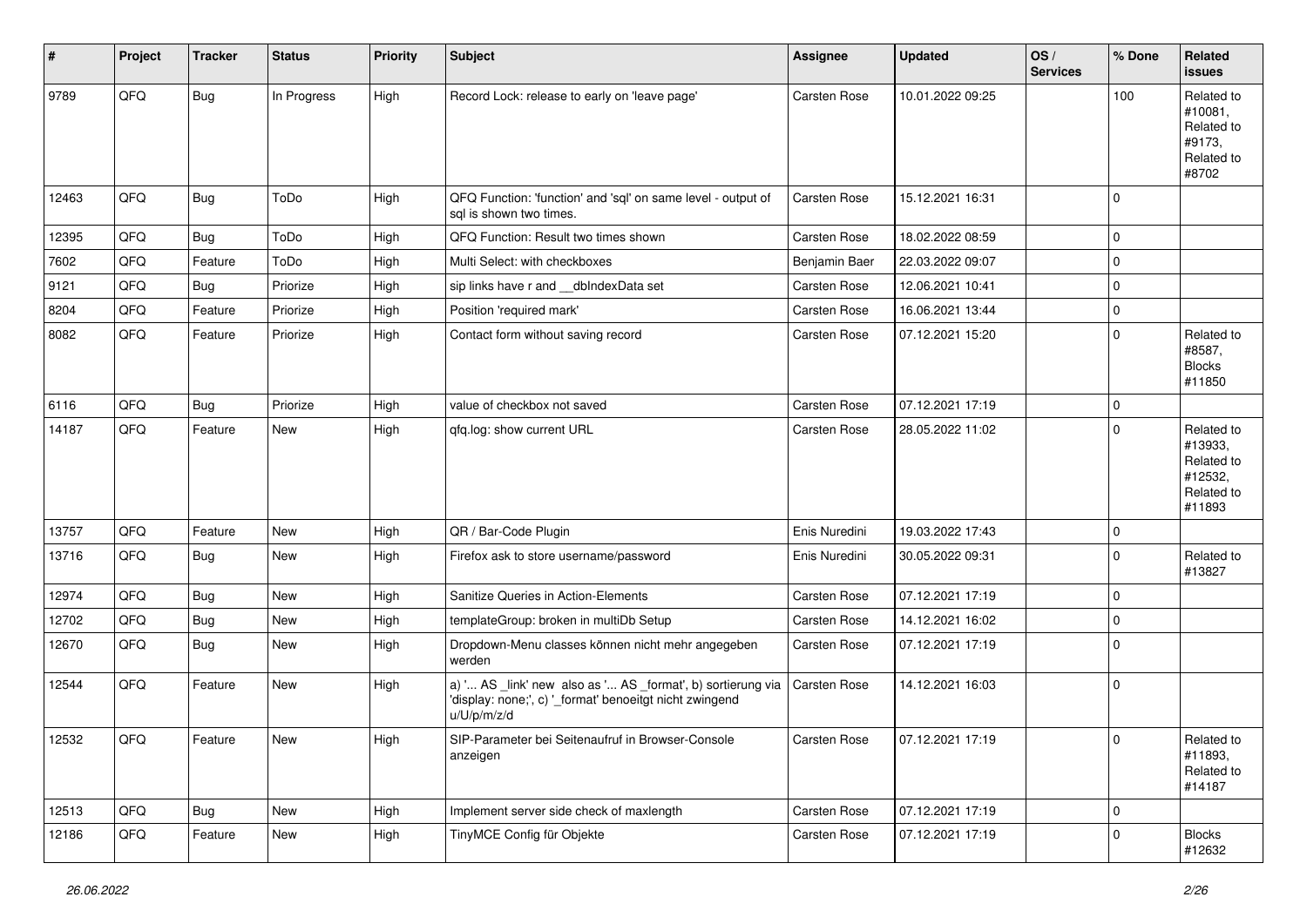| #     | Project | <b>Tracker</b> | <b>Status</b> | Priority | <b>Subject</b>                                                               | Assignee      | <b>Updated</b>   | OS/<br><b>Services</b> | % Done      | Related<br><b>issues</b>                      |
|-------|---------|----------------|---------------|----------|------------------------------------------------------------------------------|---------------|------------------|------------------------|-------------|-----------------------------------------------|
| 12066 | QFQ     | Bug            | <b>New</b>    | High     | enterAsSubmit: Forward wird nicht ausgeführt                                 | Enis Nuredini | 29.05.2022 09:23 |                        | $\Omega$    |                                               |
| 11893 | QFQ     | Feature        | <b>New</b>    | High     | Broken SIP: a) only report one time, b) only report in main<br>column        | Carsten Rose  | 12.05.2021 12:13 |                        | $\Omega$    | Related to<br>#12532,<br>Related to<br>#14187 |
| 11237 | QFQ     | <b>Bug</b>     | New           | High     | Radiobutton / parameter.buttonClass= btn-default - kein dirty<br>Trigger     | Benjamin Baer | 03.05.2021 21:12 |                        | $\mathbf 0$ | Related to<br>#10766                          |
| 11057 | QFQ     | Bug            | <b>New</b>    | High     | Checkboxes ohne span.checkmark im Report werden<br>ausgeblendet              | Benjamin Baer | 03.05.2021 21:12 |                        | $\mathbf 0$ | Related to<br>#11039                          |
| 10766 | QFQ     | <b>Bug</b>     | New           | High     | Radiobutton / parameter.buttonClass=btn-default: dynamic<br>update           |               | 03.05.2021 21:12 |                        | $\mathbf 0$ | Related to<br>#11237                          |
| 10640 | QFQ     | <b>Bug</b>     | <b>New</b>    | High     | TypeAhead Tag: FE editierbar trotz readOnly                                  | Carsten Rose  | 03.05.2021 21:12 |                        | $\mathbf 0$ |                                               |
| 10508 | QFQ     | <b>Bug</b>     | <b>New</b>    | High     | Multi Form broken on Multi DB Instance                                       | Carsten Rose  | 03.05.2021 21:12 |                        | $\mathbf 0$ |                                               |
| 10506 | QFQ     | <b>Bug</b>     | New           | High     | Template Group broken on MultiDB instance                                    | Carsten Rose  | 03.05.2021 21:12 |                        | $\mathbf 0$ | Related to<br>#10505                          |
| 10114 | QFQ     | Feature        | <b>New</b>    | High     | Symbol (Link): 'G:' (Glyphicon) replaced by 'i:' (icon)                      |               | 07.12.2021 17:19 |                        | $\Omega$    | Related to<br>#3797,<br>Related to<br>#4194   |
| 10081 | QFQ     | Bug            | New           | High     | Stale record lock after 'forbidden' character                                | Carsten Rose  | 03.05.2021 21:12 |                        | $\mathbf 0$ | Related to<br>#10082.<br>Related to<br>#9789  |
| 9531  | QFQ     | Bug            | <b>New</b>    | High     | FE File: Dynamic Update / modeSql / required detected<br>even it not set     | Carsten Rose  | 11.06.2021 20:32 |                        | $\mathbf 0$ | Related to<br>#12398                          |
| 9347  | QFQ     | Bug            | <b>New</b>    | High     | FE.type=upload with dynamic show/hidden: required not<br>detected            | Carsten Rose  | 12.06.2021 10:40 |                        | $\Omega$    | Related to<br>#5305,<br>Related to<br>#12398  |
| 8962  | QFQ     | Feature        | <b>New</b>    | High     | allow for form fields with identical names                                   | Carsten Rose  | 03.05.2021 21:14 |                        | $\mathbf 0$ |                                               |
| 8891  | QFQ     | <b>Bug</b>     | <b>New</b>    | High     | formSubmitLog: do not log passwords                                          | Enis Nuredini | 25.03.2022 09:06 |                        | $\mathbf 0$ |                                               |
| 8668  | QFQ     | <b>Bug</b>     | <b>New</b>    | High     | Pill disabled: dyamic mode 'hidden' not respected - FE is still<br>required  | Carsten Rose  | 03.05.2021 21:14 |                        | $\mathbf 0$ |                                               |
| 8431  | QFG     | Bug            | New           | High     | autocron.php with wrong path                                                 | Carsten Rose  | 03.05.2021 21:14 |                        | $\pmb{0}$   |                                               |
| 8083  | QFQ     | Bug            | New           | High     | FormEditor: primary table list does not respect<br>'indexDb={{indexData:Y}}' | Carsten Rose  | 03.05.2021 21:14 |                        | $\mathbf 0$ | Has<br>duplicate<br>#6678                     |
| 7899  | QFQ     | <b>Bug</b>     | New           | High     | Fe.type=password / retype / required: always complain<br>about missing value | Carsten Rose  | 03.05.2021 21:14 |                        | $\mathbf 0$ |                                               |
| 7850  | QFG     | Feature        | New           | High     | Upload records: non 'pathFileName' column                                    | Carsten Rose  | 03.05.2021 21:14 |                        | $\pmb{0}$   |                                               |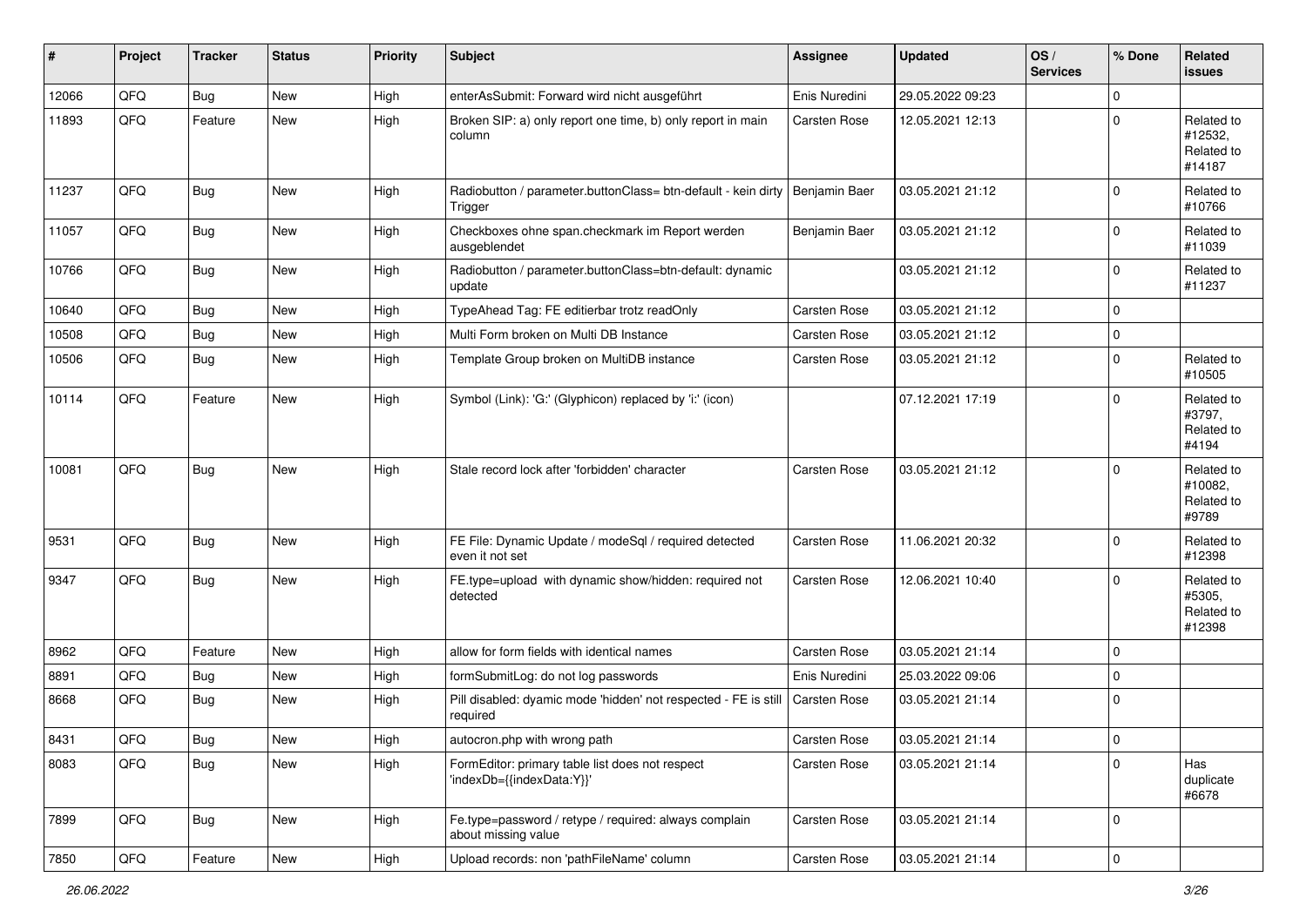| #     | <b>Project</b> | <b>Tracker</b> | <b>Status</b>     | <b>Priority</b> | <b>Subject</b>                                                                   | Assignee            | <b>Updated</b>   | OS/<br><b>Services</b> | % Done              | Related<br><b>issues</b>                                              |
|-------|----------------|----------------|-------------------|-----------------|----------------------------------------------------------------------------------|---------------------|------------------|------------------------|---------------------|-----------------------------------------------------------------------|
| 7650  | QFQ            | <b>Bug</b>     | <b>New</b>        | High            | Optional do not show 'required' sign on FormElement                              | Carsten Rose        | 03.05.2021 21:14 |                        | $\Omega$            |                                                                       |
| 5715  | QFQ            | Feature        | <b>New</b>        | High            | PDF Caching                                                                      | Carsten Rose        | 03.05.2021 21:14 |                        | $\Omega$            | Related to<br>#5851,<br>Related to<br>#6357                           |
| 5459  | QFQ            | Bug            | <b>New</b>        | High            | Multi DB: spread system tables between 'QFQ' and<br>'Data'-DB                    | Carsten Rose        | 03.05.2021 21:14 |                        | $\mathsf{O}\xspace$ | Related to<br>#4720                                                   |
| 5221  | QFQ            | <b>Bug</b>     | <b>New</b>        | High            | Download Dialog: Bleibt stehen in FF wenn Datei<br>automatisch gespeichert wird. | <b>Carsten Rose</b> | 03.05.2021 21:14 |                        | $\mathbf 0$         |                                                                       |
| 3727  | QFQ            | Feature        | <b>New</b>        | High            | Security: Session Hijacking erschweren                                           | <b>Carsten Rose</b> | 03.05.2021 21:14 |                        | $\mathbf 0$         |                                                                       |
| 13608 | QFQ            | Feature        | Some day<br>maybe | Normal          | Automatic Browser Language Redirect                                              | Enis Nuredini       | 17.06.2022 08:35 |                        | $\mathbf 0$         |                                                                       |
| 12611 | QFQ            | Feature        | Some day<br>maybe | Normal          | Refactoring: Bootstrap with Lazy Loading                                         | <b>Carsten Rose</b> | 08.06.2022 10:37 |                        | $\mathbf 0$         | Related to<br>#12490,<br>Related to<br>#10013,<br>Related to<br>#7732 |
| 12337 | QFQ            | Feature        | Some day<br>maybe | Normal          | Database.php: better caching                                                     | Carsten Rose        | 16.09.2021 15:10 |                        | $\pmb{0}$           |                                                                       |
| 12315 | QFQ            | Feature        | Some day<br>maybe | Normal          | Form History (Diffs) / Backups                                                   | Carsten Rose        | 16.09.2021 15:10 |                        | $\mathsf 0$         |                                                                       |
| 11323 | QFQ            | Feature        | Some day<br>maybe | Normal          | Report Frontend Editor Modal + Codemirror                                        | Carsten Rose        | 16.09.2021 15:10 |                        | $\mathbf 0$         | Related to<br>#11036                                                  |
| 11322 | QFQ            | Feature        | Some day<br>maybe | Normal          | Form Element JSON - (multiline parameter field)                                  | <b>Carsten Rose</b> | 16.09.2021 15:10 |                        | $\mathbf 0$         |                                                                       |
| 11217 | QFQ            | Feature        | Some day<br>maybe | Normal          | <b>Extend Script Functionality</b>                                               | <b>Carsten Rose</b> | 16.09.2021 15:10 |                        | $\mathbf 0$         |                                                                       |
| 11036 | QFQ            | Feature        | Some day<br>maybe | Normal          | inline report editor permissions                                                 | <b>Carsten Rose</b> | 16.09.2021 15:09 |                        | $\mathbf 0$         | Related to<br>#11323                                                  |
| 10745 | QFQ            | Feature        | Some day<br>maybe | Normal          | Tablesorter Excel Export                                                         | Carsten Rose        | 16.09.2021 15:09 |                        | $\pmb{0}$           |                                                                       |
| 10738 | QFQ            | Feature        | Some day<br>maybe | Normal          | CORS headers for external API requests                                           |                     | 10.06.2020 14:00 |                        | $\Omega$            |                                                                       |
| 10716 | QFQ            | Feature        | Some day<br>maybe | Normal          | Business Logic mit Externen Skripten                                             | <b>Carsten Rose</b> | 16.09.2021 15:10 |                        | $\mathbf 0$         | Related to<br>#10713.<br>Related to<br>#8217                          |
| 10116 | QFQ            | Feature        | Some day<br>maybe | Normal          | TypeAhead: Tag - show inside 'input' element                                     | <b>Carsten Rose</b> | 16.09.2021 15:09 |                        | $\mathbf 0$         |                                                                       |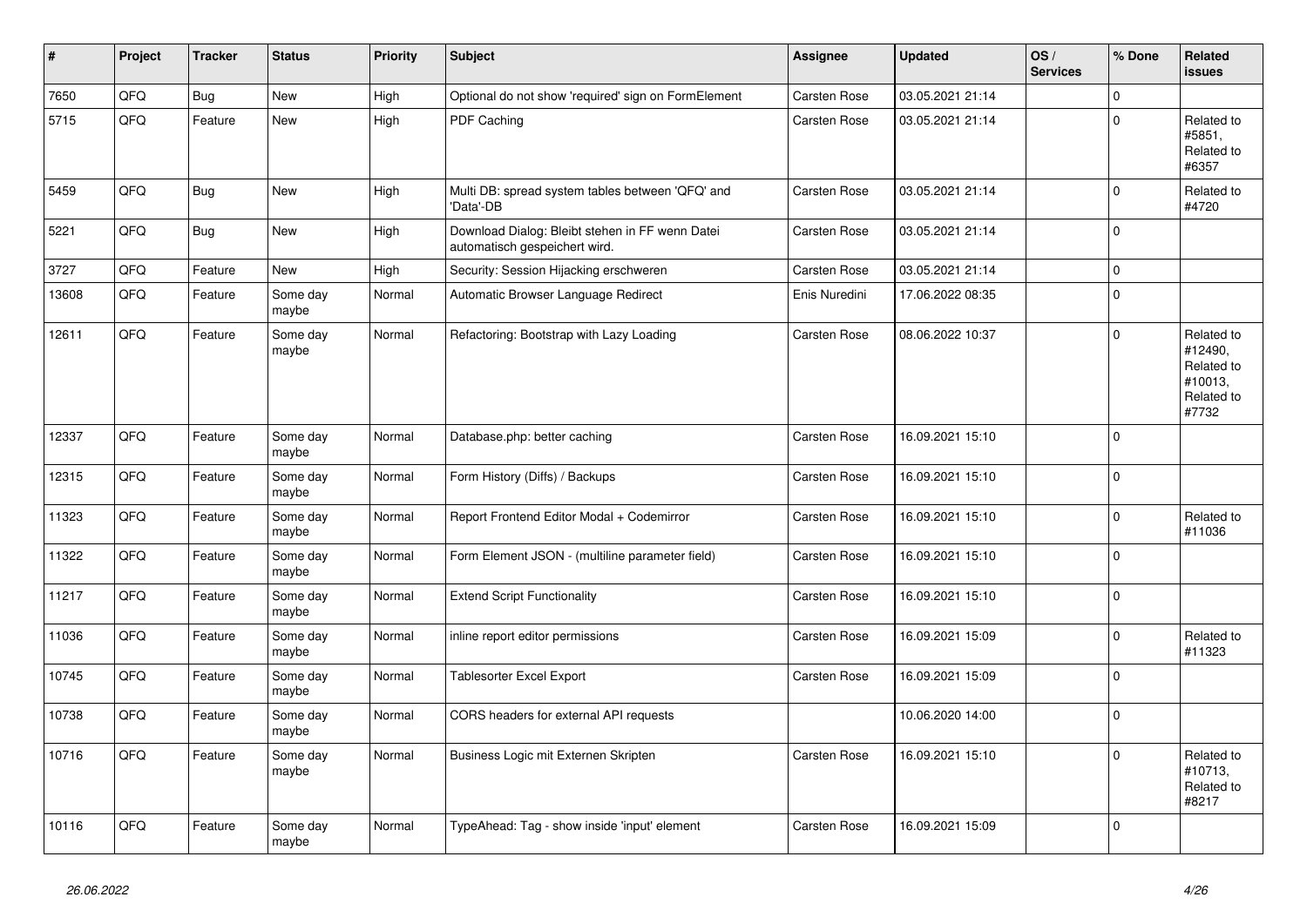| #     | Project | <b>Tracker</b> | <b>Status</b>     | <b>Priority</b> | Subject                                                                  | <b>Assignee</b>     | <b>Updated</b>   | OS/<br><b>Services</b> | % Done      | Related<br><b>issues</b>                                              |
|-------|---------|----------------|-------------------|-----------------|--------------------------------------------------------------------------|---------------------|------------------|------------------------|-------------|-----------------------------------------------------------------------|
| 10095 | QFQ     | Feature        | Some day<br>maybe | Normal          | Generic Gitlab Integration into QFQ                                      | Carsten Rose        | 16.09.2021 15:10 |                        | $\mathbf 0$ |                                                                       |
| 10013 | QFQ     | Feature        | Some day<br>maybe | Normal          | FE.typ=editor: CodeMirror                                                | Carsten Rose        | 08.06.2022 10:37 |                        | $\mathbf 0$ | Related to<br>#12611,<br>Related to<br>#12490,<br>Related to<br>#7732 |
| 9704  | QFQ     | Feature        | Some day<br>maybe | Normal          | Thumbnails Generieren beim Splitten von PDF Files                        | <b>Carsten Rose</b> | 11.12.2019 16:01 |                        | $\mathbf 0$ |                                                                       |
| 9669  | QFQ     | <b>Bug</b>     | Some day<br>maybe | Normal          | Checkbox / Template Group: radio/checkbox visible broken<br>after 'add'  | Carsten Rose        | 16.06.2021 13:47 |                        | $\mathbf 0$ | Related to<br>#8091                                                   |
| 9579  | QFQ     | Feature        | Some day<br>maybe | Normal          | Multiform with Process Row                                               | Carsten Rose        | 11.12.2019 16:01 |                        | $\mathbf 0$ |                                                                       |
| 9281  | QFQ     | <b>Bug</b>     | Some day<br>maybe | Normal          | Allow STRICT_TRANS_TABLES                                                | Carsten Rose        | 02.01.2021 18:43 |                        | $\mathbf 0$ |                                                                       |
| 9130  | QFQ     | Feature        | Some day<br>maybe | Normal          | tablesorter: Automatic Row numbering / Zeilenummer                       | Benjamin Baer       | 01.02.2020 23:22 |                        | $\mathbf 0$ |                                                                       |
| 9126  | QFQ     | <b>Bug</b>     | Some day<br>maybe | Normal          | hidden Form elements are present in page source                          |                     | 02.01.2021 18:41 |                        | $\mathbf 0$ |                                                                       |
| 9024  | QFQ     | <b>Bug</b>     | Some day<br>maybe | Normal          | QFQ Einarbeitung                                                         |                     | 01.02.2020 15:56 |                        | $\mathbf 0$ |                                                                       |
| 9020  | QFQ     | <b>Bug</b>     | Some day<br>maybe | Normal          | radio mit buttonClass und dynamicUpdate lassen sich nicht<br>kombinieren |                     | 11.12.2019 16:01 |                        | $\mathbf 0$ |                                                                       |
| 8894  | QFQ     | Feature        | Some day<br>maybe | Normal          | Documentation Tags Usable in QFQ Application                             | Carsten Rose        | 11.12.2019 16:01 |                        | $\mathbf 0$ |                                                                       |
| 8892  | QFQ     | Feature        | Some day<br>maybe | Normal          | Display and Edit SQL Comments in Form Editor                             | Carsten Rose        | 11.12.2019 16:01 |                        | $\mathbf 0$ |                                                                       |
| 8586  | QFQ     | Feature        | Some day<br>maybe | Normal          | QFQ: Enhance Error message for 'record not found'                        | Carsten Rose        | 16.09.2021 15:10 |                        | $\mathbf 0$ |                                                                       |
| 8520  | QFQ     | Feature        | Some day<br>maybe | Normal          | Bring QFQ to Composer                                                    | Carsten Rose        | 16.09.2021 15:10 |                        | $\mathbf 0$ |                                                                       |
| 8106  | QFQ     | <b>Bug</b>     | Some day<br>maybe | Normal          | Dynamic Update: Feld kann nicht auf empty zurückgesetzt<br>werden        | Carsten Rose        | 11.12.2019 16:01 |                        | $\mathbf 0$ |                                                                       |
| 8101  | QFQ     | Feature        | Some day<br>maybe | Normal          | Password hash: support further hashing methods                           | Carsten Rose        | 16.09.2021 15:10 |                        | $\mathbf 0$ |                                                                       |
| 8056  | QFQ     | Feature        | Some day<br>maybe | Normal          | Termin Organisation (Reservation)                                        |                     | 01.02.2020 23:19 |                        | $\mathbf 0$ | Related to<br>#8658                                                   |
| 7921  | QFQ     | Feature        | Some day<br>maybe | Normal          | Rest API Export: URL kuerzer machen                                      |                     | 01.02.2020 23:19 |                        | $\mathbf 0$ |                                                                       |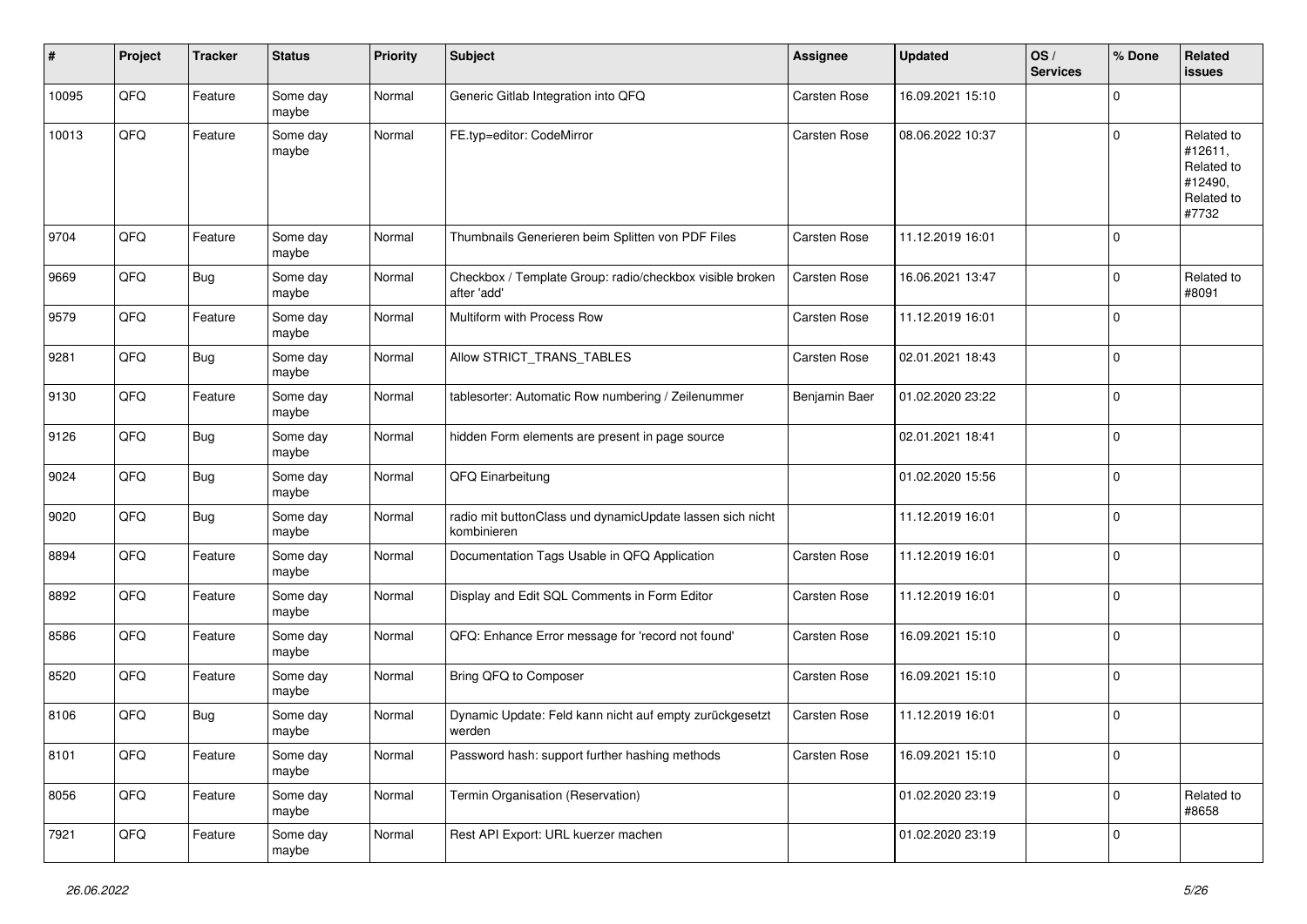| #    | Project | <b>Tracker</b> | <b>Status</b>     | <b>Priority</b> | Subject                                                                                        | <b>Assignee</b>     | <b>Updated</b>   | OS/<br><b>Services</b> | % Done      | Related<br><b>issues</b>                                               |
|------|---------|----------------|-------------------|-----------------|------------------------------------------------------------------------------------------------|---------------------|------------------|------------------------|-------------|------------------------------------------------------------------------|
| 7732 | QFQ     | Feature        | Some day<br>maybe | Normal          | Javascript: Lazy Loading der add on libs                                                       | Benjamin Baer       | 08.06.2022 10:38 |                        | $\Omega$    | Related to<br>#12611,<br>Related to<br>#12490,<br>Related to<br>#10013 |
| 7453 | QFQ     | Feature        | Some day<br>maybe | Normal          | import / export forms QFQ                                                                      | <b>Carsten Rose</b> | 16.09.2021 15:10 |                        | $\Omega$    |                                                                        |
| 7452 | QFQ     | Feature        | Some day<br>maybe | Normal          | automate deployment new QFQ version                                                            | <b>Carsten Rose</b> | 16.09.2021 15:10 |                        | l 0         |                                                                        |
| 7402 | QFQ     | Bug            | Some day<br>maybe | Normal          | thumbnail cache: outdated picture when permission denied<br>and permission resolved.           |                     | 01.02.2020 23:20 |                        | $\Omega$    |                                                                        |
| 7336 | QFQ     | Feature        | Some day<br>maybe | Normal          | PDF Upload: disallow PDFs with specific Meta information                                       | Carsten Rose        | 11.12.2019 16:01 |                        | l 0         |                                                                        |
| 7281 | QFQ     | Bug            | Some day<br>maybe | Normal          | Subrecords: on large screen separator line too short                                           |                     | 01.02.2020 23:19 |                        | 0           |                                                                        |
| 7278 | QFQ     | Feature        | Some day<br>maybe | Normal          | Form: Wert vordefinieren der immer gesetzt wird                                                |                     | 02.05.2021 09:27 |                        | l 0         |                                                                        |
| 7229 | QFQ     | Feature        | Some day<br>maybe | Normal          | New FormElement.type: Button                                                                   |                     | 01.02.2021 12:32 |                        | $\mathbf 0$ |                                                                        |
| 7108 | QFQ     | Feature        | Some day<br>maybe | Normal          | QFQ Wrap Elements                                                                              |                     | 11.12.2019 16:01 |                        | $\mathbf 0$ |                                                                        |
| 7107 | QFQ     | Feature        | Some day<br>maybe | Normal          | Showcase Registration Tool: Anmeldung / Administration :<br>Liste Anmeldungen / Emaileinaldung | <b>Carsten Rose</b> | 11.12.2019 16:01 |                        | $\mathbf 0$ |                                                                        |
| 7106 | QFQ     | Feature        | Some day<br>maybe | Normal          | Beispiel Nummerierung von Rows in Report                                                       |                     | 11.12.2019 16:01 |                        | $\Omega$    |                                                                        |
| 7105 | QFQ     | Feature        | Some day<br>maybe | Normal          | Beispiel wie man in einer zweiten Tabelle speichert.                                           |                     | 11.12.2019 16:01 |                        | l 0         |                                                                        |
| 7104 | QFQ     | Feature        | Some day<br>maybe | Normal          | Manual: hint about escaping if '\r' appears in mail body                                       |                     | 11.12.2019 16:01 |                        | 0           |                                                                        |
| 7101 | QFQ     | <b>Bug</b>     | Some day<br>maybe | Normal          | 'form' in SIP and 'report' - breaks                                                            |                     | 01.02.2020 23:20 |                        | 0           |                                                                        |
| 7100 | QFQ     | Feature        | Some day<br>maybe | Normal          | Download: log access, max downloads, time limit                                                |                     | 01.02.2020 23:19 |                        | $\Omega$    |                                                                        |
| 6992 | QFQ     | Feature        | Some day<br>maybe | Normal          | DB exception: Syntax Highlight                                                                 |                     | 11.12.2019 16:01 |                        | 0           | Related to<br>#5450                                                    |
| 6972 | QFQ     | Feature        | Some day<br>maybe | Normal          | Fabric Clipboard / cross browser tab                                                           | Benjamin Baer       | 01.02.2020 23:21 |                        | 0           |                                                                        |
| 6970 | QFQ     | Feature        | Some day<br>maybe | Normal          | tablesorter: default fuer 'sortReset' aendern von 'Ctrl' zu 'Alt'                              | Benjamin Baer       | 01.02.2020 23:21 |                        | $\mathbf 0$ |                                                                        |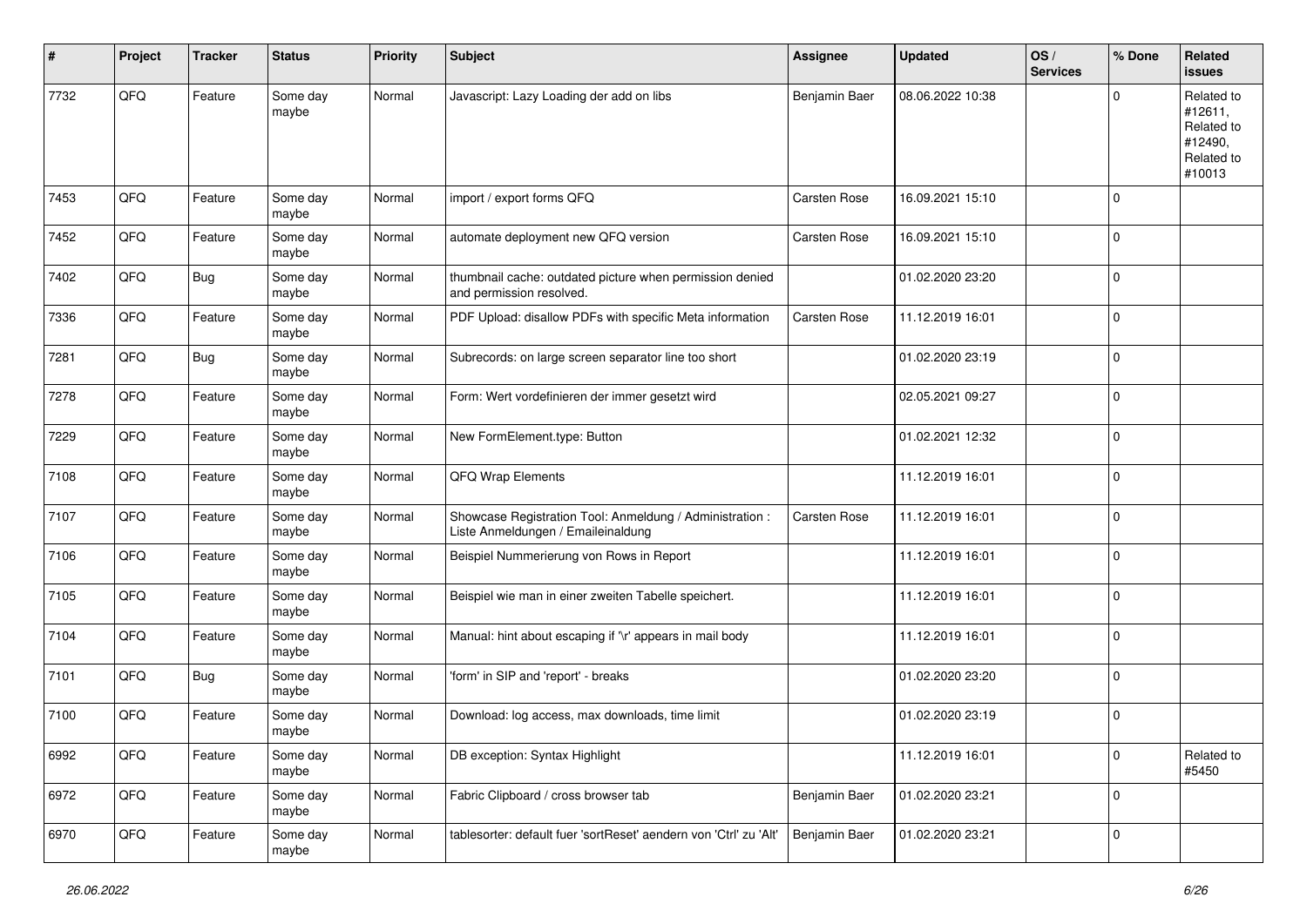| $\pmb{\#}$ | Project | <b>Tracker</b> | <b>Status</b>     | <b>Priority</b> | <b>Subject</b>                                                                    | Assignee     | <b>Updated</b>   | OS/<br><b>Services</b> | % Done      | <b>Related</b><br><b>issues</b> |
|------------|---------|----------------|-------------------|-----------------|-----------------------------------------------------------------------------------|--------------|------------------|------------------------|-------------|---------------------------------|
| 6715       | QFQ     | Feature        | Some day<br>maybe | Normal          | Code-Refactoring: dbArray vereinheitlichen                                        | Carsten Rose | 11.12.2019 16:02 |                        | $\Omega$    |                                 |
| 6704       | QFQ     | Feature        | Some day<br>maybe | Normal          | Upload Mode: Bilder in Notizen rechts sollen aktuellen<br>Upload repräsentieren.  |              | 01.02.2020 23:19 |                        | $\mathbf 0$ | Related to<br>#3264             |
| 6515       | QFQ     | Feature        | Some day<br>maybe | Normal          | Formular: Felder dynamisch ein/ausblenden                                         |              | 11.12.2019 16:02 |                        | $\mathbf 0$ |                                 |
| 6299       | QFQ     | Feature        | Some day<br>maybe | Normal          | Attack detection: log table with invalid SIP access                               |              | 11.12.2019 16:02 |                        | $\Omega$    | Related to<br>#3947             |
| 6288       | QFQ     | Feature        | Some day<br>maybe | Normal          | Best Practice: Erklaeren wie man ein Formular ganz in<br>'weiss' erstellen kann   |              | 11.12.2019 16:02 |                        | $\mathbf 0$ |                                 |
| 6084       | QFQ     | Feature        | Some day<br>maybe | Normal          | New escape type: 'D' - convert date                                               |              | 01.02.2020 23:19 |                        | $\mathbf 0$ |                                 |
| 6083       | QFQ     | Feature        | Some day<br>maybe | Normal          | Dynamic Update: Value Check via SQL                                               |              | 11.12.2019 16:02 |                        | $\mathbf 0$ |                                 |
| 5991       | QFQ     | Bug            | Some day<br>maybe | Normal          | URLs with ' ' or long parameter are problematic                                   | Carsten Rose | 01.02.2020 23:19 |                        | $\Omega$    |                                 |
| 5983       | QFQ     | Feature        | Some day<br>maybe | Normal          | Form Submit (save & update): normalize date/-time FE                              | Carsten Rose | 01.02.2020 23:19 |                        | $\mathbf 0$ |                                 |
| 5923       | QFQ     | Feature        | Some day<br>maybe | Normal          | fillStoreSystemBySqlLate                                                          |              | 01.02.2020 23:19 |                        | $\mathbf 0$ |                                 |
| 5895       | QFQ     | Feature        | Some day<br>maybe | Normal          | Tutorial: List of all QFQ Features                                                |              | 01.02.2020 23:19 |                        | $\mathbf 0$ |                                 |
| 5893       | QFQ     | Feature        | Some day<br>maybe | Normal          | Edit on double-click                                                              |              | 01.02.2020 23:19 |                        | $\Omega$    | Related to<br>#5894             |
| 5892       | QFQ     | Feature        | Some day<br>maybe | Normal          | QFQ should use T3 API to manipulate FE GROUP<br>membership                        |              | 01.02.2020 23:20 |                        | $\mathbf 0$ |                                 |
| 5877       | QFQ     | Bug            | Some day<br>maybe | Normal          | FE.type=note:bsColumn strange behaviour                                           |              | 01.02.2020 23:19 |                        | $\mathbf 0$ |                                 |
| 5852       | QFQ     | Feature        | Some day<br>maybe | Normal          | Logging: mail.log / sql.log - im FE anzeigen und via AJAX<br>aktualisieren        | Carsten Rose | 01.02.2020 23:19 |                        | $\Omega$    | Related to<br>#5885             |
| 5851       | QFQ     | Feature        | Some day<br>maybe | Normal          | Queue System implementieren: MQTT, RabbitMQ                                       |              | 01.02.2020 23:20 |                        | $\mathbf 0$ | Related to<br>#5715             |
| 5850       | QFQ     | Feature        | Some day<br>maybe | Normal          | Deployment: In QFQ Doc best practice fuer zeitgemaesses<br>Deployment beschreiben |              | 01.02.2020 23:20 |                        | $\mathbf 0$ |                                 |
| 5805       | QFQ     | Feature        | Some day<br>maybe | Normal          | TypeAHead SQL value instead of key stored                                         |              | 01.02.2020 23:19 |                        | $\mathbf 0$ | Related to<br>#5444             |
| 5783       | QFQ     | Feature        | Some day<br>maybe | Normal          | <b>BPMN View/Edit</b>                                                             |              | 11.12.2019 16:02 |                        | $\Omega$    |                                 |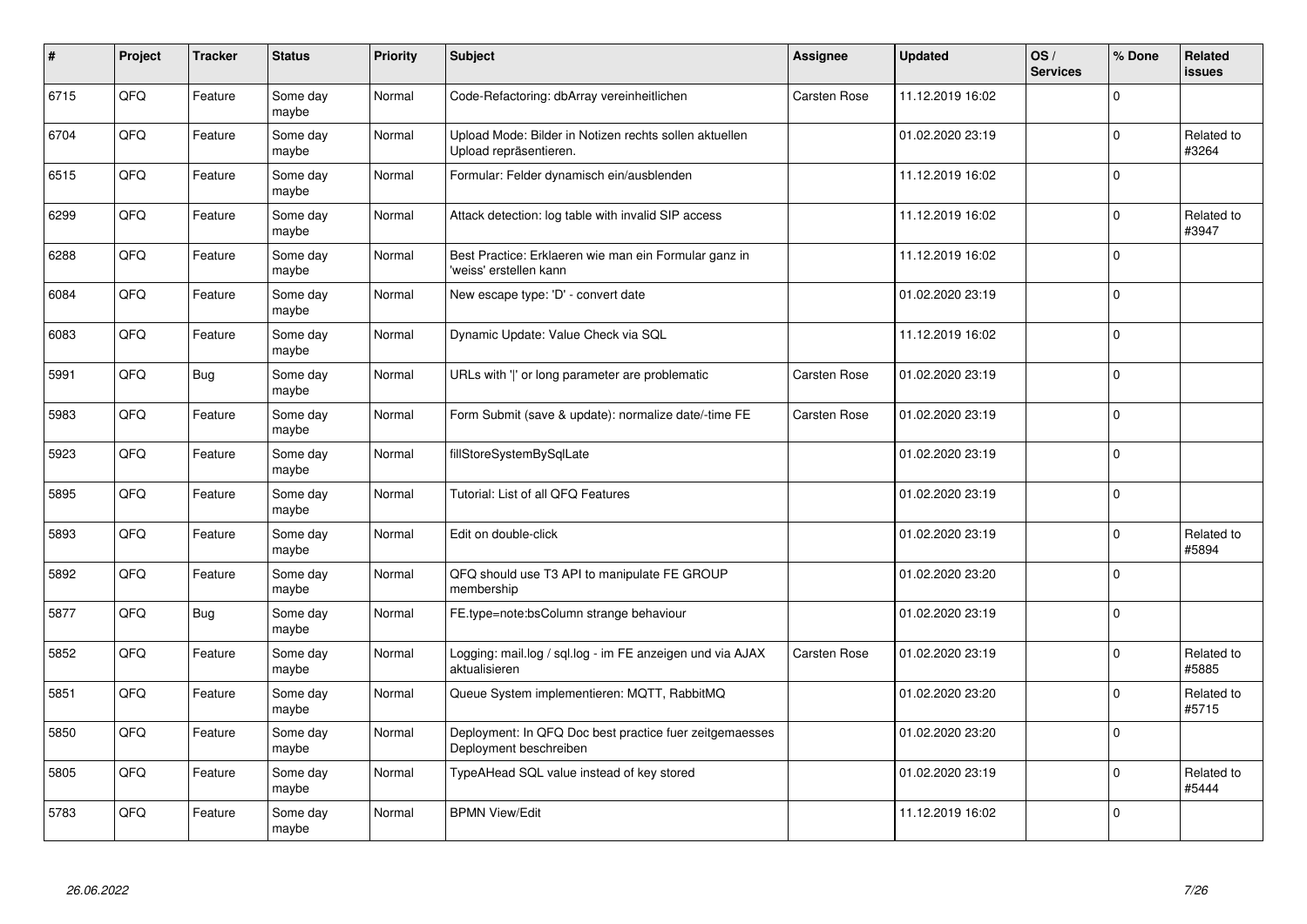| #    | Project | <b>Tracker</b> | <b>Status</b>     | <b>Priority</b> | Subject                                                                                                              | <b>Assignee</b>     | <b>Updated</b>   | OS/<br><b>Services</b> | % Done      | Related<br>issues                           |
|------|---------|----------------|-------------------|-----------------|----------------------------------------------------------------------------------------------------------------------|---------------------|------------------|------------------------|-------------|---------------------------------------------|
| 5768 | QFQ     | <b>Bug</b>     | Some day<br>maybe | Normal          | {{pageLanguage:T}}' missing if QFQ is called via api                                                                 | Carsten Rose        | 01.02.2020 23:19 |                        | $\mathbf 0$ |                                             |
| 5706 | QFQ     | <b>Bug</b>     | Some day<br>maybe | Normal          | upload: fileDestination needs to be sanatized                                                                        | Carsten Rose        | 01.02.2020 23:19 |                        | $\mathbf 0$ |                                             |
| 5665 | QFQ     | Feature        | Some day<br>maybe | Normal          | Versuch das '{{!' nicht mehr noetig ist.                                                                             | <b>Carsten Rose</b> | 01.02.2020 23:20 |                        | $\mathbf 0$ | Related to<br>#7432,<br>Related to<br>#7434 |
| 5579 | QFQ     | Feature        | Some day<br>maybe | Normal          | Enhance Doc / Presentation: variable type 'link column type'                                                         | Carsten Rose        | 01.02.2020 23:19 |                        | $\mathbf 0$ |                                             |
| 5557 | QFQ     | <b>Bug</b>     | Some day<br>maybe | Normal          | Form load: STORE_RECORD filled, but should be empty                                                                  | Carsten Rose        | 01.02.2020 23:19 |                        | $\mathbf 0$ |                                             |
| 5548 | QFQ     | Feature        | Some day<br>maybe | Normal          | 801 Textfiles/Scriptfiles als Thumbnail                                                                              | Carsten Rose        | 07.03.2022 16:26 |                        | $\mathbf 0$ |                                             |
| 5480 | QFQ     | Feature        | Some day<br>maybe | Normal          | QFQ: Dokumentation mit Screenshots versehen                                                                          | Carsten Rose        | 01.02.2020 23:20 |                        | $\mathbf 0$ | Related to<br>#9879                         |
| 5455 | QFQ     | Feature        | Some day<br>maybe | Normal          | Mail Redirects grld abhaengig                                                                                        |                     | 01.02.2020 23:20 |                        | $\mathbf 0$ |                                             |
| 5452 | QFQ     | Feature        | Some day<br>maybe | Normal          | Thumbnails from PDF: bad quality                                                                                     |                     | 01.02.2020 23:20 |                        | $\mathbf 0$ |                                             |
| 5428 | QFQ     | Feature        | Some day<br>maybe | Normal          | secure thumbnail: late render on access.                                                                             | Carsten Rose        | 01.02.2020 23:20 |                        | $\mathbf 0$ |                                             |
| 5389 | QFQ     | Feature        | Some day<br>maybe | Normal          | QFQ Design: Multline label / note                                                                                    | Benjamin Baer       | 01.02.2020 23:19 |                        | $\mathbf 0$ |                                             |
| 5342 | QFQ     | Feature        | Some day<br>maybe | Normal          | link - with HTML Attributes                                                                                          |                     | 01.02.2020 23:20 |                        | $\mathbf 0$ | Related to<br>#14077                        |
| 5160 | QFQ     | Feature        | Some day<br>maybe | Normal          | QFQ collaborative / together.js, ShareJS, y-js, collaborative,                                                       |                     | 11.12.2019 16:02 |                        | $\mathbf 0$ |                                             |
| 5132 | QFQ     | Feature        | Some day<br>maybe | Normal          | Error Message sendmail missing attachment: more details                                                              | Carsten Rose        | 01.02.2020 23:19 |                        | $\mathbf 0$ |                                             |
| 5129 | QFQ     | Feature        | Some day<br>maybe | Normal          | Reports: SQL fuer x Achse und y Achse                                                                                |                     | 11.12.2019 16:02 |                        | $\mathbf 0$ |                                             |
| 5024 | QFQ     | Feature        | Some day<br>maybe | Normal          | Fabric: Generate PDF with edits                                                                                      | Benjamin Baer       | 01.02.2020 23:20 |                        | $\mathbf 0$ | Related to<br>#10704                        |
| 5021 | QFQ     | Bug            | Some day<br>maybe | Normal          | FE.typ=extra - during save displays error 'datum2' already<br>filled in STORE_SIP - the value is stored nevertheless | Carsten Rose        | 01.02.2020 23:19 |                        | $\mathbf 0$ | Related to<br>#3875                         |
| 4974 | QFQ     | Feature        | Some day<br>maybe | Normal          | Long polling - inform all listening clients of changes                                                               |                     | 11.12.2019 16:02 |                        | $\mathbf 0$ |                                             |
| 4956 | QFQ     | Feature        | Some day<br>maybe | Normal          | Sendmail: Benutzerdefinierte Headers                                                                                 | Carsten Rose        | 11.12.2019 16:02 |                        | $\mathbf 0$ |                                             |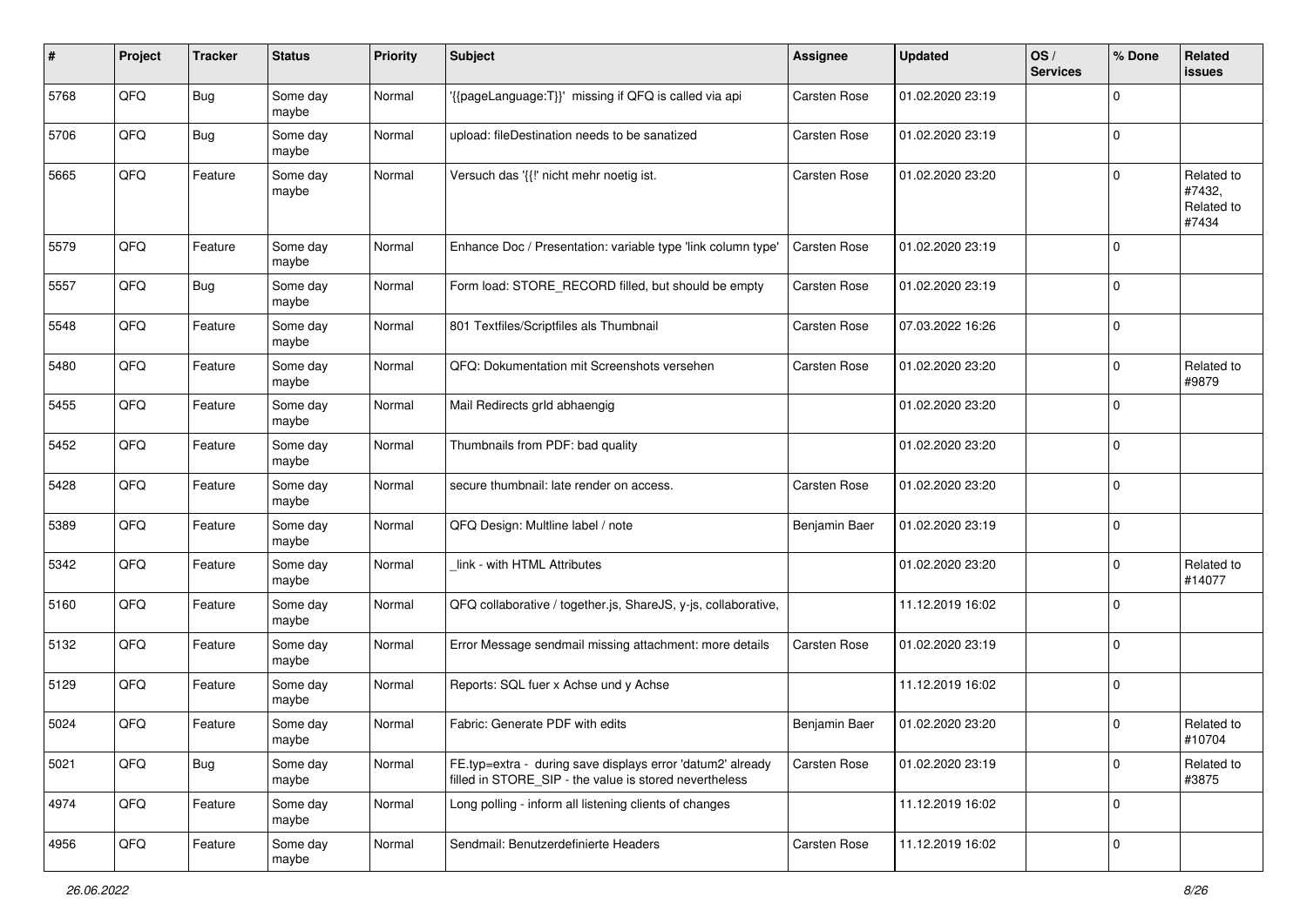| #    | Project | <b>Tracker</b> | <b>Status</b>     | <b>Priority</b> | Subject                                                                                                                                                       | <b>Assignee</b>     | <b>Updated</b>   | OS/<br><b>Services</b> | % Done      | Related<br>issues                              |
|------|---------|----------------|-------------------|-----------------|---------------------------------------------------------------------------------------------------------------------------------------------------------------|---------------------|------------------|------------------------|-------------|------------------------------------------------|
| 4872 | QFQ     | Feature        | Some day<br>maybe | Normal          | Fields of Typo3 page available in STORE_TYPO3                                                                                                                 | Carsten Rose        | 01.02.2020 23:19 |                        | $\Omega$    |                                                |
| 4869 | QFQ     | Feature        | Some day<br>maybe | Normal          | Dynamic Update (show, hide, readonly?, required?) for<br><b>Template Group Elements</b>                                                                       | Carsten Rose        | 01.02.2020 23:19 |                        | $\mathbf 0$ | Related to<br>#4865                            |
| 4839 | QFQ     | Feature        | Some day<br>maybe | Normal          | qfq-handle in <head> Abschnitt</head>                                                                                                                         | <b>Carsten Rose</b> | 11.12.2019 16:02 |                        | $\mathbf 0$ |                                                |
| 4816 | QFQ     | Feature        | Some day<br>maybe | Normal          | Templates for QFQ Reports (Tables, Radios, )                                                                                                                  |                     | 01.02.2020 23:20 |                        | $\mathbf 0$ |                                                |
| 4771 | QFQ     | <b>Bug</b>     | Some day<br>maybe | Normal          | qfq: select-down-values empty after save (edit-form for<br>program administrators)                                                                            | <b>Carsten Rose</b> | 01.02.2020 23:20 |                        | $\Omega$    | Related to<br>#4549, Has<br>duplicate<br>#4282 |
| 4757 | QFQ     | Feature        | Some day<br>maybe | Normal          | Test subrecord: download links ok? Links ok?                                                                                                                  | Carsten Rose        | 01.02.2020 23:20 |                        | $\mathbf 0$ |                                                |
| 4719 | QFQ     | Feature        | Some day<br>maybe | Normal          | Custom Message in Client in case of 'Browser tab close,<br>modification will be lost'                                                                         |                     | 01.02.2020 23:20 |                        | $\mathbf 0$ |                                                |
| 4659 | QFQ     | <b>Bug</b>     | Some day<br>maybe | Normal          | infoButtonExtra                                                                                                                                               | <b>Carsten Rose</b> | 01.02.2020 23:20 |                        | $\mathbf 0$ |                                                |
| 4652 | QFQ     | Feature        | Some day<br>maybe | Normal          | UZH CD: Weiterleitung auf benutzerdefinierte 403/404 Seite                                                                                                    | Carsten Rose        | 01.02.2020 23:20 |                        | $\mathbf 0$ |                                                |
| 4651 | QFQ     | <b>Bug</b>     | Some day<br>maybe | Normal          | 'Loading document" Modal wird angezeigt bei uzhcd type=2<br>Ansicht                                                                                           | <b>Carsten Rose</b> | 01.02.2020 23:20 |                        | $\mathbf 0$ |                                                |
| 4650 | QFQ     | Feature        | Some day<br>maybe | Normal          | Convert html to doc/rtf                                                                                                                                       | Carsten Rose        | 01.02.2020 23:20 |                        | $\mathbf 0$ | Related to<br>#10704                           |
| 4640 | QFQ     | Feature        | Some day<br>maybe | Normal          | Rename System Forms                                                                                                                                           |                     | 01.02.2020 23:20 |                        | $\Omega$    |                                                |
| 4627 | QFQ     | Feature        | Some day<br>maybe | Normal          | dbupdate: all tables - check 'create', 'modified' if it is possible<br>to change to default 'CURRENT_TIMESTAMP' and modified<br>'ON UPDATE CURRENT_TIMESTAMP' |                     | 01.02.2020 23:20 |                        | $\mathbf 0$ |                                                |
| 4626 | QFQ     | Feature        | Some day<br>maybe | Normal          | Mobile View: 'classBody=qfq-form-right' makes no sense                                                                                                        |                     | 01.02.2020 23:20 |                        | $\Omega$    |                                                |
| 4606 | QFQ     | Feature        | Some day<br>maybe | Normal          | link: qualifier to render bootstrap button                                                                                                                    | Carsten Rose        | 01.02.2020 23:19 |                        | $\Omega$    |                                                |
| 4583 | QFQ     | <b>Bug</b>     | Some day<br>maybe | Normal          | Dynamic Update bei TypeAhead Feldern                                                                                                                          | Carsten Rose        | 01.02.2020 23:19 |                        | $\pmb{0}$   |                                                |
| 4551 | QFQ     | Feature        | Some day<br>maybe | Normal          | Set 'pills' via dynamicUpdate to show/hide/disabled                                                                                                           |                     | 01.02.2020 23:20 |                        | $\mathbf 0$ | Related to<br>#3752                            |
| 4549 | QFQ     | <b>Bug</b>     | Some day<br>maybe | Normal          | TemplateGroups: FE.type SELECT loose selected value<br>after save                                                                                             | Carsten Rose        | 01.02.2020 23:20 |                        | $\mathbf 0$ | Related to<br>#4548,<br>Related to<br>#4771    |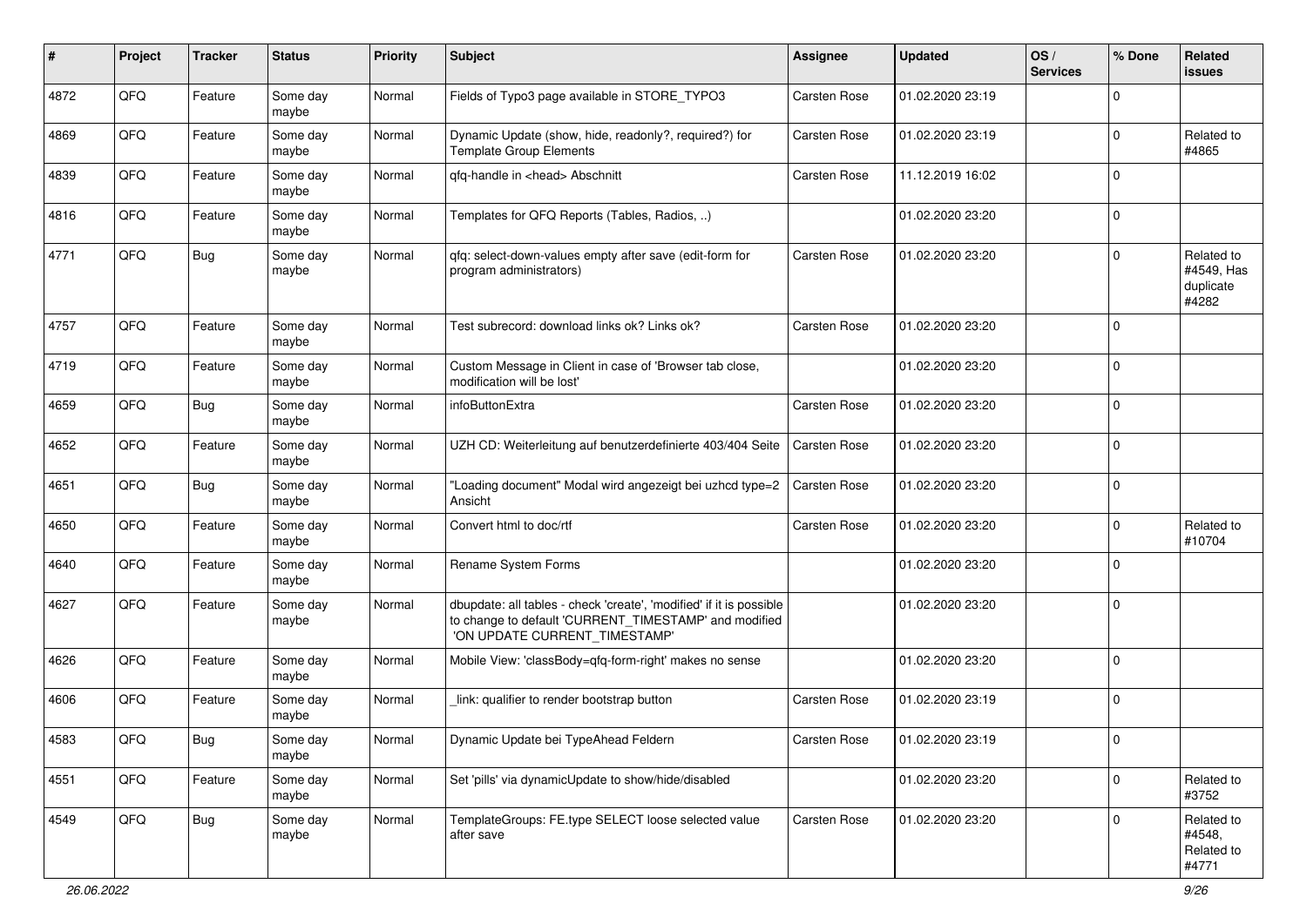| #    | Project | <b>Tracker</b> | <b>Status</b>     | Priority | Subject                                                                                                                                                  | <b>Assignee</b>     | <b>Updated</b>   | OS/<br><b>Services</b> | % Done       | Related<br><b>issues</b>                    |
|------|---------|----------------|-------------------|----------|----------------------------------------------------------------------------------------------------------------------------------------------------------|---------------------|------------------|------------------------|--------------|---------------------------------------------|
| 4546 | QFQ     | <b>Bug</b>     | Some day<br>maybe | Normal   | NH: SIP storage is destroyed                                                                                                                             |                     | 01.02.2020 23:20 |                        | $\Omega$     |                                             |
| 4536 | QFQ     | Feature        | Some day<br>maybe | Normal   | FE upload: problem with delete if mutliple uploads an<br>FE.name="                                                                                       |                     | 01.02.2020 23:20 |                        | l 0          |                                             |
| 4528 | QFQ     | <b>Bug</b>     | Some day<br>maybe | Normal   | extraButtonLock mit SQLAhead Bug                                                                                                                         | <b>Carsten Rose</b> | 01.02.2020 23:19 |                        | $\Omega$     |                                             |
| 4454 | QFQ     | Bug            | Some day<br>maybe | Normal   | Required Elements: multiple elements in a row - whole row<br>marked if only one input is empty.                                                          | Benjamin Baer       | 01.02.2020 23:20 |                        | $\mathbf 0$  |                                             |
| 4446 | QFQ     | Feature        | Some day<br>maybe | Normal   | New FE get same feldContainerId as last modifed FE                                                                                                       |                     | 01.02.2020 23:20 |                        | $\mathbf 0$  |                                             |
| 4445 | QFQ     | Feature        | Some day<br>maybe | Normal   | template group: Option to simulate fieldset                                                                                                              |                     | 28.06.2021 14:11 |                        | $\Omega$     |                                             |
| 4444 | QFQ     | Feature        | Some day<br>maybe | Normal   | FE.type=upload: detect mime type                                                                                                                         |                     | 11.12.2019 16:02 |                        | $\mathbf{0}$ | Related to<br>#4303                         |
| 4443 | QFQ     | Feature        | Some day<br>maybe | Normal   | Form: multiple secondary tables                                                                                                                          |                     | 01.02.2020 23:20 |                        | $\Omega$     |                                             |
| 4442 | QFQ     | Feature        | Some day<br>maybe | Normal   | Special Column Name: _link - new symbol G (Glyph) to<br>choose any available symbol                                                                      |                     | 11.12.2019 16:02 |                        | l 0          |                                             |
| 4441 | QFQ     | Bug            | Some day<br>maybe | Normal   | \$_SERVER Vars sollten nur aus dem Store genommen<br>werden - Code entsprechend anpassen.                                                                |                     | 11.12.2019 16:02 |                        | $\mathbf{0}$ |                                             |
| 4440 | QFQ     | Feature        | Some day<br>maybe | Normal   | Manual.rst: explain how to. expand PHP Session to 4h                                                                                                     |                     | 11.12.2019 16:02 |                        | l 0          |                                             |
| 4439 | QFQ     | Feature        | Some day<br>maybe | Normal   | Log: report all actions fired by an FE Element, incl. the<br>original directive (slaveld, sqllnsert, )                                                   |                     | 01.02.2020 23:20 |                        | $\Omega$     | Related to<br>#4432,<br>Related to<br>#5458 |
| 4435 | QFQ     | Feature        | Some day<br>maybe | Normal   | Report: striptags - specify allowed tags                                                                                                                 |                     | 01.02.2020 23:20 |                        | $\Omega$     |                                             |
| 4433 | QFQ     | Feature        | Some day<br>maybe | Normal   | Log when SIP will be destroyed by QFQ for any (security)<br>reason                                                                                       |                     | 01.02.2020 23:20 |                        | $\Omega$     | Related to<br>#4432,<br>Related to<br>#5458 |
| 4420 | QFQ     | Feature        | Some day<br>maybe | Normal   | Client: Local Storage - store the changes of a form, local in<br>the browser.                                                                            | Benjamin Baer       | 11.12.2019 16:02 |                        | $\Omega$     |                                             |
| 4398 | QFG     | <b>Bug</b>     | Some day<br>maybe | Normal   | Typeahead: mouse click in a prefilled input opens a single<br>item dropdown with the current value - click on it seems to<br>set the value, not the key. | Benjamin Baer       | 01.02.2020 23:20 |                        | 0            | Related to<br>#4457                         |
| 4365 | QFQ     | Feature        | Some day<br>maybe | Normal   | Multi Language: new way of config                                                                                                                        | Carsten Rose        | 01.02.2020 23:20 |                        | l 0          |                                             |
| 4349 | QFQ     | Feature        | Some day<br>maybe | Normal   | link download: downloaded external URL to<br>deliver/concatenate - check mimetipe and handle it correctly                                                | Carsten Rose        | 11.12.2019 16:02 |                        | 0            |                                             |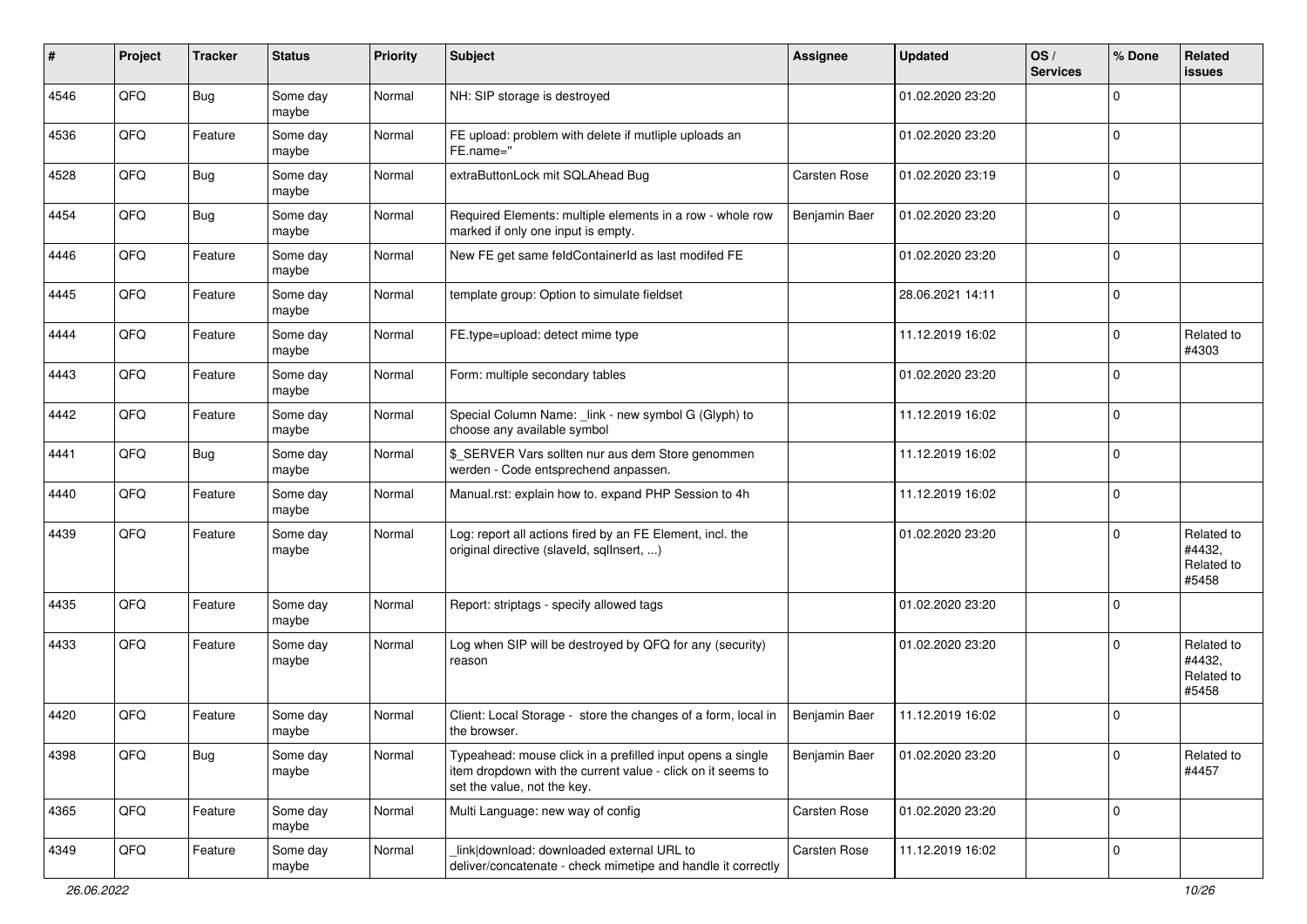| #    | Project | <b>Tracker</b> | <b>Status</b>     | <b>Priority</b> | Subject                                                                                                                 | Assignee            | <b>Updated</b>   | OS/<br><b>Services</b> | % Done      | Related<br>issues                           |
|------|---------|----------------|-------------------|-----------------|-------------------------------------------------------------------------------------------------------------------------|---------------------|------------------|------------------------|-------------|---------------------------------------------|
| 4343 | QFQ     | Feature        | Some day<br>maybe | Normal          | Link: Classifier to add 'attributes'                                                                                    | Carsten Rose        | 01.02.2020 23:20 |                        | $\mathbf 0$ | Related to<br>#14077                        |
| 4330 | QFQ     | Feature        | Some day<br>maybe | Normal          | Error Message: report missing {{ / }} in sqlUpdate, sqlInsert,<br>sqlDelete, sqlAfter, sqlBefore in FE action elements. | Carsten Rose        | 01.02.2020 23:20 |                        | $\mathbf 0$ |                                             |
| 4328 | QFQ     | <b>Bug</b>     | Some day<br>maybe | Normal          | Error Message: Show FE name/number on problems in FE                                                                    | <b>Carsten Rose</b> | 01.02.2020 23:20 |                        | $\mathbf 0$ |                                             |
| 4293 | QFQ     | <b>Bug</b>     | Some day<br>maybe | Normal          | Download broken if token 'd:' is missing - but no error<br>message                                                      | Carsten Rose        | 11.12.2019 16:03 |                        | $\mathbf 0$ | Related to<br>#7514                         |
| 4259 | QFQ     | Feature        | Some day<br>maybe | Normal          | Instant trigger a cron job                                                                                              | Carsten Rose        | 11.12.2019 16:03 |                        | $\mathbf 0$ |                                             |
| 4197 | QFQ     | Feature        | Some day<br>maybe | Normal          | Unit Test fuer JSON Stream von QuickFormQuery.php ><br>doForm()                                                         | Carsten Rose        | 11.12.2019 16:03 |                        | $\mathbf 0$ |                                             |
| 4138 | QFQ     | <b>Bug</b>     | Some day<br>maybe | Normal          | style fehlt                                                                                                             |                     | 11.12.2019 16:03 |                        | $\mathbf 0$ |                                             |
| 4122 | QFQ     | Bug            | Some day<br>maybe | Normal          | file: Render Mode hat keinen Effekt                                                                                     |                     | 11.12.2019 16:03 |                        | $\mathbf 0$ |                                             |
| 4092 | QFQ     | Bug            | Some day<br>maybe | Normal          | 1) Logging verbessern wann welches FE warum ausgefuehrt<br>wird, 2) Documentation: Best Practice Template Group         | <b>Carsten Rose</b> | 01.02.2020 23:19 |                        | $\mathbf 0$ | Related to<br>#3504                         |
| 4027 | QFQ     | Feature        | Some day<br>maybe | Normal          | Missing: orange 'check' / 'bullet'                                                                                      |                     | 11.12.2019 16:03 |                        | $\mathbf 0$ |                                             |
| 4026 | QFQ     | Feature        | Some day<br>maybe | Normal          | sqlLog.sql: log number of FE.id                                                                                         | <b>Carsten Rose</b> | 11.12.2019 16:03 |                        | $\mathbf 0$ | Related to<br>#5458                         |
| 4018 | QFQ     | Feature        | Some day<br>maybe | Normal          | typeahead: solve problem with potential long query<br>parameter                                                         | Carsten Rose        | 11.12.2019 16:03 |                        | $\mathbf 0$ |                                             |
| 4008 | QFQ     | <b>Bug</b>     | Some day<br>maybe | Normal          | FormElemen.type=sendmail: wrong 'TO' if 'real<br>name <rea@mail.to>' is used</rea@mail.to>                              | Carsten Rose        | 11.12.2019 16:03 |                        | $\Omega$    |                                             |
| 3991 | QFQ     | Feature        | Some day<br>maybe | Normal          | report: Columnname '_skipWrap' skips 'fbeg', 'fend'                                                                     | Carsten Rose        | 11.12.2019 16:03 |                        | $\mathbf 0$ |                                             |
| 3947 | QFQ     | Feature        | Some day<br>maybe | Normal          | Attack detectect: logout current user                                                                                   | Carsten Rose        | 11.12.2019 16:03 |                        | $\mathbf 0$ | Related to<br>#5458,<br>Related to<br>#6299 |
| 3942 | QFQ     | Feature        | Some day<br>maybe | Normal          | Action Elemente: neu generierte IDs via FE weitergeben                                                                  | Carsten Rose        | 11.12.2019 16:03 |                        | $\mathbf 0$ | Related to<br>#3941                         |
| 3941 | QFQ     | Feature        | Some day<br>maybe | Normal          | sqlAfter: es sollten mehrere moeglich sein                                                                              | Carsten Rose        | 11.12.2019 16:03 |                        | $\mathbf 0$ | Related to<br>#3942                         |
| 3905 | QFQ     | Feature        | Some day<br>maybe | Normal          | Documentation: Best Practice anhand eines Online<br>Bewerbungstools                                                     | Carsten Rose        | 11.12.2019 16:03 |                        | $\mathbf 0$ |                                             |
| 3900 | QFQ     | Feature        | Some day<br>maybe | Normal          | Extend documentation of 'Copy / Paste'                                                                                  | Carsten Rose        | 11.12.2019 16:03 |                        | $\mathbf 0$ | Related to<br>#3899                         |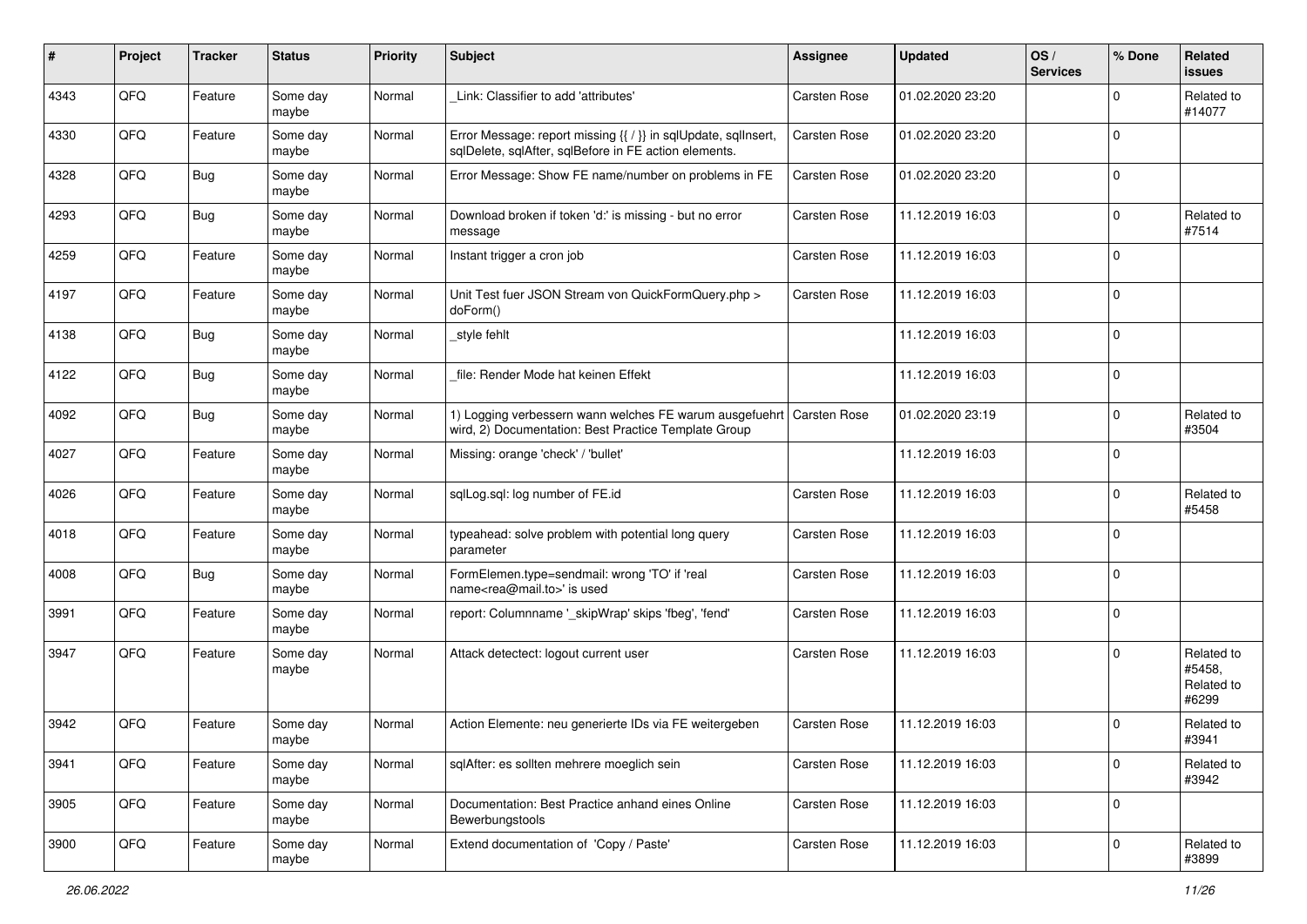| #    | Project | <b>Tracker</b> | <b>Status</b>     | <b>Priority</b> | <b>Subject</b>                                                                                                                                           | <b>Assignee</b>     | <b>Updated</b>   | OS/<br><b>Services</b> | % Done       | Related<br><b>issues</b> |
|------|---------|----------------|-------------------|-----------------|----------------------------------------------------------------------------------------------------------------------------------------------------------|---------------------|------------------|------------------------|--------------|--------------------------|
| 3895 | QFQ     | <b>Bug</b>     | Some day<br>maybe | Normal          | typeahead pedantic: on lehrkredit Idap webpass - if only one<br>person is in dropdown, such person can't be selected                                     | <b>Carsten Rose</b> | 11.12.2019 16:03 |                        | $\Omega$     |                          |
| 3882 | QFQ     | Bug            | Some day<br>maybe | Normal          | templateGroup: disable 'add' if limit is reached - funktioniert<br>nicht wenn bereits records existierten                                                | Carsten Rose        | 11.12.2019 16:03 |                        | $\Omega$     |                          |
| 3880 | QFQ     | Feature        | Some day<br>maybe | Normal          | Form 'Form': anlegen einer Tabelle                                                                                                                       |                     | 14.01.2021 10:12 |                        | $\Omega$     |                          |
| 3879 | QFQ     | Feature        | Some day<br>maybe | Normal          | Form 'FormElement': Beim Feld 'name' rechts in der Notiz<br>einen Link einblenden - a) aktuelle Definition anzeigen, b)<br>Spalte in der Tabelle anlegen |                     | 11.12.2019 16:03 |                        | $\Omega$     |                          |
| 3878 | QFQ     | Feature        | Some day<br>maybe | Normal          | Form 'FormElement': Spalte 'name' typeAhead mit<br>Spaltennamen der Primarytable.                                                                        |                     | 11.12.2019 16:03 |                        | $\Omega$     |                          |
| 3877 | QFQ     | Feature        | Some day<br>maybe | Normal          | FormEditor: die Felder die aktuell nicht gebraucht werden<br>nur auf readonly/disabled setzen (nicht ausblenden > das<br>irritiert.                      | <b>Carsten Rose</b> | 11.12.2019 16:03 |                        | $\Omega$     |                          |
| 3811 | QFQ     | <b>Bug</b>     | Some day<br>maybe | Normal          | Dynamic Update: extraButtonInfo - Text aktualisieren                                                                                                     | <b>Carsten Rose</b> | 11.12.2019 16:03 |                        | $\Omega$     | Related to<br>#11517     |
| 3750 | QFQ     | <b>Bug</b>     | Some day<br>maybe | Normal          | FE in a row: if one violates check, all are red                                                                                                          | <b>Carsten Rose</b> | 11.12.2019 16:03 |                        | $\Omega$     |                          |
| 3708 | QFQ     | Feature        | Some day<br>maybe | Normal          | Form: input - 'specialchars', 'none'  gewisse tags<br>erlauben, andere verbieten                                                                         | <b>Carsten Rose</b> | 11.12.2019 16:02 |                        | $\Omega$     | Related to<br>#14320     |
| 3692 | QFQ     | Feature        | Some day<br>maybe | Normal          | QFQ Webseite                                                                                                                                             | Benjamin Baer       | 11.12.2019 16:02 |                        | $\Omega$     | Related to<br>#5033      |
| 3682 | QFQ     | <b>Bug</b>     | Some day<br>maybe | Normal          | Dynamic update: Radio buttons                                                                                                                            | <b>Carsten Rose</b> | 11.12.2019 16:02 |                        | $\Omega$     |                          |
| 3677 | QFQ     | Feature        | Some day<br>maybe | Normal          | wkhtmitopdf: FE User access prohibited, if client IP changes<br>\$TYPO3_CONF_VARS[FE][lockIP]                                                            | <b>Carsten Rose</b> | 11.12.2019 16:02 |                        | $\Omega$     |                          |
| 3666 | QFQ     | Feature        | Some day<br>maybe | Normal          | a) Performance Messung: mysql_real_escape_string() im<br>Vergleich zu str_replace(), b) doppeltes Aufrufen von<br>mysql real escape string()             | Carsten Rose        | 11.12.2019 16:02 |                        | $\Omega$     |                          |
| 3646 | QFQ     | Feature        | Some day<br>maybe | Normal          | Moeglichkeit HTML Tags in Reports auszugeben (zu<br>enkodieren: htmlspecialchars)                                                                        |                     | 11.12.2019 16:02 |                        | $\Omega$     | Related to<br>#14320     |
| 3617 | QFQ     | Feature        | Some day<br>maybe | Normal          | Load javascripts at bottom                                                                                                                               |                     | 11.12.2019 16:02 |                        | $\Omega$     |                          |
| 3588 | QFQ     | <b>Bug</b>     | Some day<br>maybe | Normal          | templateGroup: versteckte Elemente werden weiterhin<br>gespeichert.                                                                                      | <b>Carsten Rose</b> | 11.12.2019 16:02 |                        | $\Omega$     |                          |
| 3495 | QFQ     | Feature        | Some day<br>maybe | Normal          | Predifined Parameter werden nicht in '+' (add new record)<br>SIP gerendert.                                                                              |                     | 11.12.2019 16:02 |                        | $\Omega$     |                          |
| 3458 | QFQ     | Feature        | Some day<br>maybe | Normal          | Display 'Edit Form Element'-Checkbox on form: should<br>depend on FE Group                                                                               | Carsten Rose        | 11.12.2019 16:02 |                        | <sup>0</sup> | Related to<br>#3447      |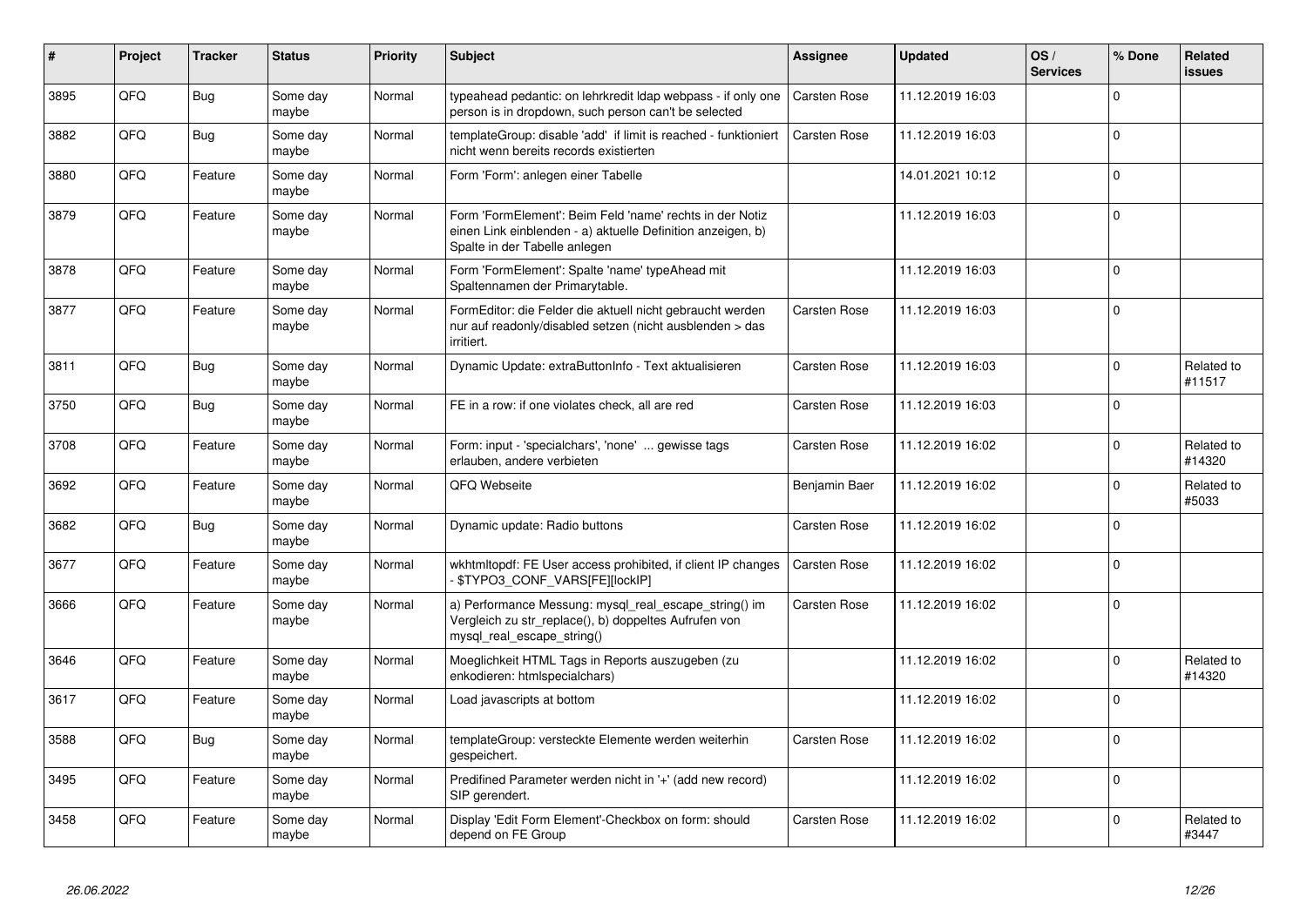| #    | Project | <b>Tracker</b> | <b>Status</b>     | <b>Priority</b> | <b>Subject</b>                                                                                                                | Assignee            | <b>Updated</b>   | OS/<br><b>Services</b> | % Done         | Related<br><b>issues</b>                    |
|------|---------|----------------|-------------------|-----------------|-------------------------------------------------------------------------------------------------------------------------------|---------------------|------------------|------------------------|----------------|---------------------------------------------|
| 3457 | QFQ     | Feature        | Some day<br>maybe | Normal          | LDAP: concat multi values to one single entry                                                                                 | <b>Carsten Rose</b> | 11.12.2019 16:02 |                        | $\mathbf 0$    |                                             |
| 3415 | QFQ     | Feature        | Some day<br>maybe | Normal          | FE Login Box Templatefile                                                                                                     | Benjamin Baer       | 11.12.2019 16:02 |                        | 0              |                                             |
| 3385 | QFQ     | Feature        | Some day<br>maybe | Normal          | templateGroup: insert/update/delete non primary records                                                                       | Carsten Rose        | 11.12.2019 16:02 |                        | $\mathbf 0$    |                                             |
| 3350 | QFQ     | Feature        | Some day<br>maybe | Normal          | FormEditor: Hilfetext hinter 'checktype'                                                                                      | Carsten Rose        | 11.12.2019 16:02 |                        | $\mathbf 0$    |                                             |
| 3349 | QFQ     | <b>Bug</b>     | Some day<br>maybe | Normal          | config.qfq.ini: a) vertraegt keine '=' im Value (z.B. Passwort),<br>b) Values sollten in ticks einschliessbar sein (spaces, ) | <b>Carsten Rose</b> | 11.12.2019 16:02 |                        | $\mathbf 0$    |                                             |
| 3332 | QFQ     | Feature        | Some day<br>maybe | Normal          | Uploads: Thumbnails, Details zum hochgeladenen File                                                                           | Carsten Rose        | 11.12.2019 16:02 |                        | 0              | Related to<br>#3264,<br>Related to<br>#5333 |
| 3331 | QFQ     | Feature        | Some day<br>maybe | Normal          | Default Tooltip fuer _page? Links: mit Form und Record ID                                                                     | Carsten Rose        | 11.12.2019 16:02 |                        | $\mathbf 0$    |                                             |
| 3291 | QFQ     | Feature        | Some day<br>maybe | Normal          | AutoCron websiteToken                                                                                                         | Carsten Rose        | 11.12.2019 16:02 |                        | $\mathbf 0$    | Related to<br>#4250                         |
| 3285 | QFQ     | Feature        | Some day<br>maybe | Normal          | Zeichenlimit pro Feld: textarea / editor                                                                                      | Carsten Rose        | 11.12.2019 16:02 |                        | $\mathbf 0$    |                                             |
| 3267 | QFQ     | Feature        | Some day<br>maybe | Normal          | 2 Forms auf einer Seite: real + Read only                                                                                     | Carsten Rose        | 11.12.2019 16:03 |                        | 0              |                                             |
| 3216 | QFQ     | Feature        | Some day<br>maybe | Normal          | dynamic update für checkbox label2                                                                                            | <b>Carsten Rose</b> | 11.12.2019 16:03 |                        | 0              | Related to<br>#2081                         |
| 3130 | QFQ     | <b>Bug</b>     | Some day<br>maybe | Normal          | Debug Info's nicht korrekt nach 'New > Save'.                                                                                 | Carsten Rose        | 11.12.2019 16:03 |                        | $\mathbf 0$    | Related to<br>#3253                         |
| 2995 | QFQ     | Feature        | Some day<br>maybe | Normal          | Dropdown JQuery Plugin: 'chosen' - Moeglichkeit um Select<br>Listen mehr Funktion zu geben. Kein Bootstrap noetig.            | <b>Carsten Rose</b> | 11.12.2019 16:03 |                        | $\mathbf 0$    |                                             |
| 2950 | QFQ     | Feature        | Some day<br>maybe | Normal          | Inhalt QFQ Records als File                                                                                                   |                     | 11.12.2019 16:03 |                        | $\mathbf 0$    |                                             |
| 2643 | QFQ     | <b>Bug</b>     | Some day<br>maybe | Normal          | Zend / PHP Webinars anschauen                                                                                                 | Carsten Rose        | 01.02.2020 15:56 |                        | 0              |                                             |
| 2084 | QFQ     | Feature        | Some day<br>maybe | Normal          | Mailto mit encryption: Subrecord                                                                                              | Carsten Rose        | 11.12.2019 16:03 |                        | $\mathbf 0$    | Related to<br>#2082                         |
| 2063 | QFQ     | <b>Bug</b>     | Some day<br>maybe | Normal          | Pills auf 'inaktiv' setzen falls keine Element auf dem Pill<br>sichtbar sind.                                                 | Benjamin Baer       | 11.12.2019 16:03 |                        | $\overline{0}$ | Related to<br>#3752                         |
| 1946 | QFQ     | Feature        | Some day<br>maybe | Normal          | Kontrolle ob der ReadOnly Modus bei den<br>Formularelementen korrekt implementiert ist                                        | Carsten Rose        | 11.12.2019 16:03 |                        | $\overline{0}$ |                                             |
| 1635 | QFQ     | Feature        | Some day<br>maybe | Normal          | QFQ Extension content record: weitere Optionen<br>einblenden.                                                                 | Carsten Rose        | 11.12.2019 16:03 |                        | $\overline{0}$ |                                             |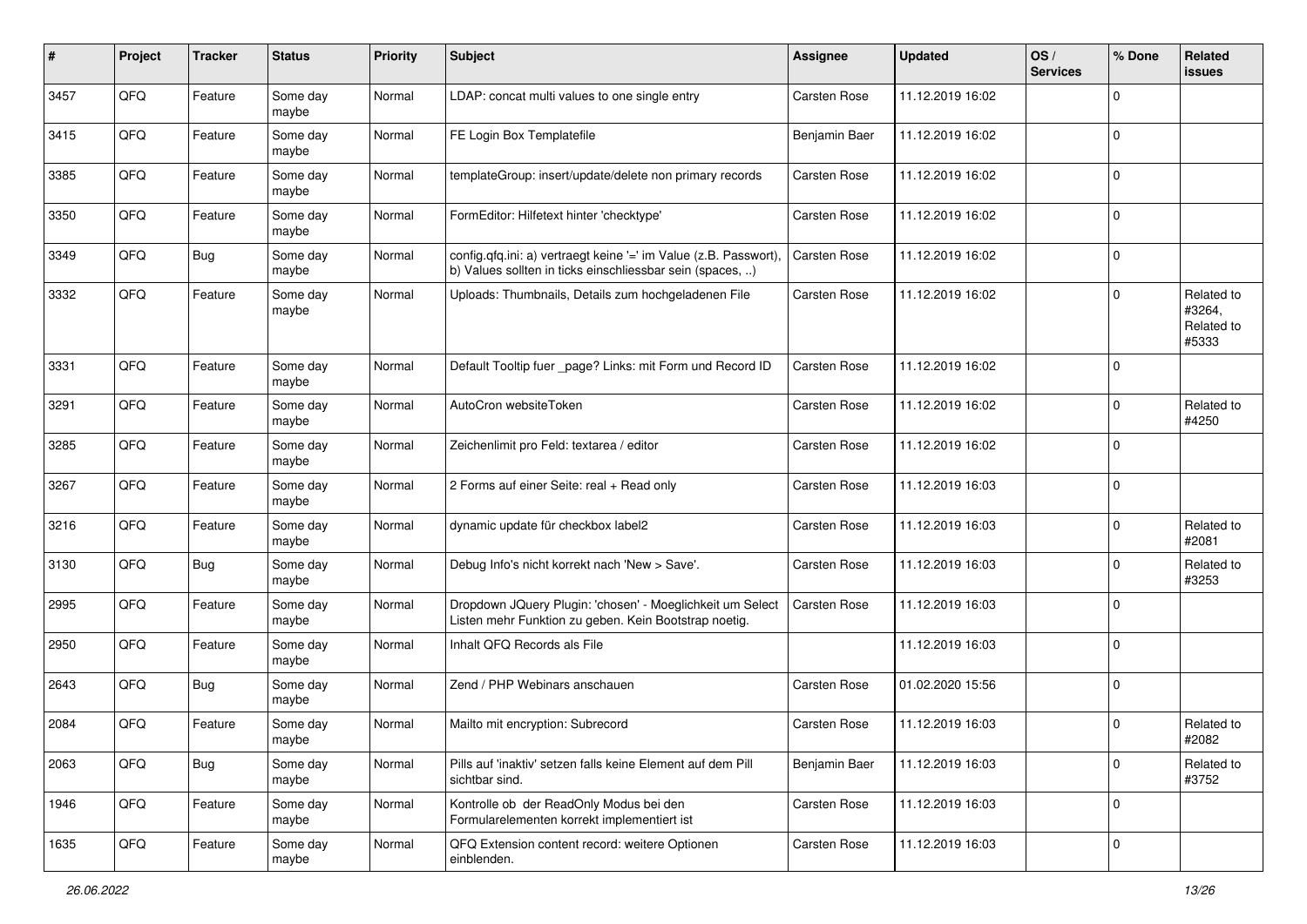| #     | Project | <b>Tracker</b> | <b>Status</b>              | <b>Priority</b> | <b>Subject</b>                                                                                              | <b>Assignee</b>     | <b>Updated</b>   | OS/<br><b>Services</b> | % Done      | Related<br><b>issues</b>                    |
|-------|---------|----------------|----------------------------|-----------------|-------------------------------------------------------------------------------------------------------------|---------------------|------------------|------------------------|-------------|---------------------------------------------|
| 1510  | QFQ     | Feature        | Some day<br>maybe          | Normal          | jquery von google laden, falls das nicht geht lokal                                                         |                     | 11.12.2019 16:03 |                        | $\Omega$    |                                             |
| 1253  | QFQ     | Feature        | Some day<br>maybe          | Normal          | QF: Colorpicker                                                                                             |                     | 11.12.2019 16:03 |                        | l 0         |                                             |
| 1251  | QFQ     | Feature        | Some day<br>maybe          | Normal          | QF: Combo                                                                                                   |                     | 11.12.2019 16:03 |                        | $\Omega$    |                                             |
| 1234  | QFQ     | Feature        | Some day<br>maybe          | Normal          | QF: Record numbering: Im Grid soll in Spalte 1optional die<br>laufende Nummer der Records angezeigt werden. |                     | 01.02.2020 23:20 |                        | $\mathbf 0$ |                                             |
| 955   | QFQ     | Feature        | Some day<br>maybe          | Normal          | QF: Notizen vor/nach dem Form                                                                               |                     | 01.02.2020 23:20 |                        | $\mathbf 0$ |                                             |
| 1623  | QFQ     | Feature        | Some day<br>maybe          | Normal          | RealURL                                                                                                     |                     | 11.12.2019 16:03 |                        | 30          |                                             |
| 8522  | QFQ     | Feature        | Some day<br>maybe          | Normal          | build QFQ - npm warnings                                                                                    | Benjamin Baer       | 01.02.2020 23:19 |                        | 50          |                                             |
| 3613  | QFQ     | <b>Bug</b>     | Some day<br>maybe          | Normal          | note /note unchecked -> note div (col-md) wird weiterhin<br>gerendert                                       | Elias Villiger      | 01.02.2020 23:19 |                        | 100         |                                             |
| 3402  | QFQ     | Feature        | Some day<br>maybe          | Normal          | Syntax Highlighting via CodeMirror                                                                          | Carsten Rose        | 11.12.2019 16:02 |                        | 100         | Related to<br>#3207                         |
| 13767 | QFQ     | Bug            | Feedback                   | Normal          | date/time-picker: required shows up/down button orange                                                      | Enis Nuredini       | 16.05.2022 23:16 |                        | $\mathbf 0$ |                                             |
| 12546 | QFQ     | <b>Bug</b>     | Feedback                   | Normal          | Branch 'Development' - Unit Tests mit dirty workaround<br>angepasst                                         | <b>Carsten Rose</b> | 19.03.2022 17:48 |                        | $\Omega$    |                                             |
| 11347 | QFQ     | <b>Bug</b>     | Feedback                   | Normal          | If Bedingungen funktionieren nicht korrekt                                                                  | Christoph Fuchs     | 21.03.2021 20:37 |                        | $\mathbf 0$ |                                             |
| 10782 | QFQ     | Feature        | Feedback                   | Normal          | Tiny MCE: Image Upload                                                                                      | Enis Nuredini       | 16.05.2022 23:16 |                        | $\mathbf 0$ | Related to<br>#12452                        |
| 10124 | QFQ     | Feature        | Feedback                   | Normal          | qfq AAI-Login                                                                                               | Karin Niffeler      | 07.05.2020 09:36 |                        | $\mathbf 0$ |                                             |
| 9898  | QFQ     | <b>Bug</b>     | Feedback                   | Normal          | Formular trotz Timeout gespeichert                                                                          | Benjamin Baer       | 01.02.2020 15:56 |                        | $\mathbf 0$ |                                             |
| 9535  | QFQ     | <b>Bug</b>     | Feedback                   | Normal          | Report:  AS '_vertical' - column to wide - vertical >> rot45,<br>rot <sub>90</sub>                          | Benjamin Baer       | 01.02.2020 15:56 |                        | $\Omega$    |                                             |
| 8316  | QFQ     | <b>Bug</b>     | Feedback                   | Normal          | Documentation/Behaviour for Nested Queries and<br>Record-Store confusing                                    | Nicola Chiapolini   | 20.11.2019 09:14 |                        | l 0         |                                             |
| 5894  | QFQ     | Feature        | Feedback                   | Normal          | Typeahead in Report: show/hide rows dynamically                                                             | <b>Carsten Rose</b> | 18.02.2022 08:50 |                        | $\mathbf 0$ | Related to<br>#5893,<br>Related to<br>#5885 |
| 13572 | QFQ     | Feature        | Feedback                   | Normal          | Form Load: misleading error message on trying to load non<br>existent primary record                        | Enis Nuredini       | 16.05.2022 23:16 |                        | 100         |                                             |
| 12584 | QFQ     | Feature        | Feedback                   | Normal          | T3 v10 migration script: replace alias-patterns (v11)                                                       | Carsten Rose        | 28.05.2022 11:12 |                        | 100         |                                             |
| 13566 | QFQ     | Feature        | Ready to sync<br>(develop) | Normal          | Delete config-example.qfq.php file                                                                          | Carsten Rose        | 23.12.2021 09:25 |                        | 0           |                                             |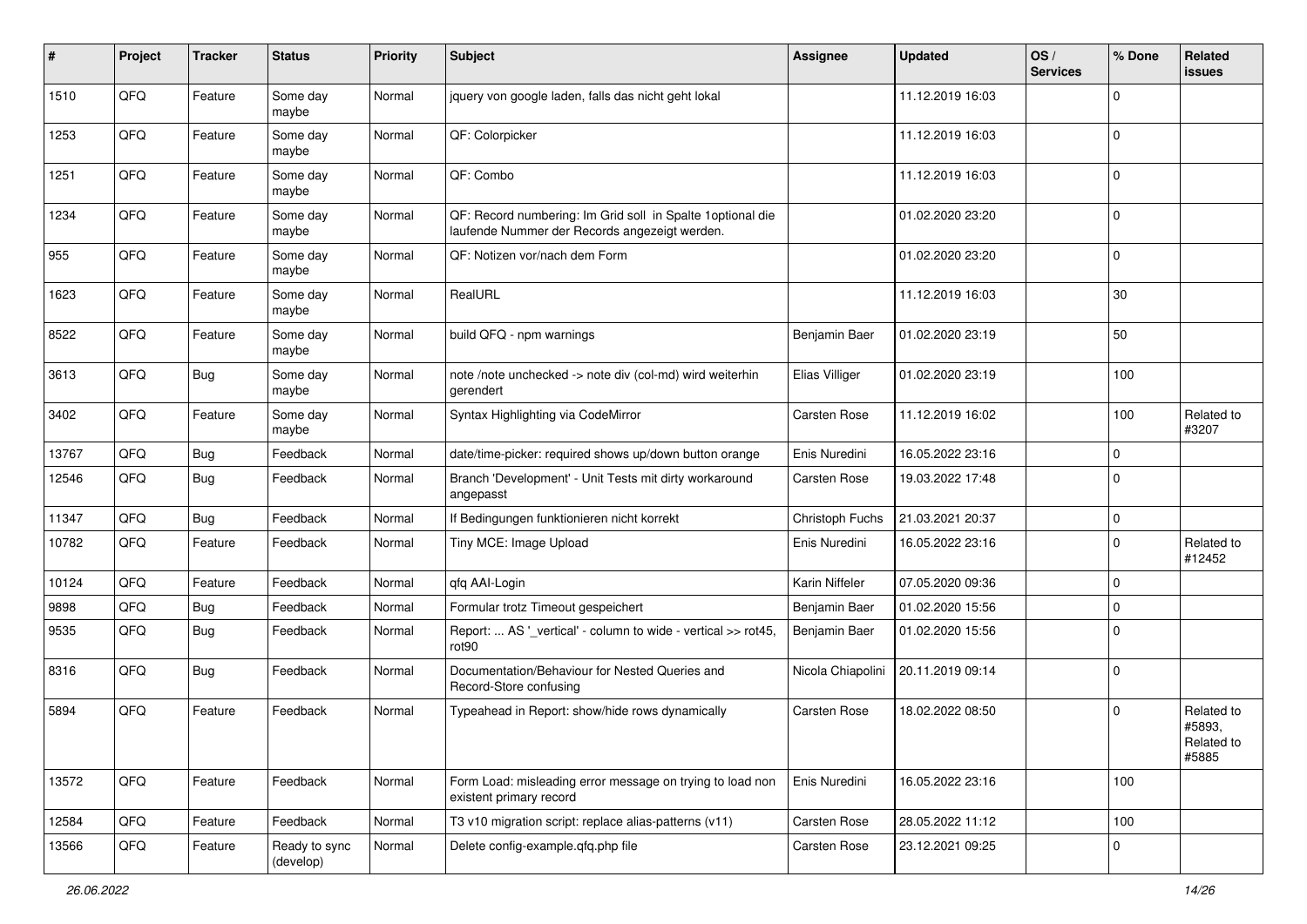| $\vert$ # | Project | <b>Tracker</b> | <b>Status</b> | Priority | <b>Subject</b>                                   | Assignee            | <b>Updated</b>   | OS/<br><b>Services</b> | % Done              | <b>Related</b><br><b>issues</b>                                                                                                |
|-----------|---------|----------------|---------------|----------|--------------------------------------------------|---------------------|------------------|------------------------|---------------------|--------------------------------------------------------------------------------------------------------------------------------|
| 14323     | QFQ     | <b>Bug</b>     | In Progress   | Normal   | Report: render=both single - no impact           | Carsten Rose        | 19.06.2022 18:31 |                        | $\mathbf 0$         |                                                                                                                                |
| 14175     | QFQ     | <b>Bug</b>     | In Progress   | Normal   | Opening a form with no QFQ Session cookie fails  | <b>Carsten Rose</b> | 03.06.2022 10:40 |                        | $\mathbf 0$         |                                                                                                                                |
| 12630     | QFO     | Feature        | In Progress   | Normal   | Input: date[time]: min / max values              | Enis Nuredini       | 20.06.2022 18:31 |                        | $\pmb{0}$           | Related to<br>#10096,<br>Related to<br>#14302.<br>Related to<br>#14303                                                         |
| 12439     | QFQ     | Feature        | In Progress   | Normal   | TinyMCE Paste from Word & Character Count/Limit  | Carsten Rose        | 05.05.2021 22:15 |                        | $\mathbf 0$         |                                                                                                                                |
| 11980     | QFQ     | Feature        | In Progress   | Normal   | protected verzeichnis MUSS geschützt werden      | <b>Carsten Rose</b> | 07.09.2021 13:30 |                        | $\mathsf{O}\xspace$ |                                                                                                                                |
| 11517     | QFQ     | <b>Bug</b>     | In Progress   | Normal   | extraButtonInfo Broken for multiple FormElements | Carsten Rose        | 12.05.2022 13:12 |                        | $\mathbf 0$         | Related to<br>#7890,<br>Related to<br>#3811, Has<br>duplicate<br>#10905, Has<br>duplicate<br>#10553, Has<br>duplicate<br>#6779 |
| 11076     | QFQ     | Feature        | In Progress   | Normal   | SELECT  AS _websocket                            | Carsten Rose        | 30.08.2020 17:49 |                        | $\mathsf{O}\xspace$ |                                                                                                                                |
| 10661     | QFQ     | <b>Bug</b>     | In Progress   | Normal   | Typo3 Warnungen                                  | Carsten Rose        | 07.09.2021 13:23 |                        | $\mathbf 0$         | Related to<br>#12440                                                                                                           |
| 10443     | QFQ     | Feature        | In Progress   | Normal   | Konzept_api / _live                              | Carsten Rose        | 07.05.2020 09:39 |                        | $\mathsf{O}\xspace$ |                                                                                                                                |
| 6250      | QFQ     | Feature        | In Progress   | Normal   | Enhance layout: a) Subrecord, b) Subrecord-Title | <b>Carsten Rose</b> | 01.02.2020 23:22 |                        | $\mathbf 0$         | Related to<br>#5391                                                                                                            |
| 5695      | QFQ     | Feature        | In Progress   | Normal   | Multiform                                        | <b>Carsten Rose</b> | 02.01.2021 18:38 |                        | $\mathsf{O}\xspace$ |                                                                                                                                |
| 4194      | QFQ     | Feature        | In Progress   | Normal   | Bootstrap 4 ist jetzt offiziel                   |                     | 03.05.2021 20:47 |                        | $\mathbf 0$         | Related to<br>#10114                                                                                                           |
| 10793     | QFQ     | Feature        | In Progress   | Normal   | <b>Update NPM Packages</b>                       | Carsten Rose        | 07.09.2021 13:25 |                        | 30                  |                                                                                                                                |
| 13330     | QFQ     | Feature        | In Progress   | Normal   | Multi Form: Upload                               | <b>Carsten Rose</b> | 07.11.2021 12:40 |                        | 50                  | Related to<br>#9706                                                                                                            |
| 12440     | QFQ     | Feature        | In Progress   | Normal   | Typo3 V10 upgrade (durchfuehren und testen)      | Carsten Rose        | 21.03.2022 09:53 |                        | 50                  | Related to<br>#12357,<br>Related to<br>#12067,<br>Related to<br>#10661                                                         |
| 9691      | QFQ     | <b>Bug</b>     | In Progress   | Normal   | Checkbox: dynamic update > readonly              | Carsten Rose        | 01.02.2020 23:22 |                        | 50                  | Related to<br>#9834                                                                                                            |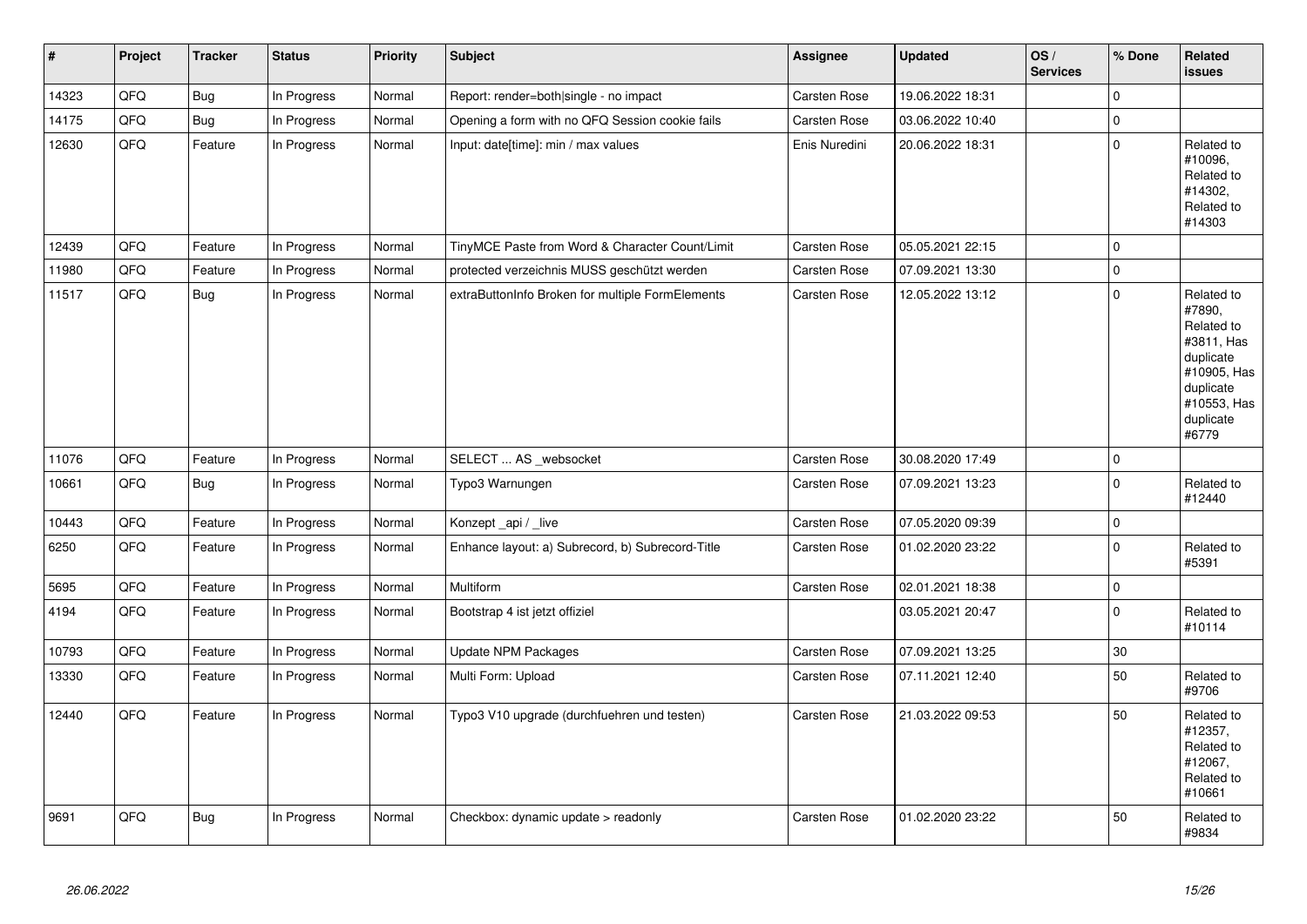| #     | Project | <b>Tracker</b> | <b>Status</b> | <b>Priority</b> | Subject                                                   | <b>Assignee</b>     | <b>Updated</b>   | OS/<br><b>Services</b> | % Done      | Related<br><b>issues</b>                                                                                                                                              |
|-------|---------|----------------|---------------|-----------------|-----------------------------------------------------------|---------------------|------------------|------------------------|-------------|-----------------------------------------------------------------------------------------------------------------------------------------------------------------------|
| 14320 | QFQ     | Feature        | ToDo          | Normal          | Allow specific HTML Tags and Attributes: general, TinyMCE | Enis Nuredini       | 17.06.2022 10:44 |                        | $\mathbf 0$ | Related to<br>#12664,<br>Related to<br>#12039,<br>Related to<br>#11702,<br>Related to<br>#7239,<br>Related to<br>#3708,<br>Related to<br>#3646,<br>Related to<br>#880 |
| 14303 | QFQ     | Bug            | ToDo          | Normal          | datetime broken with picker                               | Enis Nuredini       | 17.06.2022 09:02 |                        | $\mathbf 0$ | Related to<br>#12630                                                                                                                                                  |
| 13899 | QFQ     | <b>Bug</b>     | ToDo          | Normal          | Selenium: zum laufen bringen                              | Enis Nuredini       | 25.03.2022 10:24 |                        | $\mathbf 0$ |                                                                                                                                                                       |
| 12262 | QFQ     | Feature        | ToDo          | Normal          | Form buttons on top: more customable                      | Enis Nuredini       | 17.06.2022 10:44 |                        | $\mathbf 0$ | Related to<br>#13945, Has<br>duplicate<br>#4046, Has<br>duplicate<br>#10080                                                                                           |
| 14371 | QFQ     | Feature        | Priorize      | Normal          | <b>LDAP via REPORT</b>                                    | <b>Carsten Rose</b> | 19.06.2022 16:37 |                        | $\mathbf 0$ |                                                                                                                                                                       |
| 14290 | QFQ     | Feature        | Priorize      | Normal          | FormEditor: Show Table Definition                         | Carsten Rose        | 19.06.2022 16:37 |                        | $\mathbf 0$ |                                                                                                                                                                       |
| 14283 | QFQ     | <b>Bug</b>     | Priorize      | Normal          | HEIC / HEIF convert doesn't trigger                       | Carsten Rose        | 19.06.2022 16:37 |                        | $\mathbf 0$ |                                                                                                                                                                       |
| 13943 | QFQ     | <b>Bug</b>     | Priorize      | Normal          | unable to find formgroup                                  | Enis Nuredini       | 28.05.2022 11:03 |                        | $\pmb{0}$   |                                                                                                                                                                       |
| 13900 | QFQ     | Feature        | Priorize      | Normal          | Selenium: Check das Cookie/PDF funktioniert               | Enis Nuredini       | 25.03.2022 12:45 |                        | $\mathbf 0$ |                                                                                                                                                                       |
| 12504 | QFQ     | Feature        | Priorize      | Normal          | sql.log: report fe.id                                     | <b>Carsten Rose</b> | 05.05.2021 22:09 |                        | $\mathbf 0$ |                                                                                                                                                                       |
| 12503 | QFQ     | Feature        | Priorize      | Normal          | Detect dangerous UPDATE statement with missing WHERE      | Carsten Rose        | 05.05.2021 22:09 |                        | $\mathbf 0$ |                                                                                                                                                                       |
| 12452 | QFQ     | Feature        | Priorize      | Normal          | BaseURL: alsways with '/' at the end                      | Carsten Rose        | 19.06.2022 13:45 |                        | $\mathbf 0$ | Related to<br>#10782                                                                                                                                                  |
| 12325 | QFQ     | <b>Bug</b>     | Priorize      | Normal          | MultiDB form.dbIndex not working for report syntax        | Carsten Rose        | 07.09.2021 13:37 |                        | $\mathbf 0$ | Related to<br>#12145,<br>Related to<br>#12314                                                                                                                         |
| 11320 | QFQ     | Feature        | Priorize      | Normal          | Typo3 Version 10 support                                  | Carsten Rose        | 05.05.2021 22:09 |                        | $\mathbf 0$ |                                                                                                                                                                       |
| 10569 | QFQ     | Feature        | Priorize      | Normal          | link blank more safe                                      | Enis Nuredini       | 25.03.2022 12:44 |                        | $\mathbf 0$ |                                                                                                                                                                       |
| 10015 | QFQ     | Feature        | Priorize      | Normal          | Monospace in Textarea                                     | <b>Carsten Rose</b> | 03.02.2020 13:40 |                        | $\mathbf 0$ |                                                                                                                                                                       |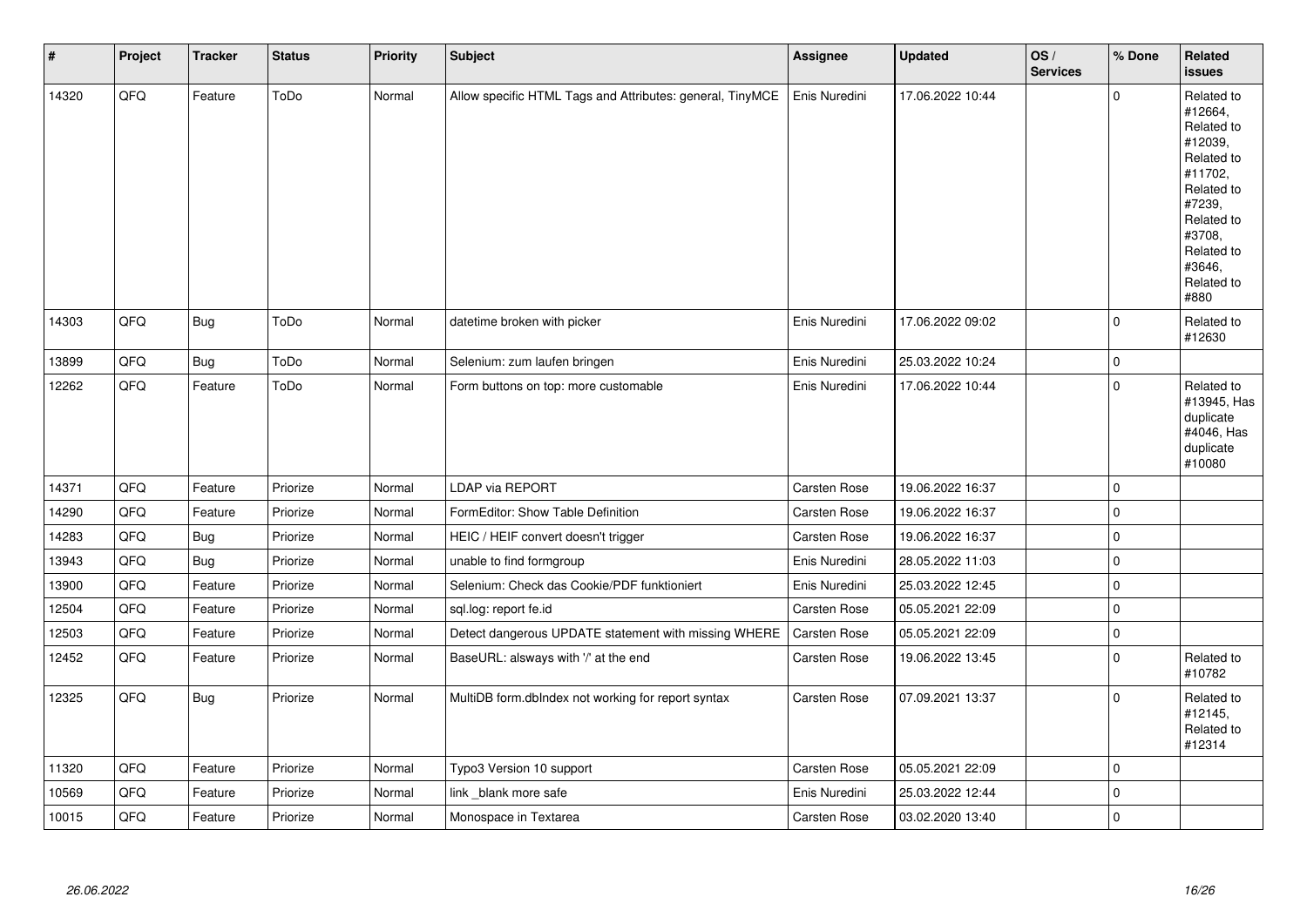| #     | Project | <b>Tracker</b> | <b>Status</b> | <b>Priority</b> | Subject                                                                                                  | Assignee            | <b>Updated</b>   | OS/<br><b>Services</b> | % Done      | <b>Related</b><br>issues                                                |
|-------|---------|----------------|---------------|-----------------|----------------------------------------------------------------------------------------------------------|---------------------|------------------|------------------------|-------------|-------------------------------------------------------------------------|
| 10012 | QFQ     | Feature        | Priorize      | Normal          | redirectAllMailTo: {{beEmail:T}}                                                                         | Carsten Rose        | 08.05.2021 09:54 |                        | $\Omega$    | Related to<br>#12412,<br>Related to<br>#12413,<br>Related to<br>#10011  |
| 10011 | QFQ     | Feature        | Priorize      | Normal          | Offer new STORE TYPO3 Variable 'beUser', 'beEmail'                                                       | <b>Carsten Rose</b> | 08.05.2021 09:51 |                        | $\mathbf 0$ | Related to<br>#10012,<br>Related to<br>#12511                           |
| 10005 | QFQ     | Feature        | Priorize      | Normal          | Report / special column name:  AS _calendar                                                              | Carsten Rose        | 03.06.2020 17:28 |                        | $\mathbf 0$ |                                                                         |
| 10003 | QFQ     | Feature        | Priorize      | Normal          | fieldset: stronger visualize group                                                                       | Benjamin Baer       | 12.02.2020 08:13 |                        | $\mathbf 0$ |                                                                         |
| 9975  | QFQ     | <b>Bug</b>     | Priorize      | Normal          | Dropdown Menu: 'r:3' broken                                                                              | Carsten Rose        | 01.02.2020 10:13 |                        | $\mathbf 0$ |                                                                         |
| 9968  | QFQ     | Feature        | Priorize      | Normal          | Tooltip in Links for Developer                                                                           | Carsten Rose        | 01.02.2020 23:17 |                        | $\mathbf 0$ |                                                                         |
| 9958  | QFQ     | <b>Bug</b>     | Priorize      | Normal          | Broken subrecord query: no error message                                                                 | Carsten Rose        | 05.02.2021 15:15 |                        | $\mathbf 0$ |                                                                         |
| 9947  | QFQ     | <b>Bug</b>     | Priorize      | Normal          | Unwanted error message if missing 'typeAheadSqlPrefetch'                                                 | <b>Carsten Rose</b> | 01.02.2020 10:13 |                        | $\mathbf 0$ |                                                                         |
| 9928  | QFQ     | Feature        | Priorize      | Normal          | SpecialColumnName: a) Deprecated: ' AS "_+tag " ', b)<br>New: ' AS "_ <tag1><tag2>" '</tag2></tag1>      | Carsten Rose        | 01.02.2020 23:17 |                        | $\mathbf 0$ | Related to<br>#9929                                                     |
| 9900  | QFQ     | Feature        | Priorize      | Normal          | Generic API Call: tt-content record >> JSON                                                              | Carsten Rose        | 01.02.2020 10:13 |                        | $\mathbf 0$ |                                                                         |
| 9862  | QFQ     | <b>Bug</b>     | Priorize      | Normal          | Failed writing to sql mail qfq.log should throw an exception                                             | <b>Carsten Rose</b> | 01.02.2020 10:13 |                        | $\mathbf 0$ |                                                                         |
| 9834  | QFQ     | <b>Bug</b>     | Priorize      | Normal          | Input elements with tag 'disabled' are missing on<br>form-submit: server option 'processReadOnly' broken | Carsten Rose        | 07.12.2021 16:43 |                        | $\mathbf 0$ | Related to<br>#9691,<br>Related to<br>#5305, Has<br>duplicate<br>#12331 |
| 9668  | QFQ     | Feature        | Priorize      | Normal          | Form.mode: rename 'hidden' to 'hide'                                                                     | Carsten Rose        | 05.05.2021 22:14 |                        | $\mathbf 0$ | Related to<br>#6437                                                     |
| 9394  | QFQ     | Feature        | Priorize      | Normal          | REST: allow for non numerical ids in get requests                                                        | Carsten Rose        | 05.05.2021 22:10 |                        | $\mathbf 0$ |                                                                         |
| 9346  | QFQ     | Feature        | Priorize      | Normal          | beforeSave: check if an upload is given                                                                  | <b>Carsten Rose</b> | 11.06.2021 21:18 |                        | $\mathbf 0$ |                                                                         |
| 9135  | QFQ     | Feature        | Priorize      | Normal          | Progress Bar generic / replace old hourglass download<br>popup                                           | Benjamin Baer       | 03.01.2022 07:43 |                        | $\mathbf 0$ |                                                                         |
| 8963  | QFQ     | Feature        | Priorize      | Normal          | Setting values in a store: flexible way                                                                  | <b>Carsten Rose</b> | 05.05.2021 22:10 |                        | $\mathbf 0$ | Related to<br>#8975                                                     |
| 8585  | QFQ     | Feature        | Priorize      | Normal          | Enhance Error message for 'unknown form'                                                                 | Carsten Rose        | 01.02.2020 10:13 |                        | $\mathbf 0$ |                                                                         |
| 8584  | QFQ     | Feature        | Priorize      | Normal          | FE 'Action' - never assign to Container (except Template<br>Group)                                       | Carsten Rose        | 01.02.2020 10:13 |                        | $\mathbf 0$ |                                                                         |
| 8277  | QFQ     | Feature        | Priorize      | Normal          | fe.parameter.default=                                                                                    | Carsten Rose        | 01.02.2020 23:17 |                        | $\mathbf 0$ | Related to<br>#8113                                                     |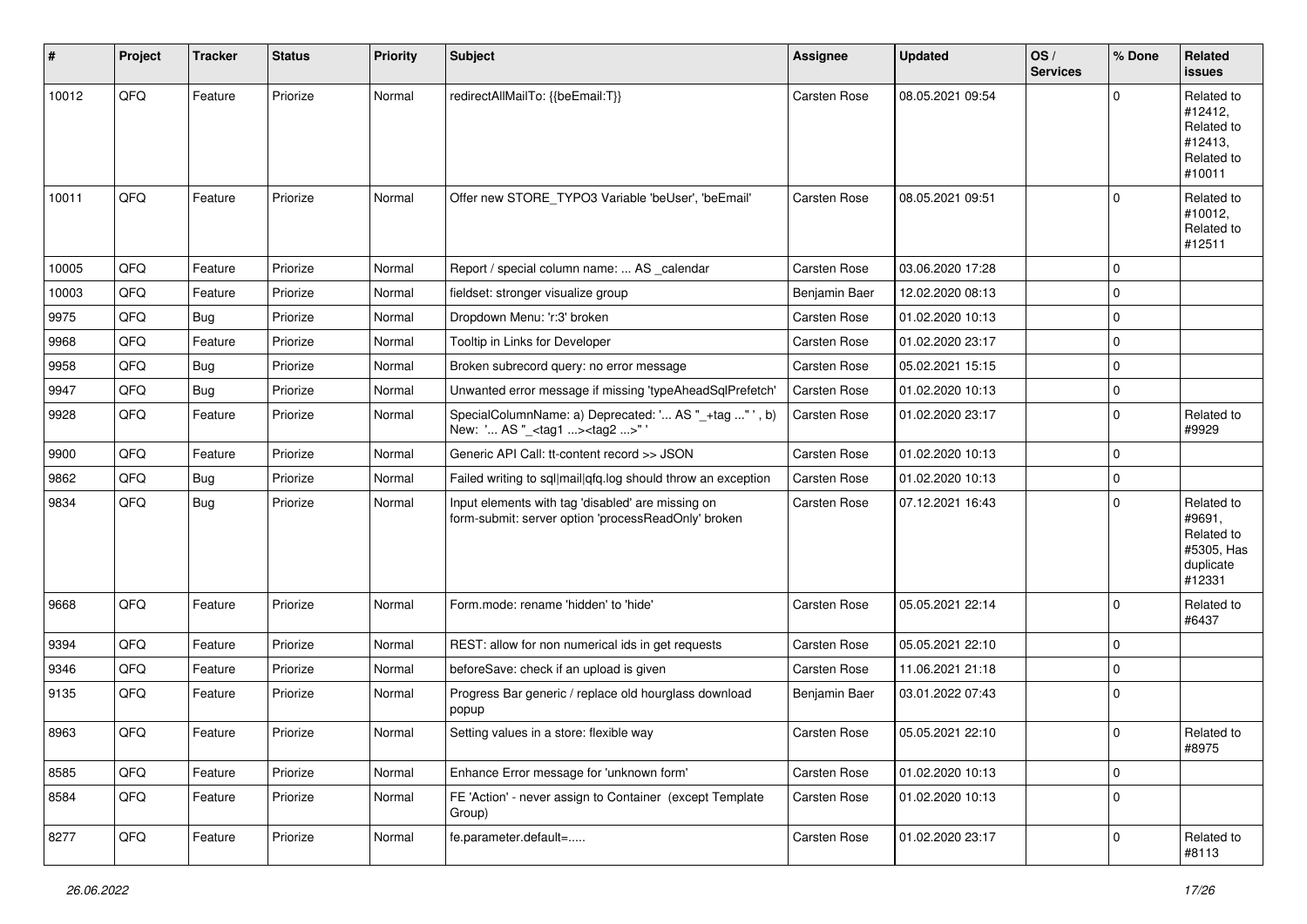| #    | Project | <b>Tracker</b> | <b>Status</b> | <b>Priority</b> | <b>Subject</b>                                                                            | Assignee            | <b>Updated</b>   | OS/<br><b>Services</b> | % Done       | Related<br><b>issues</b>   |
|------|---------|----------------|---------------|-----------------|-------------------------------------------------------------------------------------------|---------------------|------------------|------------------------|--------------|----------------------------|
| 8044 | QFQ     | Feature        | Priorize      | Normal          | Transaction: a) Form, b) Report                                                           | Carsten Rose        | 05.05.2021 22:14 |                        | $\Omega$     | Related to<br>#8043        |
| 8037 | QFQ     | Bug            | Priorize      | Normal          | FE.type=upload (advanced mode): {{slaveId:V}} missing<br>during dynamic update            | Carsten Rose        | 01.02.2020 10:13 |                        | $\Omega$     |                            |
| 8034 | QFQ     | Feature        | Priorize      | Normal          | FormElement 'data': 22.22.2222 should not be accepted                                     | Carsten Rose        | 01.02.2020 10:13 |                        | $\mathbf 0$  |                            |
| 7965 | QFQ     | Feature        | Priorize      | Normal          | Input type 'text' with visual format - currency                                           | Benjamin Baer       | 03.01.2022 07:45 |                        | $\mathbf 0$  |                            |
| 7730 | QFQ     | Feature        | Priorize      | Normal          | SELECT Box: title in between                                                              | Benjamin Baer       | 01.02.2020 23:22 |                        | $\Omega$     |                            |
| 7656 | QFQ     | <b>Bug</b>     | Priorize      | Normal          | FE with required, 'pattern' and 'extraButtonLock': always<br>complain about missing value | Carsten Rose        | 01.02.2020 10:13 |                        | $\Omega$     |                            |
| 7630 | QFQ     | Feature        | Priorize      | Normal          | detailed error message for simple upload                                                  | <b>Carsten Rose</b> | 01.02.2020 10:13 |                        | $\mathbf 0$  |                            |
| 7616 | QFQ     | <b>Bug</b>     | Priorize      | Normal          | Selectlist with Enum & Dynamic Update                                                     | Carsten Rose        | 01.02.2020 10:13 |                        | $\mathbf 0$  |                            |
| 7522 | QFQ     | Feature        | Priorize      | Normal          | Inserting default index.html to folder (Avoid Apache<br>Indexing)                         | Carsten Rose        | 01.02.2020 10:13 |                        | $\Omega$     |                            |
| 7290 | QFQ     | Feature        | Priorize      | Normal          | FormEditor: title as textarea if LEN(title)>60                                            | Carsten Rose        | 01.02.2020 10:13 |                        | $\mathbf{0}$ | <b>Blocked by</b><br>#7682 |
| 7217 | QFQ     | Feature        | Priorize      | Normal          | Download: notice User if `_sip=?` is missing                                              | Carsten Rose        | 01.02.2020 10:13 |                        | $\mathbf 0$  |                            |
| 6998 | QFQ     | Feature        | Priorize      | Normal          | Form: with debug=on show column information as tooltip of<br>column label                 | <b>Carsten Rose</b> | 01.02.2020 10:13 |                        | $\mathbf 0$  |                            |
| 6870 | QFQ     | Feature        | Priorize      | Normal          | Click on 'link' triggers an API call                                                      | Benjamin Baer       | 03.01.2022 08:25 |                        | $\mathbf 0$  |                            |
| 6801 | QFQ     | Feature        | Priorize      | Normal          | Fabric: Maximize / FullIscreen                                                            | Benjamin Baer       | 21.03.2022 09:56 |                        | $\Omega$     |                            |
| 6574 | QFQ     | Bug            | Priorize      | Normal          | gfg.log: Fehlermeldung wurde angezeigt, aber nicht geloggt                                | <b>Carsten Rose</b> | 01.02.2020 10:13 |                        | $\mathbf 0$  |                            |
| 6566 | QFQ     | <b>Bug</b>     | Priorize      | Normal          | Link Function 'delete': provided parameter missing on page<br>reload                      | Benjamin Baer       | 03.01.2022 08:08 |                        | $\Omega$     |                            |
| 6224 | QFQ     | Feature        | Priorize      | Normal          | Dynamic update: fade in/out fields                                                        | Benjamin Baer       | 21.03.2022 09:50 |                        | $\Omega$     |                            |
| 6140 | QFQ     | <b>Bug</b>     | Priorize      | Normal          | QFQ DnD Sort: Locked fields                                                               | Benjamin Baer       | 21.03.2022 09:56 |                        | $\Omega$     |                            |
| 5942 | QFQ     | Feature        | Priorize      | Normal          | 'L' and 'type': append to links, generate via 'link' by using<br>'u:' .                   | Carsten Rose        | 01.02.2020 10:13 |                        | $\Omega$     |                            |
| 5562 | QFQ     | Feature        | Priorize      | Normal          | Drag'n'Drop fuer Uploads                                                                  | Benjamin Baer       | 21.03.2022 09:52 |                        | $\Omega$     | Related to<br>#9706        |
| 5366 | QFQ     | Feature        | Priorize      | Normal          | Saving with keyboard shortcuts                                                            | Benjamin Baer       | 21.03.2022 09:47 |                        | $\mathbf 0$  |                            |
| 4457 | QFQ     | <b>Bug</b>     | Priorize      | Normal          | typeahead: pressing return to select an item, saves the form<br>and closes the form.      | Benjamin Baer       | 03.01.2022 08:01 |                        | $\Omega$     | Related to<br>#4398        |
| 3867 | QFQ     | Feature        | Priorize      | Normal          | Readonly Formular: Template Groups add/delete<br>ausbeldnen                               | Carsten Rose        | 05.05.2021 22:12 |                        | $\Omega$     |                            |
| 3782 | QFQ     | <b>Bug</b>     | Priorize      | Normal          | Bei fehlerhafter Eingabe (z.B. Datum) sollte das erwartete<br>Format angezeigt werden     | Carsten Rose        | 01.02.2020 10:13 |                        | l 0          |                            |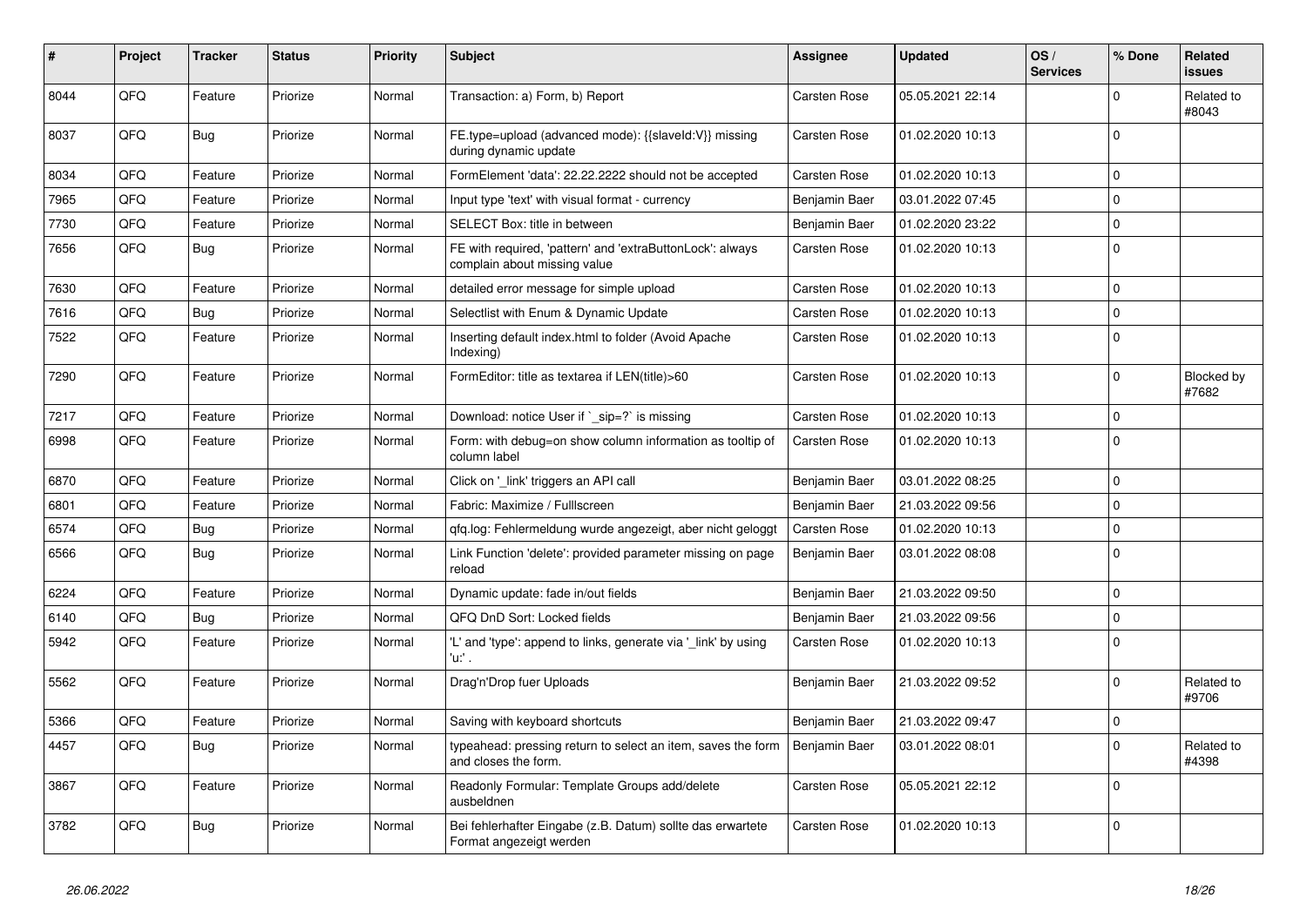| #     | Project | <b>Tracker</b> | <b>Status</b> | <b>Priority</b> | Subject                                                                                             | <b>Assignee</b>        | <b>Updated</b>   | OS/<br><b>Services</b> | % Done         | Related<br>issues                                |
|-------|---------|----------------|---------------|-----------------|-----------------------------------------------------------------------------------------------------|------------------------|------------------|------------------------|----------------|--------------------------------------------------|
| 2665  | QFQ     | <b>Bug</b>     | Priorize      | Normal          | Dynamic Update funktioniert nicht, wenn beim<br>entsprechenden FormElement eine size angegeben ist. | Benjamin Baer          | 03.01.2022 08:12 |                        | 30             |                                                  |
| 14395 | QFQ     | Support        | <b>New</b>    | Normal          | FormEditor: Virtual table columns                                                                   | Enis Nuredini          | 21.06.2022 16:09 |                        | $\mathbf 0$    |                                                  |
| 14377 | QFQ     | Bug            | New           | Normal          | Documentation > General Tips: white page after migration                                            | Enis Nuredini          | 19.06.2022 16:37 |                        | $\mathbf 0$    |                                                  |
| 14376 | QFQ     | Feature        | <b>New</b>    | Normal          | QFQ Bootstrap: if missing, create stored procedures                                                 | Enis Nuredini          | 19.06.2022 16:37 |                        | $\mathbf 0$    |                                                  |
| 14322 | QFQ     | Bug            | <b>New</b>    | Normal          | Form Load: by default no scroll (save & close should be<br>visible)                                 | Enis Nuredini          | 15.06.2022 14:12 |                        | 0              | Related to<br>#14321,<br>Related to<br>#6232     |
| 14305 | QFQ     | Bug            | <b>New</b>    | Normal          | Inline Report editing does not create history entries                                               | <b>Carsten Rose</b>    | 10.06.2022 11:55 |                        | $\overline{0}$ |                                                  |
| 14304 | QFQ     | <b>Bug</b>     | <b>New</b>    | Normal          | table sorter view safer does not work                                                               | <b>Carsten Rose</b>    | 10.06.2022 11:49 |                        | $\overline{0}$ |                                                  |
| 14245 | QFQ     | <b>Bug</b>     | <b>New</b>    | Normal          | Form Save Btn bleibt disabled wenn Datumsfeld über<br>Datepicker geändert                           | Enis Nuredini          | 27.05.2022 13:45 |                        | $\mathbf 0$    | Related to<br>#13689                             |
| 14233 | QFQ     | Bug            | <b>New</b>    | Normal          | AS _link: question - HTML is not rendered                                                           | <b>Carsten Rose</b>    | 28.05.2022 11:02 |                        | 0              |                                                  |
| 14227 | QFQ     | Feature        | <b>New</b>    | Normal          | Selenium Konkurrenz: cypress.io                                                                     | Enis Nuredini          | 28.05.2022 11:02 |                        | $\overline{0}$ |                                                  |
| 14185 | QFQ     | Feature        | New           | Normal          | External/Autocron.php - better suitable directory                                                   | Support: System        | 28.05.2022 11:03 |                        | $\overline{0}$ |                                                  |
| 14091 | QFQ     | <b>Bug</b>     | <b>New</b>    | Normal          | inconsistent template path for twig                                                                 | <b>Carsten Rose</b>    | 19.04.2022 18:36 |                        | 0              |                                                  |
| 14090 | QFQ     | Feature        | <b>New</b>    | Normal          | Nützliche _script funktionen                                                                        | Carsten Rose           | 28.05.2022 11:03 |                        | $\overline{0}$ |                                                  |
| 14077 | QFQ     | <b>Bug</b>     | <b>New</b>    | Normal          | As _link: Attribute 'class' missing by r:1 and r:3 - but should<br>set                              | <b>Carsten Rose</b>    | 28.05.2022 11:02 |                        | $\mathbf 0$    | Related to<br>#5342,<br>Related to<br>#4343      |
| 14028 | QFQ     | Feature        | <b>New</b>    | Normal          | Required notification: visual nicer                                                                 | Enis Nuredini          | 28.05.2022 11:01 |                        | $\overline{0}$ |                                                  |
| 13945 | QFQ     | Feature        | <b>New</b>    | Normal          | As link: content before/after link                                                                  | Enis Nuredini          | 28.05.2022 11:01 |                        | $\mathbf 0$    | Related to<br>#12262                             |
| 13843 | QFQ     | Feature        | <b>New</b>    | Normal          | Create JWT via QFQ                                                                                  | <b>Carsten Rose</b>    | 19.03.2022 17:42 |                        | $\mathbf 0$    |                                                  |
| 13841 | QFQ     | Feature        | <b>New</b>    | Normal          | Create PDF via iText - evaluate                                                                     | <b>Carsten Rose</b>    | 19.03.2022 17:42 |                        | $\overline{0}$ |                                                  |
| 13706 | QFQ     | Bug            | <b>New</b>    | Normal          | Wrong CheckType in FieldElement LastStatus of Form Cron                                             | Carsten Rose           | 21.01.2022 18:20 |                        | 0              |                                                  |
| 13700 | QFQ     | Feature        | <b>New</b>    | Normal          | Redesign qfq.io Seite                                                                               | <b>Carsten Rose</b>    | 19.03.2022 17:43 |                        | $\overline{0}$ |                                                  |
| 13689 | QFQ     | <b>Bug</b>     | <b>New</b>    | Normal          | Enter auf Eingabefeld mit ungültigem Wert führt zu blurry<br>Seite                                  | Enis Nuredini          | 28.05.2022 10:53 |                        | $\overline{0}$ | Related to<br>#14245, Has<br>duplicate<br>#11891 |
| 13659 | QFQ     | <b>Bug</b>     | New           | Normal          | wrong sanitize class applied to R-store                                                             | Carsten Rose           | 15.01.2022 14:23 |                        | $\overline{0}$ |                                                  |
| 13647 | QFQ     | Bug            | New           | Normal          | Autofocus funktioniert nicht auf Chrome                                                             | Benjamin Baer          | 19.03.2022 17:44 |                        | $\overline{0}$ |                                                  |
| 13609 | QFQ     | Feature        | New           | Normal          | QFQ Introduction: Seite aufloesen                                                                   | Philipp<br>Gröbelbauer | 28.05.2022 11:02 |                        | $\overline{0}$ |                                                  |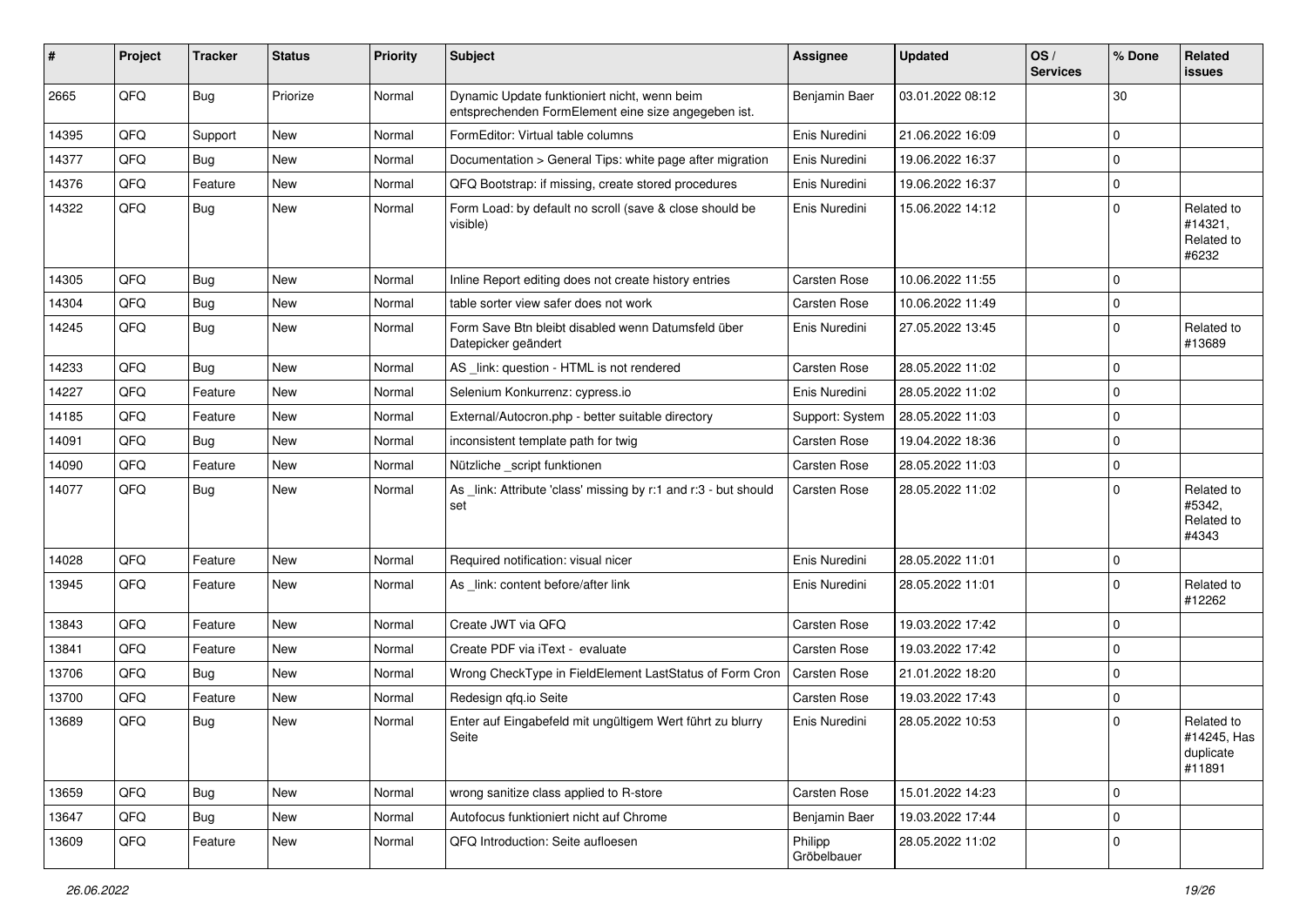| $\sharp$ | Project | <b>Tracker</b> | <b>Status</b> | <b>Priority</b> | Subject                                                                                                                                             | <b>Assignee</b>     | <b>Updated</b>   | OS/<br><b>Services</b> | % Done      | Related<br><b>issues</b>                                              |
|----------|---------|----------------|---------------|-----------------|-----------------------------------------------------------------------------------------------------------------------------------------------------|---------------------|------------------|------------------------|-------------|-----------------------------------------------------------------------|
| 13592    | QFQ     | Bug            | New           | Normal          | QFQ Build Queue: das vergeben von Tags klappt nicht. Es<br>werden keine Releases gebaut.                                                            | <b>Carsten Rose</b> | 19.03.2022 17:45 |                        | $\Omega$    |                                                                       |
| 13528    | QFQ     | <b>Bug</b>     | <b>New</b>    | Normal          | qfq.io > releases: es wird kein neues Release angelegt                                                                                              | Benjamin Baer       | 19.03.2022 17:46 |                        | $\mathbf 0$ |                                                                       |
| 13467    | QFQ     | Feature        | <b>New</b>    | Normal          | ChangeLog Generator                                                                                                                                 | Carsten Rose        | 19.03.2022 17:46 |                        | $\Omega$    | Related to<br>#11460                                                  |
| 13460    | QFQ     | <b>Bug</b>     | <b>New</b>    | Normal          | Doc: Password set/reset  password should not processed<br>with 'html encode'                                                                        | Carsten Rose        | 19.03.2022 17:46 |                        | $\Omega$    |                                                                       |
| 13451    | QFQ     | Bug            | <b>New</b>    | Normal          | Character Counter / Max Character: Problem in Safari                                                                                                | <b>Carsten Rose</b> | 15.04.2022 17:18 |                        | $\Omega$    |                                                                       |
| 13354    | QFQ     | Feature        | <b>New</b>    | Normal          | Using Websocket in QFQ                                                                                                                              | <b>Carsten Rose</b> | 10.11.2021 15:47 |                        | $\mathbf 0$ |                                                                       |
| 13332    | QFQ     | Bug            | New           | Normal          | Multi Form: Required Felder werden visuell nicht markiert.                                                                                          | Carsten Rose        | 19.03.2022 17:47 |                        | $\mathbf 0$ |                                                                       |
| 13331    | QFQ     | <b>Bug</b>     | <b>New</b>    | Normal          | Multi Form: Clear Icon misplaced                                                                                                                    | Carsten Rose        | 19.03.2022 17:47 |                        | $\mathbf 0$ |                                                                       |
| 12989    | QFQ     | Bug            | <b>New</b>    | Normal          | empty string does not trigger dynamic update                                                                                                        | Enis Nuredini       | 28.05.2022 11:09 |                        | $\mathbf 0$ |                                                                       |
| 12716    | QFQ     | Bug            | <b>New</b>    | Normal          | template group: Pattern only applied to first instance                                                                                              | <b>Carsten Rose</b> | 19.03.2022 17:47 |                        | $\mathbf 0$ |                                                                       |
| 12714    | QFQ     | Bug            | <b>New</b>    | Normal          | Conversion of GIF to PDF broken when GIF contains Alpha.                                                                                            | <b>Carsten Rose</b> | 19.03.2022 17:49 |                        | $\Omega$    |                                                                       |
| 12679    | QFQ     | Feature        | New           | Normal          | tablesorter: custom column width                                                                                                                    | Carsten Rose        | 16.06.2021 11:10 |                        | $\mathbf 0$ |                                                                       |
| 12664    | QFQ     | Feature        | New           | Normal          | TinyMCE: report/remove malicous HTML/JS Code                                                                                                        | <b>Carsten Rose</b> | 19.03.2022 17:47 |                        | $\mathbf 0$ | Related to<br>#14320                                                  |
| 12603    | QFQ     | Feature        | <b>New</b>    | Normal          | Dropdown (Select), Radio, checkbox:<br>itemListAlways={{!SELECT key, value}}                                                                        | <b>Carsten Rose</b> | 19.03.2022 17:47 |                        | $\Omega$    |                                                                       |
| 12581    | QFQ     | Bug            | New           | Normal          | Form.forward=close: Record 'new' in new browser tab ><br>save (& close) >> Form is not reloaded with new created<br>record id and stays in mode=new | <b>Carsten Rose</b> | 19.03.2022 17:48 |                        | $\Omega$    |                                                                       |
| 12556    | QFQ     | Feature        | <b>New</b>    | Normal          | Pills Title: colored = static or dynamic on allrequiredgiven                                                                                        | Benjamin Baer       | 19.03.2022 17:49 |                        | $\mathbf 0$ |                                                                       |
| 12520    | QFQ     | Bug            | <b>New</b>    | Normal          | Switch FE User: still active even FE User session expired                                                                                           | <b>Carsten Rose</b> | 19.03.2022 17:48 |                        | $\Omega$    |                                                                       |
| 12512    | QFQ     | Bug            | New           | Normal          | Some MySQL Installation can't use 'stored procedures'                                                                                               | <b>Carsten Rose</b> | 19.03.2022 17:48 |                        | $\mathbf 0$ |                                                                       |
| 12490    | QFQ     | Feature        | <b>New</b>    | Normal          | Loading Plugins in QFQ - see what tinymce does. (lazy<br>loading)                                                                                   | Benjamin Baer       | 08.06.2022 10:37 |                        | $\Omega$    | Related to<br>#12611,<br>Related to<br>#10013,<br>Related to<br>#7732 |
| 12480    | QFQ     | Feature        | <b>New</b>    | Normal          | If QFQ upgrade is running, block further request                                                                                                    | Carsten Rose        | 03.05.2021 20:45 |                        | 0           |                                                                       |
| 12477    | QFQ     | Feature        | New           | Normal          | Support for refactoring: Form, FormElement, diverse<br>Tabellen/Spalten, tt-content Records                                                         | Carsten Rose        | 03.05.2021 20:45 |                        | $\mathbf 0$ |                                                                       |
| 12476    | QFQ     | Feature        | New           | Normal          | clearMe: a) should trigger 'dirty', b) sticky on textarea resize                                                                                    | Benjamin Baer       | 04.01.2022 08:40 |                        | $\mathbf 0$ | Related to<br>#9528                                                   |
| 12474    | QFQ     | Feature        | New           | Normal          | Check BaseConfigURL if it is given and the the last char is '/'                                                                                     | Carsten Rose        | 03.05.2021 20:45 |                        | $\mathbf 0$ |                                                                       |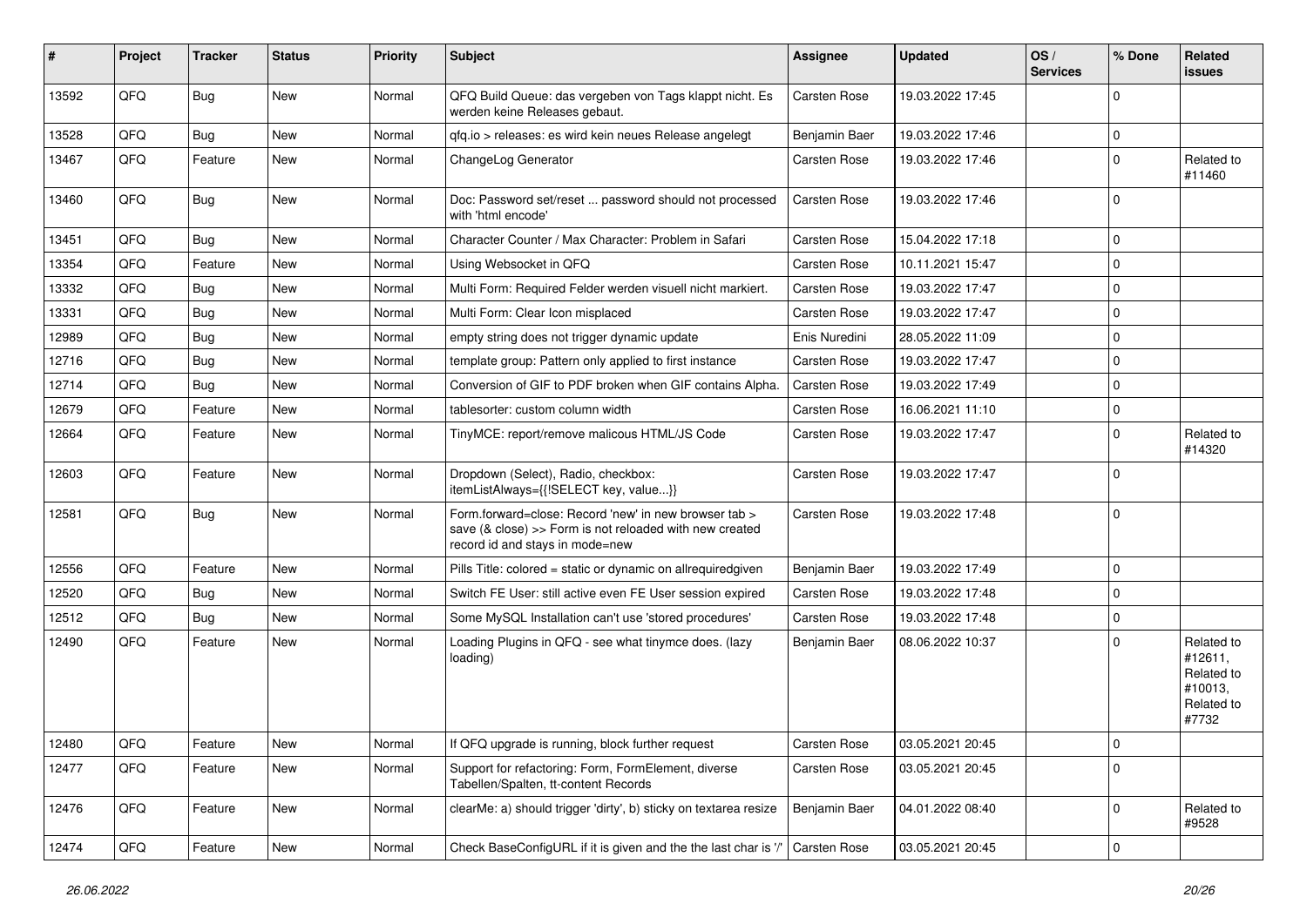| #     | Project | <b>Tracker</b> | <b>Status</b> | <b>Priority</b> | <b>Subject</b>                                                                                                 | <b>Assignee</b>     | <b>Updated</b>   | OS/<br><b>Services</b> | % Done      | <b>Related</b><br><b>issues</b>               |
|-------|---------|----------------|---------------|-----------------|----------------------------------------------------------------------------------------------------------------|---------------------|------------------|------------------------|-------------|-----------------------------------------------|
| 12465 | QFQ     | Feature        | <b>New</b>    | Normal          | QFQ Function: use in FE to fill StoreRecord                                                                    | <b>Carsten Rose</b> | 05.05.2021 21:58 |                        | $\mathbf 0$ |                                               |
| 12413 | QFQ     | Feature        | New           | Normal          | STORE_TYPO3: enhance for {{be_users.email:T}},<br>{{fe users.email:T}}                                         | <b>Carsten Rose</b> | 03.05.2021 20:45 |                        | $\mathbf 0$ | Related to<br>#12412,<br>Related to<br>#10012 |
| 12412 | QFQ     | Feature        | New           | Normal          | Action/Escape qualifier 'e' (empty), '0': if given, an empty<br>string (or '0') will be treated as 'not found' | <b>Carsten Rose</b> | 08.05.2021 09:40 |                        | $\mathbf 0$ | Related to<br>#12413,<br>Related to<br>#10012 |
| 12400 | QFQ     | Feature        | <b>New</b>    | Normal          | Tutorial ist in QFQ Doku, Wird in der Suche gefunden, es<br>gibt aber kein Menupunkt - Inhalt ueberpruefen     | <b>Carsten Rose</b> | 03.05.2021 20:45 |                        | $\mathbf 0$ |                                               |
| 12330 | QFQ     | Feature        | <b>New</b>    | Normal          | Copy to input field / text area / TinyMCE                                                                      | <b>Carsten Rose</b> | 07.04.2021 09:01 |                        | $\mathbf 0$ |                                               |
| 12327 | QFQ     | Bug            | <b>New</b>    | Normal          | Copy to clipboard: Glyphicon can not be changed                                                                | <b>Carsten Rose</b> | 27.12.2021 17:59 |                        | $\mathbf 0$ |                                               |
| 12269 | QFQ     | Feature        | <b>New</b>    | Normal          | 2FA - Login                                                                                                    | <b>Carsten Rose</b> | 03.05.2021 20:45 |                        | $\mathbf 0$ |                                               |
| 12187 | QFQ     | Bug            | <b>New</b>    | Normal          | Trigger FormAsFile() via Report: probably problem with mult<br>DB setup                                        | <b>Carsten Rose</b> | 20.03.2021 21:20 |                        | $\mathbf 0$ |                                               |
| 12163 | QFQ     | Feature        | <b>New</b>    | Normal          | Checkbox: table wrap                                                                                           | <b>Carsten Rose</b> | 03.05.2021 20:51 |                        | $\mathbf 0$ |                                               |
| 12162 | QFQ     | Feature        | New           | Normal          | FE.type=sendmail: personalized mailing (several mails) via<br>template                                         | <b>Carsten Rose</b> | 03.05.2021 20:45 |                        | $\mathbf 0$ |                                               |
| 12156 | QFQ     | Feature        | <b>New</b>    | Normal          | Form: Optional disable 'leave page'                                                                            |                     | 03.05.2021 20:45 |                        | $\mathbf 0$ |                                               |
| 12146 | QFQ     | Feature        | <b>New</b>    | Normal          | Autocron Job: Anzeigen wann der naechste Job ausgefuehrt<br>wird, resp das er nicht ausgefuehrt wird           | <b>Carsten Rose</b> | 15.03.2021 15:23 |                        | $\mathbf 0$ |                                               |
| 12135 | QFQ     | Feature        | <b>New</b>    | Normal          | Subrecord: Notiz                                                                                               |                     | 24.04.2021 16:58 |                        | $\mathbf 0$ |                                               |
| 12133 | QFQ     | Bug            | New           | Normal          | NPM, phpSpreadSheet aktualisieren                                                                              | <b>Carsten Rose</b> | 15.03.2021 09:04 |                        | $\mathbf 0$ |                                               |
| 12119 | QFQ     | Feature        | <b>New</b>    | Normal          | AS paged: error message missing if there ist no 'r' argument                                                   | <b>Carsten Rose</b> | 03.05.2021 20:51 |                        | $\mathbf 0$ |                                               |
| 12109 | QFQ     | Feature        | New           | Normal          | Donwload Link: Plain, SIP, Persistent Link, Peristent SIP -<br>new notation                                    | <b>Carsten Rose</b> | 03.05.2021 20:45 |                        | $\mathbf 0$ | Related to<br>#12085                          |
| 12045 | QFQ     | Bug            | New           | Normal          | templateGroup afterSave FE: Aufruf ohne<br>sqlHonorFormElements funktioniert nicht                             | <b>Carsten Rose</b> | 18.02.2021 16:33 |                        | $\mathbf 0$ |                                               |
| 12040 | QFQ     | <b>Bug</b>     | New           | Normal          | FE Mode 'hidden' für zwei FEs auf einer Zeile                                                                  | <b>Carsten Rose</b> | 18.02.2021 10:13 |                        | $\mathbf 0$ |                                               |
| 12039 | QFQ     | Feature        | <b>New</b>    | Normal          | Missing htmlSpecialChar() in pre processing on form submit                                                     |                     | 18.02.2021 00:09 |                        | $\mathbf 0$ | Related to<br>#14320                          |
| 12038 | QFQ     | Feature        | <b>New</b>    | Normal          | a) STORE_VAR: filenameOnlyStripUniq, b) SP:<br>QSTRIPUNIQ()                                                    |                     | 17.02.2021 23:55 |                        | $\pmb{0}$   |                                               |
| 12024 | QFQ     | Feature        | New           | Normal          | Excel Export: text columns by default decode<br>htmlspeciachar()                                               | Carsten Rose        | 17.02.2021 23:55 |                        | 0           | Related to<br>#12022                          |
| 12023 | QFQ     | Feature        | New           | Normal          | MySQL Stored Precdure: QDECODESPECIALCHAR()                                                                    | <b>Carsten Rose</b> | 16.02.2021 11:16 |                        | 0           | Related to<br>#12022                          |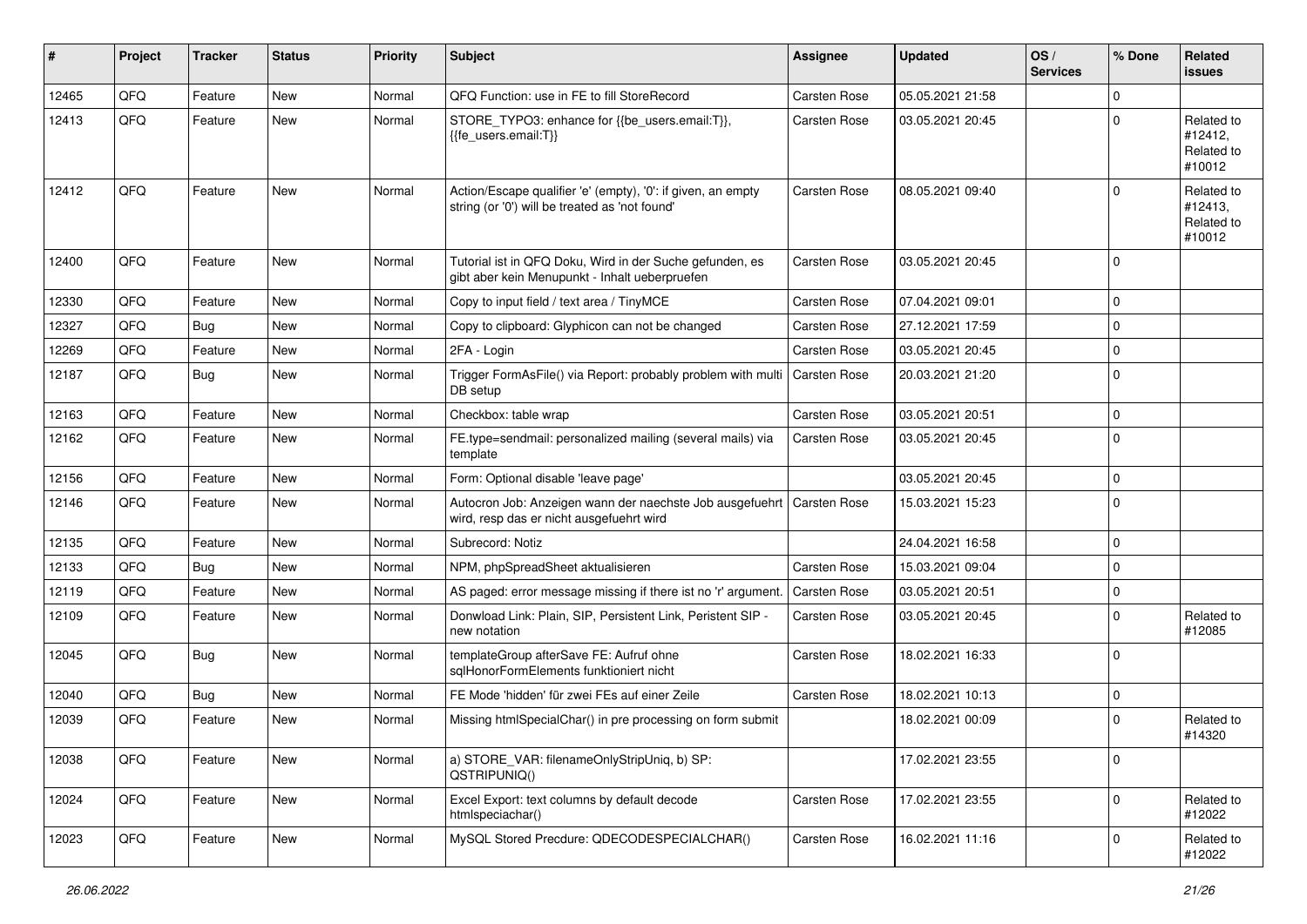| ∦     | Project | <b>Tracker</b> | <b>Status</b> | <b>Priority</b> | <b>Subject</b>                                                                                       | <b>Assignee</b>                                        | <b>Updated</b>   | OS/<br><b>Services</b> | % Done              | <b>Related</b><br><b>issues</b>              |                      |
|-------|---------|----------------|---------------|-----------------|------------------------------------------------------------------------------------------------------|--------------------------------------------------------|------------------|------------------------|---------------------|----------------------------------------------|----------------------|
| 11955 | QFQ     | Feature        | <b>New</b>    | Normal          | subrecord: new title option to set <th> attributes - e.g. to<br/>customize tablesorter options.</th> | attributes - e.g. to<br>customize tablesorter options. | Carsten Rose     | 03.05.2021 20:47       |                     | $\Omega$                                     | Related to<br>#11775 |
| 11892 | QFQ     | Feature        | New           | Normal          | tablesorter: columns with links are hard to order - new<br>qualifier 'Y: <ord>'</ord>                | Enis Nuredini                                          | 23.03.2022 09:22 |                        | $\mathbf 0$         |                                              |                      |
| 11775 | QFQ     | Feature        | <b>New</b>    | Normal          | Subrecord Tooltip pro Feld                                                                           | Carsten Rose                                           | 18.12.2020 15:22 |                        | $\Omega$            | Related to<br>#11955                         |                      |
| 11752 | QFQ     | <b>Bug</b>     | <b>New</b>    | Normal          | checkbox renders multiple input elements with same name                                              | <b>Carsten Rose</b>                                    | 17.12.2020 14:58 |                        | $\mathbf 0$         | Related to<br>#11750                         |                      |
| 11747 | QFQ     | Feature        | New           | Normal          | Maintenance Page with Redirect                                                                       | Carsten Rose                                           | 03.05.2021 20:47 |                        | $\mathbf 0$         | Related to<br>#11741                         |                      |
| 11716 | QFQ     | Feature        | New           | Normal          | Form an beliebiger Stelle im Report anzeigen                                                         |                                                        | 09.12.2020 09:47 |                        | $\mathbf 0$         |                                              |                      |
| 11715 | QFQ     | <b>Bug</b>     | New           | Normal          | acceptZeroAsRequired and requiredOffButMark do not<br>coincide                                       |                                                        | 08.12.2020 12:13 |                        | $\mathbf 0$         |                                              |                      |
| 11702 | QFQ     | Feature        | New           | Normal          | HTML Special Char makes no sense for 'allbut' if '&' is<br>forbidden                                 | Carsten Rose                                           | 07.12.2021 16:35 |                        | $\mathbf 0$         | Related to<br>#5112,<br>Related to<br>#14320 |                      |
| 11695 | QFQ     | <b>Bug</b>     | <b>New</b>    | Normal          | MultiForm required FE Error                                                                          | Carsten Rose                                           | 04.12.2020 13:34 |                        | $\mathbf 0$         |                                              |                      |
| 11668 | QFQ     | <b>Bug</b>     | New           | Normal          | Play function.sql - problem with mysql                                                               | Carsten Rose                                           | 03.05.2021 20:48 |                        | $\mathbf 0$         |                                              |                      |
| 11667 | QFQ     | Bug            | <b>New</b>    | Normal          | MySQL mariadb-server-10.3: Incorrect datetime value                                                  | <b>Carsten Rose</b>                                    | 03.05.2021 20:48 |                        | $\mathbf 0$         |                                              |                      |
| 11535 | QFQ     | Feature        | New           | Normal          | Ability to create SQL columns in frontend QFQ forms                                                  |                                                        | 17.11.2020 12:11 |                        | $\mathbf 0$         |                                              |                      |
| 11534 | QFQ     | Feature        | New           | Normal          | Report: Action on selected rows - Table batchprocessing<br>feature                                   |                                                        | 18.11.2020 08:15 |                        | $\mathbf 0$         |                                              |                      |
| 11523 | QFQ     | Feature        | <b>New</b>    | Normal          | Mit dynamic Update erkennen, ob Upload gemacht wurde                                                 | <b>Carsten Rose</b>                                    | 13.11.2020 15:07 |                        | $\mathbf 0$         | Related to<br>#9533                          |                      |
| 11522 | QFQ     | <b>Bug</b>     | New           | Normal          | Aus/Einblenden von Reitern                                                                           |                                                        | 13.11.2020 14:58 |                        | $\mathbf 0$         |                                              |                      |
| 11516 | QFQ     | Feature        | <b>New</b>    | Normal          | Multi Page Form (Previous/Next Buttons)                                                              | Carsten Rose                                           | 16.03.2021 17:52 |                        | $\mathbf 0$         |                                              |                      |
| 11504 | QFQ     | Feature        | <b>New</b>    | Normal          | Dynamic Update: Button text update for 'Save',' Close' &<br>'Delete'                                 | <b>Carsten Rose</b>                                    | 12.11.2020 23:44 |                        | $\mathbf 0$         |                                              |                      |
| 11460 | QFQ     | Feature        | New           | Normal          | Easier creation of changelog: gitchangelog                                                           | Carsten Rose                                           | 12.06.2021 10:20 |                        | $\mathbf 0$         | Related to<br>#13467                         |                      |
| 11239 | QFQ     | Bug            | New           | Normal          | Radiobutton (plain): horizontales Rendern abhängig vom<br>Datentyp in der Datenbank                  | Carsten Rose                                           | 30.09.2020 18:37 |                        | $\Omega$            |                                              |                      |
| 11080 | QFO     | Feature        | New           | Normal          | Send MQTT messages                                                                                   | Carsten Rose                                           | 29.08.2020 19:49 |                        | $\mathsf{O}\xspace$ |                                              |                      |
| 10996 | QFQ     | Feature        | New           | Normal          | Download video via sip: no seek                                                                      | Carsten Rose                                           | 12.08.2020 14:18 |                        | $\mathbf 0$         |                                              |                      |
| 10979 | QFO     | Feature        | <b>New</b>    | Normal          | Ajax Calls an API - dataReport                                                                       | Carsten Rose                                           | 11.05.2022 12:15 |                        | $\mathbf 0$         |                                              |                      |
| 10976 | QFQ     | Feature        | New           | Normal          | Excel Export Verbesserungen                                                                          | Carsten Rose                                           | 06.08.2020 10:56 |                        | $\mathbf 0$         |                                              |                      |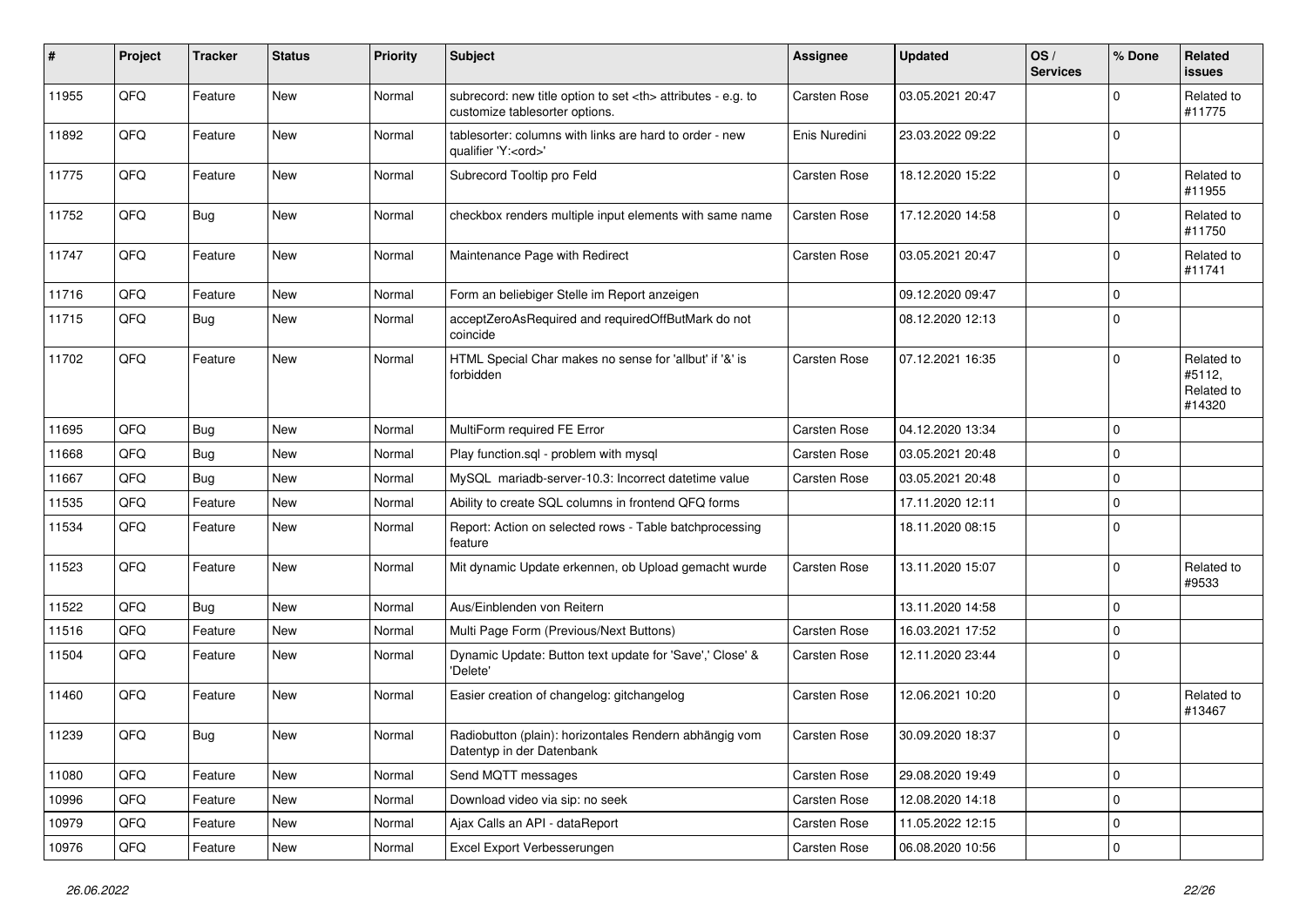| #     | Project | <b>Tracker</b> | <b>Status</b> | <b>Priority</b> | <b>Subject</b>                                                                                                                        | <b>Assignee</b>     | <b>Updated</b>   | OS/<br><b>Services</b> | % Done      | Related<br>issues                                                    |
|-------|---------|----------------|---------------|-----------------|---------------------------------------------------------------------------------------------------------------------------------------|---------------------|------------------|------------------------|-------------|----------------------------------------------------------------------|
| 10937 | QFQ     | <b>Bug</b>     | <b>New</b>    | Normal          | Fehler mit abhängigen Select- Feldern beim Positionieren                                                                              | Carsten Rose        | 12.11.2020 23:45 |                        | $\mathbf 0$ |                                                                      |
| 10890 | QFQ     | Bug            | <b>New</b>    | Normal          | AutoCron hangs                                                                                                                        |                     | 20.07.2020 13:56 |                        | $\mathbf 0$ |                                                                      |
| 10874 | QFQ     | Feature        | <b>New</b>    | Normal          | Erstellen eines Foreign Keys in der Tabelle "FormElement"                                                                             |                     | 13.07.2020 10:11 |                        | $\mathbf 0$ |                                                                      |
| 10819 | QFQ     | Feature        | New           | Normal          | Persistent SIP - second try                                                                                                           | <b>Carsten Rose</b> | 29.06.2020 23:02 |                        | $\mathbf 0$ | Related to<br>#6261                                                  |
| 10763 | QFQ     | Feature        | <b>New</b>    | Normal          | form accessed and submitted despite logout?                                                                                           |                     | 16.06.2020 11:43 |                        | $\mathbf 0$ |                                                                      |
| 10759 | QFQ     | <b>Bug</b>     | <b>New</b>    | Normal          | emptyMeansNull - Feld falsch aktualisiert                                                                                             |                     | 12.11.2020 23:45 |                        | $\mathbf 0$ |                                                                      |
| 10714 | QFQ     | Feature        | New           | Normal          | multi Table Form                                                                                                                      | <b>Carsten Rose</b> | 16.03.2021 18:44 |                        | $\mathbf 0$ |                                                                      |
| 10704 | QFQ     | Bug            | <b>New</b>    | Normal          | wkhtml problem rendering fullCalendar.js / fabric.js >><br>successor: puppeteer                                                       | <b>Carsten Rose</b> | 12.11.2020 23:45 |                        | $\mathbf 0$ | Related to<br>#5024,<br>Related to<br>#4650,<br>Related to<br>#10715 |
| 10658 | QFQ     | Bug            | <b>New</b>    | Normal          | processReadOnly broken                                                                                                                | <b>Carsten Rose</b> | 27.05.2020 17:55 |                        | $\mathbf 0$ |                                                                      |
| 10593 | QFQ     | Feature        | <b>New</b>    | Normal          | label2: text behind input element                                                                                                     | <b>Carsten Rose</b> | 16.05.2020 10:57 |                        | $\mathbf 0$ |                                                                      |
| 10588 | QFQ     | Bug            | <b>New</b>    | Normal          | typeahed Tag: Doku anpassen                                                                                                           | <b>Carsten Rose</b> | 12.11.2020 23:45 |                        | $\mathbf 0$ |                                                                      |
| 10463 | QFQ     | Feature        | <b>New</b>    | Normal          | Report_link: expliztes setzen von HTML Tags (Bedarf fuer<br>'data-selenium' & 'id')                                                   | Enis Nuredini       | 23.03.2022 09:23 |                        | $\mathbf 0$ | Related to<br>#7648                                                  |
| 10384 | QFQ     | Feature        | <b>New</b>    | Normal          | Parameter Exchange QFQ Instances                                                                                                      |                     | 07.05.2020 09:38 |                        | $\mathbf 0$ |                                                                      |
| 10345 | QFQ     | Feature        | New           | Normal          | Templates - Patterns QFQ Style                                                                                                        |                     | 03.05.2021 21:01 |                        | $\mathbf 0$ | Related to<br>#10713                                                 |
| 10324 | QFQ     | Bug            | New           | Normal          | Excel Export mit Template funktioniert nur, wenn Template<br>vor uid kommt                                                            |                     | 30.03.2020 11:20 |                        | $\mathbf 0$ | Related to<br>#10257                                                 |
| 10322 | QFQ     | <b>Bug</b>     | New           | Normal          | FormElement / Radio: missing column 'enum' >> FE not<br>reported                                                                      | <b>Carsten Rose</b> | 07.05.2020 09:37 |                        | $\mathbf 0$ |                                                                      |
| 10119 | QFQ     | Feature        | <b>New</b>    | Normal          | Dropdown (selectlist) & TypeAhead: format and catagorize<br>list                                                                      | <b>Carsten Rose</b> | 07.05.2020 09:36 |                        | $\mathbf 0$ |                                                                      |
| 10082 | QFQ     | Bug            | <b>New</b>    | Normal          | FE.type=SELECT - 'sanatize' Class                                                                                                     | <b>Carsten Rose</b> | 07.05.2020 09:36 |                        | $\mathbf 0$ | Related to<br>#10081                                                 |
| 10080 | QFQ     | Feature        | New           | Normal          | Popup on 'save' / 'close': configure dialog (answer<br>yes/no/cancle/)                                                                | <b>Carsten Rose</b> | 28.03.2021 20:52 |                        | $\mathbf 0$ | Is duplicate<br>of #12262                                            |
| 10014 | QFQ     | Feature        | New           | Normal          | Manual.rst: describe behaviour and process order of<br>fillStoreVar, slaveId, sqlBefore,                                              | Carsten Rose        | 01.02.2020 22:31 |                        | $\mathbf 0$ |                                                                      |
| 9983  | QFQ     | Feature        | New           | Normal          | Report Notation: new keyword 'range'                                                                                                  | <b>Carsten Rose</b> | 01.02.2020 15:55 |                        | $\mathbf 0$ |                                                                      |
| 9927  | QFQ     | Feature        | New           | Normal          | QFQ Update: a) Update nur machen wenn BE User<br>eingeloggt ist., b) Bei Fehler genaue Meldung welcher<br>Updateschritt Probleme hat. | Carsten Rose        | 22.01.2020 12:59 |                        | $\pmb{0}$   |                                                                      |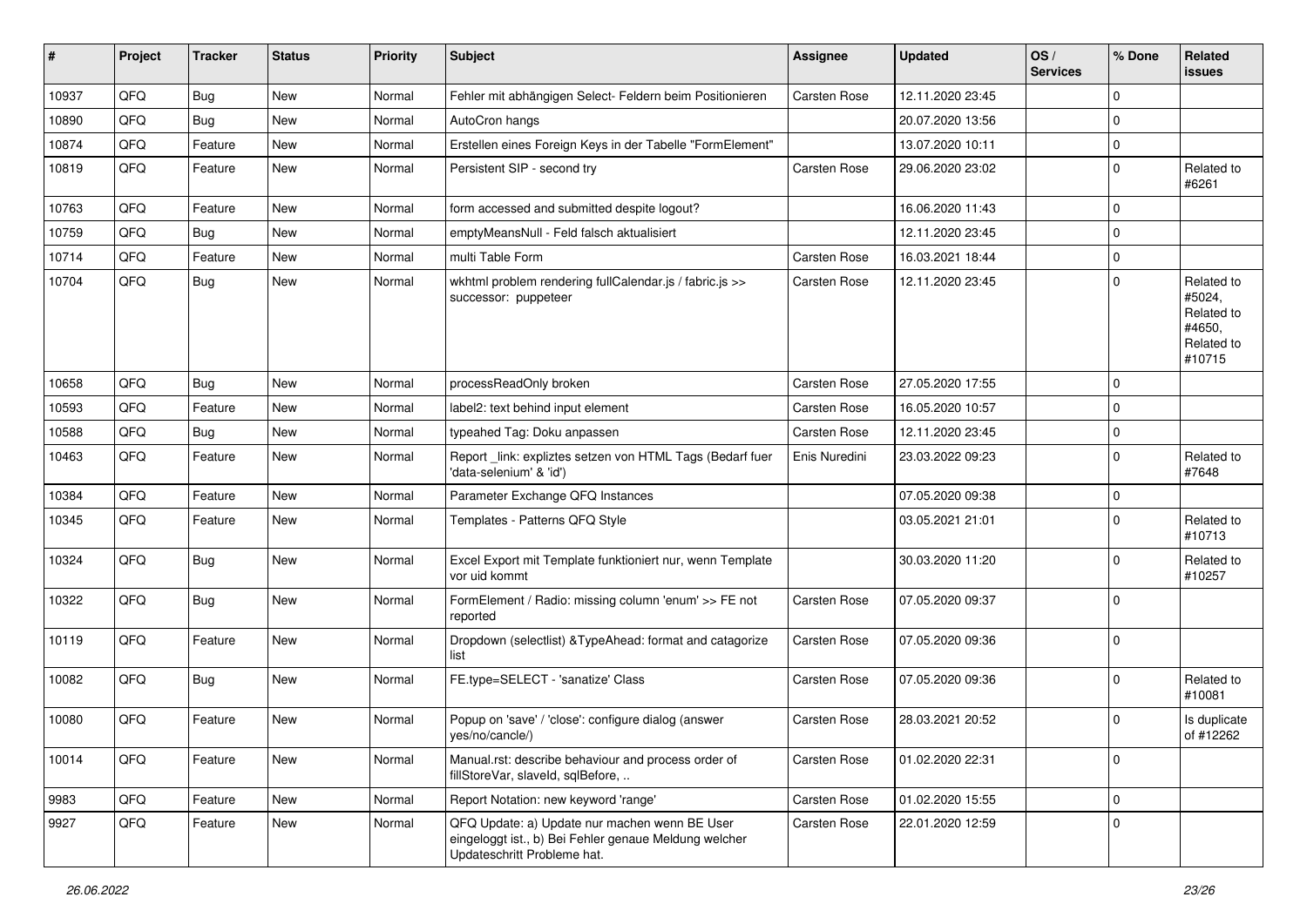| #    | Project | <b>Tracker</b> | <b>Status</b> | Priority | Subject                                                                         | Assignee            | <b>Updated</b>   | OS/<br><b>Services</b> | % Done              | Related<br><b>issues</b>                                             |
|------|---------|----------------|---------------|----------|---------------------------------------------------------------------------------|---------------------|------------------|------------------------|---------------------|----------------------------------------------------------------------|
| 9855 | QFQ     | <b>Bug</b>     | <b>New</b>    | Normal   | <b>Required Check</b>                                                           |                     | 01.02.2020 15:56 |                        | $\mathbf 0$         |                                                                      |
| 9853 | QFQ     | Feature        | <b>New</b>    | Normal   | Check das SQL / QFQ / Mail Logfile geschrieben wird                             |                     | 09.01.2020 11:15 |                        | $\mathbf 0$         |                                                                      |
| 9811 | QFQ     | Feature        | New           | Normal   | Report: tag every n'th row                                                      | <b>Carsten Rose</b> | 01.02.2020 23:22 |                        | $\mathbf 0$         |                                                                      |
| 9783 | QFQ     | <b>Bug</b>     | <b>New</b>    | Normal   | Email with special characters                                                   | <b>Carsten Rose</b> | 01.02.2020 23:22 |                        | $\mathbf 0$         |                                                                      |
| 9781 | QFQ     | Feature        | <b>New</b>    | Normal   | Button: CSS class to make buttons smaller                                       | <b>Carsten Rose</b> | 01.02.2020 23:22 |                        | $\mathbf 0$         |                                                                      |
| 9777 | QFQ     | Feature        | New           | Normal   | Logging QFQ Variables                                                           | <b>Carsten Rose</b> | 16.12.2019 17:17 |                        | $\mathbf 0$         |                                                                      |
| 9773 | QFQ     | <b>Bug</b>     | <b>New</b>    | Normal   | form.parameter.formModeGlobal=requiredOff                                       | <b>Carsten Rose</b> | 01.02.2020 15:56 |                        | $\mathbf 0$         |                                                                      |
| 9707 | QFQ     | Feature        | New           | Normal   | SIP security: encode pageld and check pageld on decode                          | <b>Carsten Rose</b> | 01.02.2020 23:22 |                        | $\mathbf 0$         |                                                                      |
| 9706 | QFQ     | Feature        | New           | Normal   | Multi File Upload (hidden template group)                                       | <b>Carsten Rose</b> | 01.02.2020 23:22 |                        | $\mathbf 0$         | Related to<br>#7521,<br>Related to<br>#5562,<br>Related to<br>#13330 |
| 9602 | QFQ     | Feature        | <b>New</b>    | Normal   | Form definition as JSON                                                         | Carsten Rose        | 01.02.2020 23:21 |                        | $\mathbf 0$         | Related to<br>#9600                                                  |
| 9537 | QFQ     | Feature        | <b>New</b>    | Normal   | FormEditor: Edit fieldset in FrontEnd                                           | <b>Carsten Rose</b> | 01.02.2020 23:22 |                        | $\mathbf 0$         |                                                                      |
| 9533 | QFQ     | Bug            | New           | Normal   | FE.type=upload: Check in 'beforeSave' if upload is given                        | <b>Carsten Rose</b> | 01.02.2020 23:22 |                        | $\mathbf 0$         | Related to<br>#11523                                                 |
| 9352 | QFQ     | Feature        | <b>New</b>    | Normal   | FE 'Native' fire slaveld, sqlAfter, sqlIns                                      | Carsten Rose        | 01.02.2020 23:22 |                        | $\mathbf 0$         |                                                                      |
| 9348 | QFQ     | Feature        | <b>New</b>    | Normal   | defaultThumbnailSize: pre render thumbnails                                     | Carsten Rose        | 12.06.2021 09:05 |                        | $\mathbf 0$         |                                                                      |
| 9317 | QFQ     | <b>Bug</b>     | <b>New</b>    | Normal   | FE.type=note: with dynamic show/hidden an empty label<br>causes trouble         | <b>Carsten Rose</b> | 01.02.2020 23:22 |                        | $\mathbf 0$         |                                                                      |
| 9221 | QFQ     | Feature        | <b>New</b>    | Normal   | typeAhead: Zeichenlimite ausschalten                                            | Carsten Rose        | 08.05.2021 17:06 |                        | $\mathbf 0$         |                                                                      |
| 9208 | QFQ     | Feature        | New           | Normal   | Manage 'recent' records                                                         | <b>Carsten Rose</b> | 01.02.2020 23:22 |                        | $\mathbf 0$         |                                                                      |
| 9177 | QFQ     | Bug            | <b>New</b>    | Normal   | Bug? QFQ tries to save an action FE, which has real<br>existing column name     | Carsten Rose        | 01.02.2020 23:22 |                        | $\mathbf 0$         |                                                                      |
| 9136 | QFQ     | Feature        | New           | Normal   | Create ZIP files with dynamic PDFs                                              | Carsten Rose        | 01.02.2020 23:22 |                        | $\mathbf 0$         |                                                                      |
| 9129 | QFQ     | Feature        | New           | Normal   | sqlValidate: Message as notification, not as error                              | <b>Carsten Rose</b> | 01.02.2020 23:22 |                        | $\mathbf 0$         | Related to<br>#9128                                                  |
| 9128 | QFQ     | Feature        | New           | Normal   | Error Message: not replaced variables- a) replace back to<br>'{{', b) underline | Carsten Rose        | 01.02.2020 23:22 |                        | $\mathsf 0$         | Related to<br>#9129                                                  |
| 9127 | QFQ     | <b>Bug</b>     | New           | Normal   | Error Message: change 'roll over' color - text not readable                     | Carsten Rose        | 01.02.2020 23:22 |                        | $\mathsf{O}\xspace$ |                                                                      |
| 9077 | QFQ     | Bug            | New           | Normal   | typeAheadSql: report broken SQL                                                 | Carsten Rose        | 01.02.2020 23:22 |                        | $\mathbf 0$         |                                                                      |
| 9013 | QFQ     | Bug            | New           | Normal   | Error in Twig template not handled                                              | Carsten Rose        | 20.10.2021 13:43 |                        | $\mathbf 0$         |                                                                      |
| 8975 | QFQ     | Feature        | New           | Normal   | Report Notation: 2.0                                                            | Carsten Rose        | 01.02.2020 23:22 |                        | $\mathbf 0$         | Related to<br>#8963                                                  |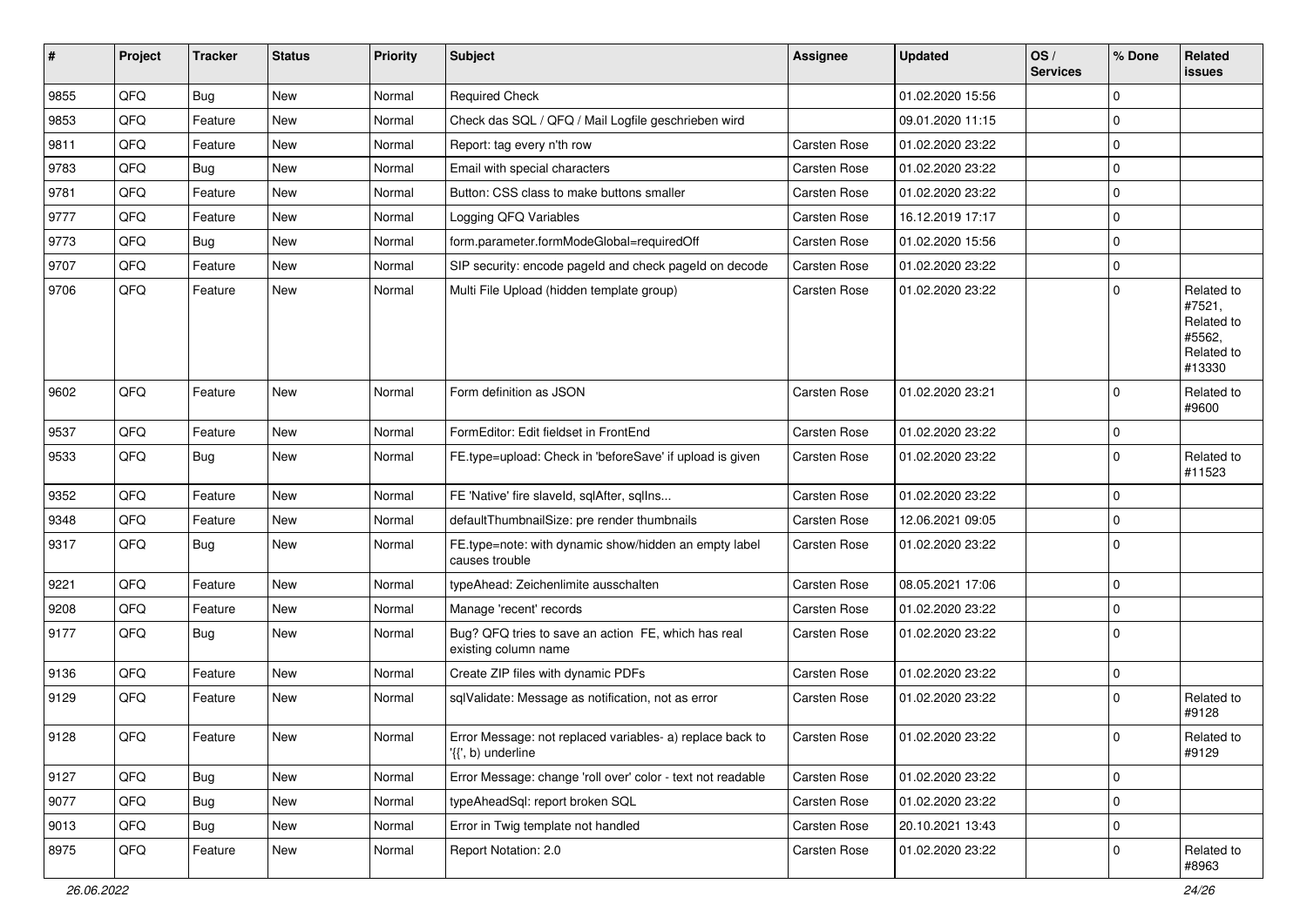| #    | Project | <b>Tracker</b> | <b>Status</b> | <b>Priority</b> | Subject                                                                                                | <b>Assignee</b>     | <b>Updated</b>   | OS/<br><b>Services</b> | % Done       | <b>Related</b><br>issues |
|------|---------|----------------|---------------|-----------------|--------------------------------------------------------------------------------------------------------|---------------------|------------------|------------------------|--------------|--------------------------|
| 8806 | QFQ     | Feature        | New           | Normal          | SQL Function nl2br                                                                                     | Carsten Rose        | 01.02.2020 23:22 |                        | $\mathbf{0}$ |                          |
| 8719 | QFQ     | Feature        | <b>New</b>    | Normal          | extraButtonLock: add support for 0/1                                                                   | <b>Carsten Rose</b> | 01.02.2020 23:22 |                        | $\mathbf 0$  |                          |
| 8702 | QFQ     | Feature        | New           | Normal          | Load Record which is locked: missing user info                                                         | Carsten Rose        | 11.12.2019 16:16 |                        | $\mathbf 0$  | Related to<br>#9789      |
| 8336 | QFQ     | Feature        | New           | Normal          | Form > modified > Close New: a) Optional disable popup, b)<br>custom text, c) mode on save: close stay | Carsten Rose        | 01.02.2020 23:22 |                        | $\mathbf 0$  | Related to<br>#8335      |
| 8217 | QFQ     | Feature        | New           | Normal          | if-elseif-else construct                                                                               | <b>Carsten Rose</b> | 16.03.2021 18:41 |                        | $\mathbf 0$  | Related to<br>#10716     |
| 8187 | QFQ     | Feature        | <b>New</b>    | Normal          | Subrecord: enable/hide new button - make new/edit/delete<br>customizeable.                             | Carsten Rose        | 06.03.2021 18:44 |                        | $\mathbf 0$  | Related to<br>#11326     |
| 8089 | QFQ     | Feature        | New           | Normal          | Copy/Paste for FormElements                                                                            | Carsten Rose        | 01.02.2020 23:22 |                        | $\mathbf 0$  |                          |
| 8049 | QFQ     | <b>Bug</b>     | New           | Normal          | FE.type=note, column 'value': text moves some pixel to top<br>after save                               | <b>Carsten Rose</b> | 01.02.2020 23:22 |                        | $\mathbf 0$  |                          |
| 7924 | QFQ     | Feature        | New           | Normal          | Radio/Checkbox with Tooltip                                                                            | Carsten Rose        | 01.02.2020 23:22 |                        | $\mathbf 0$  |                          |
| 7920 | QFQ     | Feature        | New           | Normal          | FE: Syntax Highlight, Zeinlenumbruch                                                                   | Carsten Rose        | 01.02.2020 10:03 |                        | $\mathbf 0$  |                          |
| 7890 | QFQ     | <b>Bug</b>     | New           | Normal          | FormElement 'required': extraButtonInfo not aligned                                                    | <b>Carsten Rose</b> | 11.06.2021 21:17 |                        | $\mathbf 0$  | Related to<br>#11517     |
| 7812 | QFQ     | Feature        | New           | Normal          | FE 'Subrecord' - new option 'subrecordShowFilter',<br>'subrecordPaging'                                | Carsten Rose        | 01.02.2020 23:22 |                        | $\mathbf 0$  |                          |
| 7795 | QFQ     | <b>Bug</b>     | New           | Normal          | Readonly Form: Typeahead-Felder                                                                        | Carsten Rose        | 01.02.2020 23:22 |                        | $\mathbf 0$  |                          |
| 7685 | QFQ     | <b>Bug</b>     | New           | Normal          | Open FormElement from QFQ error message and save<br>modified record: error about missing {{formId:F}}  | Carsten Rose        | 01.02.2020 23:22 |                        | $\mathbf 0$  |                          |
| 7683 | QFQ     | Feature        | New           | Normal          | Special column names in '{{ SELECT  AS _link }}' should<br>be detected                                 | Carsten Rose        | 01.02.2020 23:21 |                        | $\mathbf 0$  |                          |
| 7681 | QFQ     | Feature        | New           | Normal          | Optional switch off 'check for modified record'                                                        | Carsten Rose        | 01.02.2020 23:21 |                        | $\mathbf 0$  |                          |
| 7660 | QFQ     | Feature        | New           | Normal          | IMAP: import mails to DB, move / delete mails                                                          | Carsten Rose        | 01.02.2020 09:52 |                        | $\mathbf 0$  |                          |
| 7574 | QFQ     | <b>Bug</b>     | New           | Normal          | Substitute error: form element not reported / dont parse<br>Form.note                                  | <b>Carsten Rose</b> | 01.02.2020 23:21 |                        | $\Omega$     |                          |
| 7547 | QFQ     | <b>Bug</b>     | New           | Normal          | Error Message in afterSave: wrong parameter column<br>reported                                         | Carsten Rose        | 01.02.2020 23:22 |                        | $\mathbf 0$  |                          |
| 7524 | QFQ     | <b>Bug</b>     | New           | Normal          | QFQ throws a 'General Error' if 'fileadmin/protected/log/' is<br>not writeable                         | Carsten Rose        | 01.02.2020 23:22 |                        | $\mathbf 0$  |                          |
| 7521 | QFQ     | Feature        | New           | Normal          | TemplateGroup: fe.type=upload                                                                          | Carsten Rose        | 01.02.2020 23:21 |                        | $\mathbf 0$  | Related to<br>#9706      |
| 7520 | QFQ     | Feature        | New           | Normal          | QR Code:  AS _qr ( AS _link)                                                                           | Carsten Rose        | 01.02.2020 23:22 |                        | $\mathbf 0$  |                          |
| 7519 | QFQ     | Feature        | New           | Normal          | Select: Multi                                                                                          | Carsten Rose        | 01.02.2020 23:22 |                        | $\mathbf 0$  |                          |
| 7513 | QFQ     | Bug            | New           | Normal          | Radios not correct aligned                                                                             | Carsten Rose        | 01.02.2020 23:22 |                        | $\mathbf 0$  |                          |